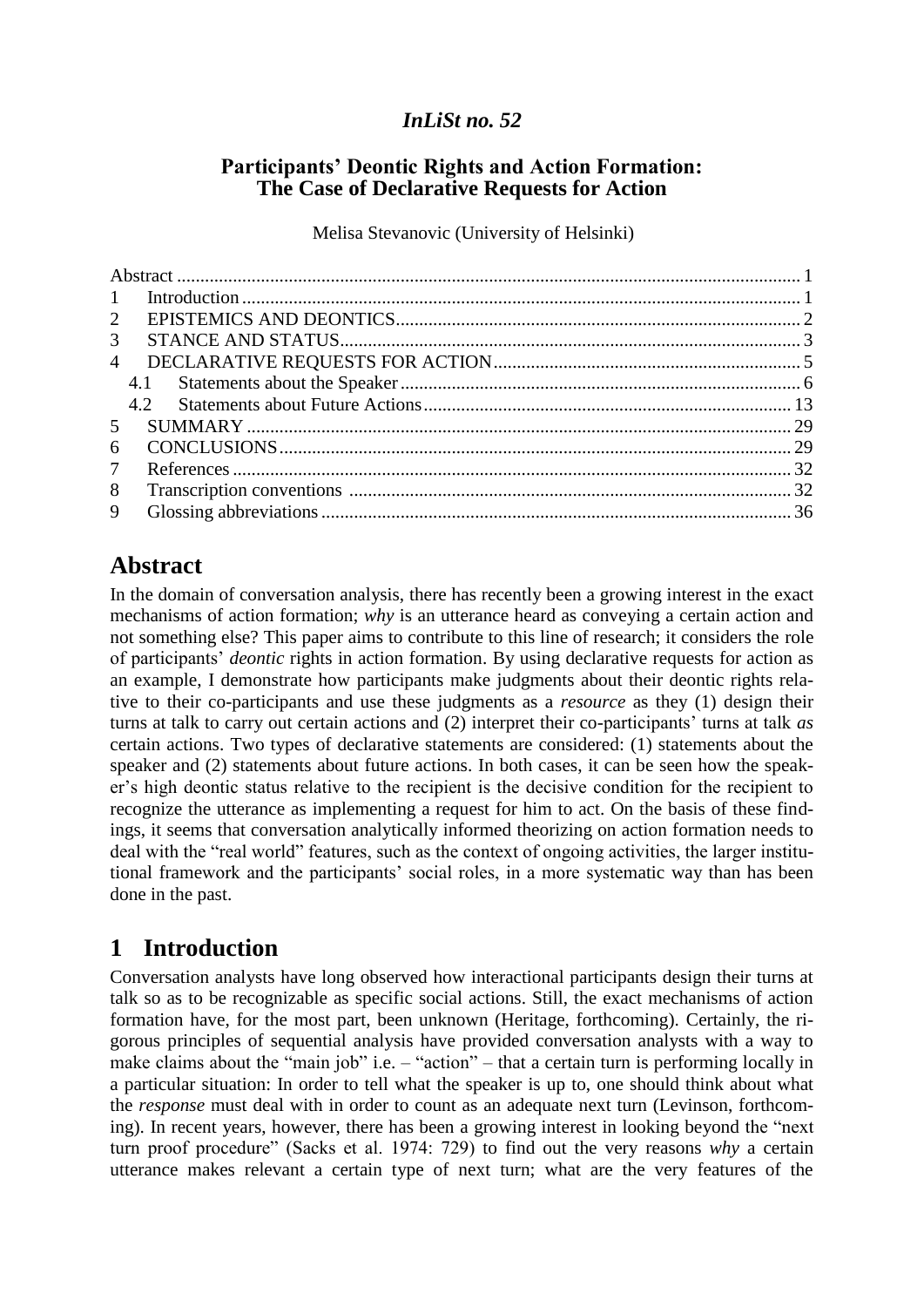utterance that are responsible for making it to be heard as conveying exactly this action and not something else? Thus, there have been studies on "action formats" of specific actions, such as requests (Drew/ Curl 2008; Wootton 2005; Lindström 2005; Heinemann 2006), offers (Curl 2006; Keisanen/Kärkkäinen 2010), proposals (Tykkyläinen/Laakso 2009), suggestions (Li 2009), announcements (Emmison/Danby 2007; Goodwin 1996) and complaints (Heinemann/Traverso 2009; Ogden, in press). Moreover, there has been some overall conversationanalytically-informed theorizing on the topic (e.g., Levinson (forthcoming)).

Since conversation analytic argumentation has traditionally dealt with formal features of interaction, such as turn-design and turn location, also the conversation analytic literature on action formation has primarily dealt with these, what Levinson (forthcoming) calls, "major" factors of action formation. Even though the context of ongoing activities, the larger institutional framework and the participants' social roles have been acknowledged as significant factors of action formation, these "real world" features have not been taken systematically into the analysis of specific action formats, or into the overall theorizing on action formation. There is an important exception, however: John Heritage (forthcoming) has considered the role of participants' epistemic rights in action formation and demonstrated how the relative "epistemic status" of the interactional participants dominates both interrogative morphosyntax and rising intonation in shaping whether an utterance is to be heard as a "request for information" or not. This paper has been strongly inspired by this research.

In the following pages, I will consider the role of participants' *deontic* rights in action formation. I will start by explicating what is meant by the notions of *epistemics* and *deontics* and elucidating the analytical distinction between *stance* and *status*; I will introduce the concept of participants' *deontic status* as a "real world" feature that can be made use of as a resource of action formation. Thereafter, by using declarative requests for action as an example, I will demonstrate how this resource can be made use of in practice.

# <span id="page-1-0"></span>**2 EPISTEMICS AND DEONTICS**

*Authority*, as a moral and political notion, has been a central theme in the philosophical and sociological inquiry. It involves the idea that a person may be an authority either in a certain *epistemic* domain of knowledge and expertise, or she may occupy a position associated with *deontic* rights to set the rules concerning what should be done (Bochenski 1974; Friedman 1973; Peters 1967; Walton 1997:76-79; De George 1985; Lukes 1978). In other words, *epistemic authority* is about *knowing* what is true, *deontic authority* is about *determining* what "will be true" (the ancient Greek word *deon*, "that which is binding"), and, as a logical consequence of that, what ought to be done (cf. Horty 2001).

The rise of research on institutional interaction in the 1990s has led conversation analysts increasingly to examine authority, by exploring the actions of interactional participants in specific institutional contexts, like various medical settings (Boyd, 1998; Heath, 1992; Heritage/Sefi, 1992; Heritage, 2005; Peräkylä, 1998, 2002), the classroom (Macbeth, 1991), and live news broadcasts (Raymond, 2000). These studies have shown how participants' orientations to authority can be discerned in the subtle details of the turn-by-turn sequential unfolding of interaction.

When it comes to epistemic authority, conversation analysts have pointed out how interactional participants display a constant orientation to who knows what*.* Besides, they use certain interactional practices to manage their epistemic rights  $-$  i.e., their "relative access to, or rights to assess, knowledge, events, behavior, and the like in specific, locally organized sequences of talk" (Raymond/Heritage 2006:681; Heritage/Raymond 2005; Pomerantz, Gill/Denvir 2007; Raymond 2000; Wooffitt/Clark 1998; Peräkylä 1996, 1998, 2002; Komter 1995; Heath 1992; Drew 1991). Of course, epistemic rights are domain specific; they are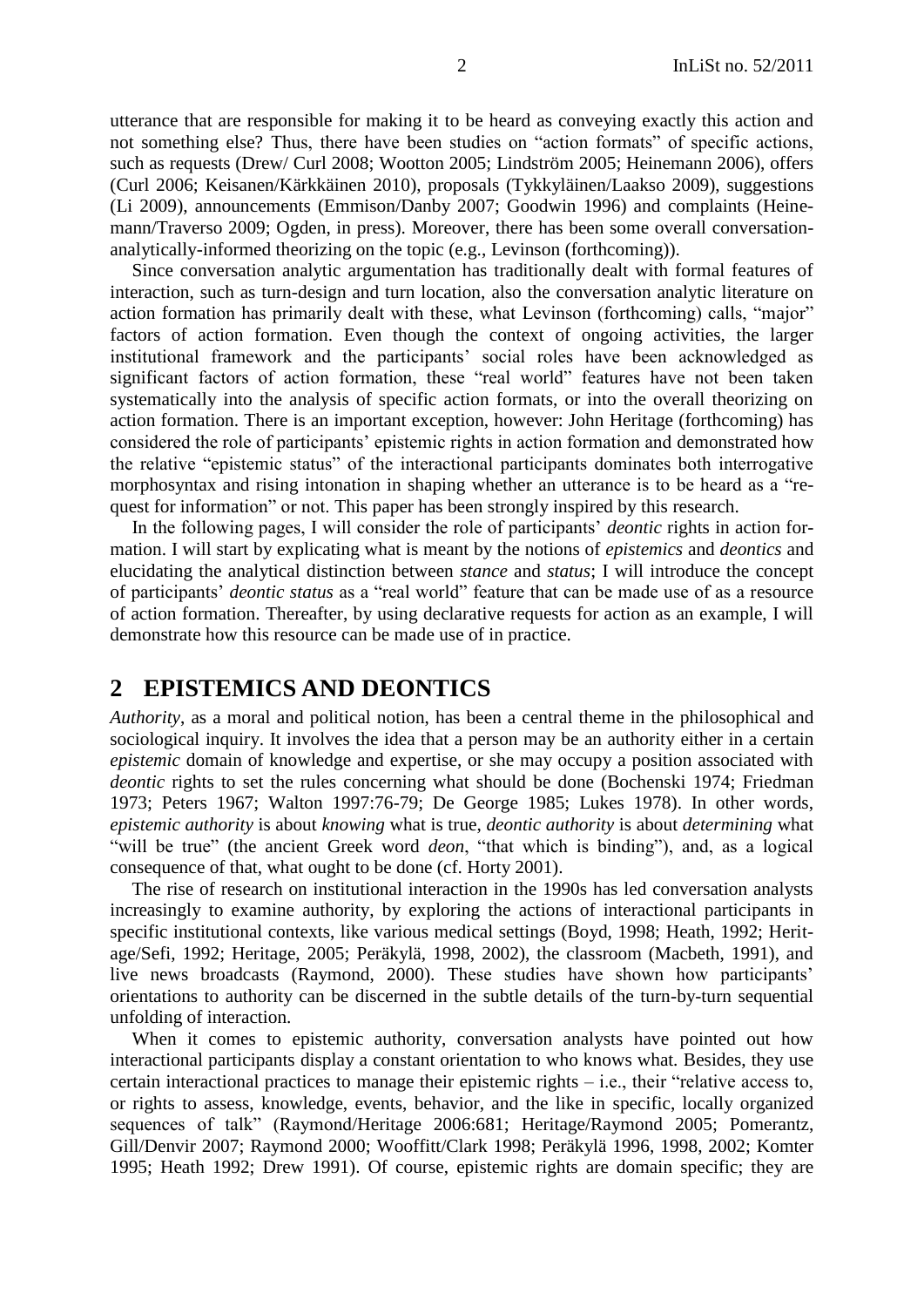linked to participants' "territories of knowledge" (Heritage/Raymond 2005; Heritage forthcoming a, b; Goffman 1966).

Stevanovic/Peräkylä (submitted) have recently considered the deontic dimension of authority. Similar to epistemic rights, the deontic rights of a person vary from domain to domain. By using workplace meetings as data, the authors describe the ways in which participants regularly commit themselves to their joint future work tasks, enacting thereby either a rather straightforward speaker-tilted deontic asymmetry, or a more symmetrical relative distribution of deontic rights between the participants. In this regard, the authors expose subtle practices through which second speakers may challenge the distribution of the deontic rights between the participants, as suggested by first speakers.

Participants' epistemic and deontic orientations can be intertwined in many ways. For instance, we both *know* our plans and *decide* about them. However, we may also remember Weber's advice, according to which "sharp differentiation in concrete fact is often impossible, but this makes clarity in the analytical distinctions all the more important" (Weber 1964:326). Indeed, *epistemics* and *deontics* represent the two opposite "directions of fit" between "the words" and "the world" described by Searle (1976): While epistemics are about getting the *words to match the world*, deontics are about getting the *world to match the words*.

## <span id="page-2-0"></span>**3 STANCE AND STATUS**

In their seminal paper on epistemic authority and participants' epistemic rights, Heritage/Raymond (2005) put forward the idea that people cannot avoid making claims concerning the relative distribution of epistemic rights between the participants even in the case of agreement. Later, it has been pointed out how speakers unavoidably take some kind of an *epistemic stance* whenever their talk embodies clausal elements, with the exception of imperatively framed utterances; in other words, speakers display their analysis of how knowledgeable they are in the matter at hand, in relation to their co-participants (Heritage, forthcoming). The epistemic stance is often expressed through different grammatical realizations of the propositional content. Consider the following three utterances (Heritage 2010):

(1) Are you married? (2) You're married, aren't you? (3) You're married.

By formulating a question about the recipient's marital position as an interrogative (*Are you married?*), the speaker presents herself as an unknowing questioner. The declarative formats *You are married, aren't you?* and *You are married*, on the other hand, embody a more knowing epistemic stance, that is, growing commitment to the probability that the recipient is indeed married (Heritage, forthcoming).

*Epistemic status*, then again, is to be seen as a relatively stable feature of a social relationship in a certain epistemic domain (Heritage, forthcoming). It is a "real world" feature that as such can be seen as an important element of action formation. As Heritage (forthcoming) has demonstrated, in order to understand how to interpret each other's utterances as social actions, interactional participants must at all times be aware of the real world distribution of knowledge and rights to knowledge between them.

In this paper, I will invoke parallel notions to those of epistemic stance and epistemic status: *deontic stance* and *deontic status*:

*Deontic stance* refers to the relative strength of deontic rights claimed by the choice of the form of the utterance. I will take it as given that participants cannot avoid making claims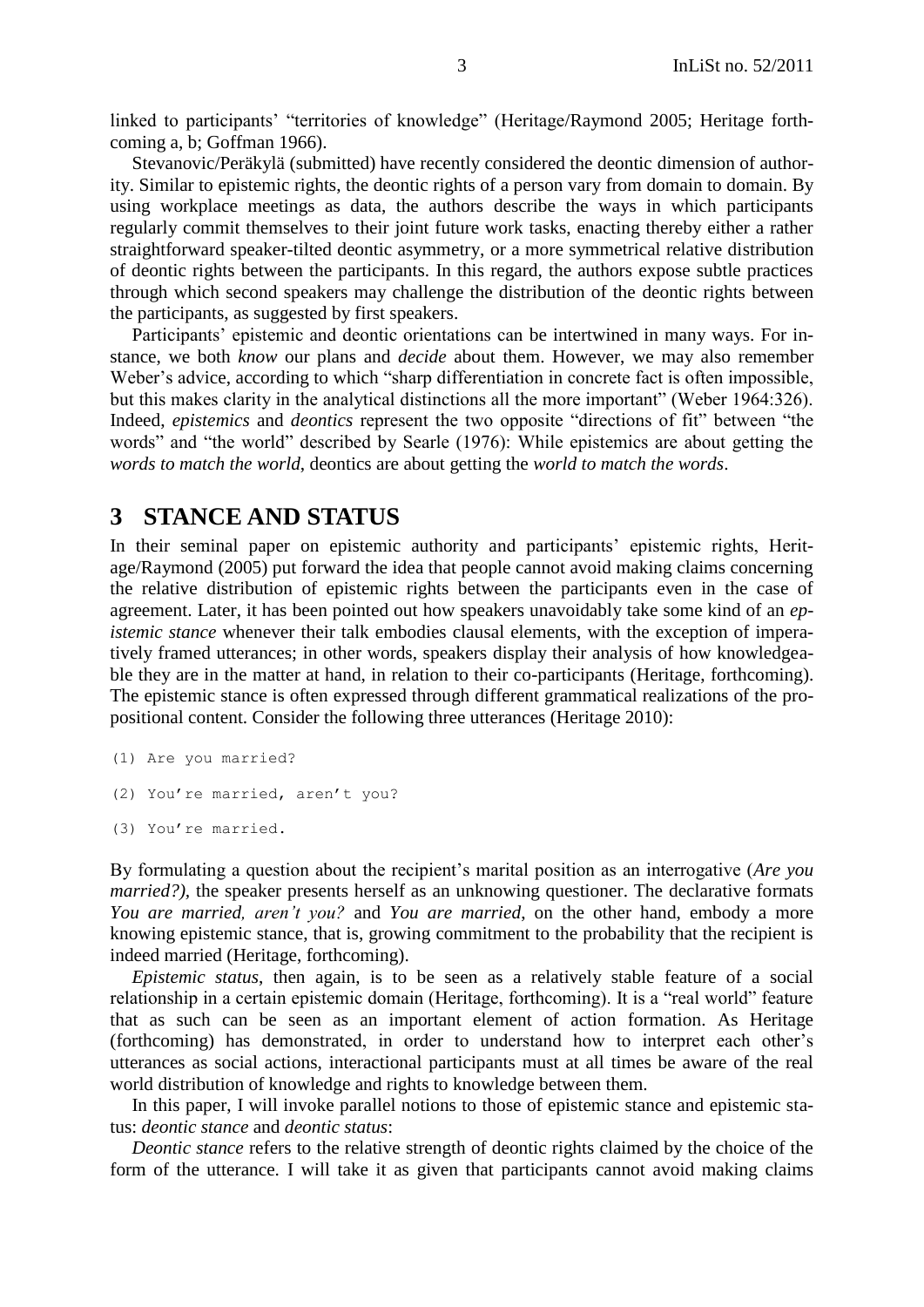about the relative distribution of deontic rights whenever their talk is somehow oriented to future actions (Stevanovic/Peräkylä, submitted). This is perhaps most obvious in situations in which the propositional content of the utterance has to do with specific non-verbal actions that the recipient should perform, either immediately or sometime after the interaction (cf. Houtkoop 1987; Lindström 1999). Importantly, however, by every utterance, speakers are likely to influence recipients' subsequent actions at least in terms of a potential verbal response (cf. Schegloff 1968:1083). From this point of view, the constraints on future actions in terms of participants' deontic rights are clearly related to what conversation analysts have traditionally called "conditional relevance". While conditional relevance is about utterances or actions and *their* relationship with one another, in other words, about "items" (Schegloff 2010: 39), deontic rights are about *actors* and *people*. Whereas a question sets constraints on the future actions of the next speaker, deontic stance is about the speaker's implicitly claimed rights to make this kind of a constraint—about her rights to impose on her co-participant the normative obligation to perform a certain type of response. Of course, depending on the turndesign, speakers may place more or less constraints on the recipients' verbal or nonverbal, immediate or deferred responses (cf. Stivers/Rossano 2010a; Stivers/Hayashi 2010; Raymond 2003; Heritage 2010). However, in all these cases, the speakers take *some kind of* a deontic stance.

To demonstrate what is meant by deontic stance, let us take *requests for action* as an example*.* Requests for action can be implemented through a variety of syntactic structures: *imperatives*, *interrogatives* and *declaratives*. We may imagine, for instance, that someone wants to get her spouse to stop humming so that she can hear the radio weather report. In principle, she could say one of the following utterances:

(4) Shut up!

- (5) Would you please be quiet?
- (6) I'm sorry. I can't hear the radio weather report.

All of these utterances convey the same social action  $-$  a request for (non-)action  $-$  but they have very different forms. While the imperatively framed request *(Shut up!)* involves a rather blunt deontic authority claim, the interrogative format *(Would you please be quiet?)* conveys a mitigated stance on deontic rights; the recipient's "quietness" is presented as something that is contingent on the recipient's choice to comply. Then again, by formulating the request as a declarative *(I'm sorry. I can't hear the radio weather report.)*, the speaker claims even weaker deontic rights; indeed, it is entirely up to the recipient to sort out what deontic implications the speaker's utterance has on the recipient's own future actions.

While the differences between different request-forms are often accounted for in terms of politeness considerations (cf. Brown/Levinson 1987) – the first utterance (4) is clearly far less polite than the last  $(6)$  – in this paper, I take a slightly different perspective. Besides the degree to which the speaker cares about the recipient's feelings, I argue that the choice of the request-form has a lot to do with the fact that different participants – with different deontic rights – often need to resort to different request-forms to be able to perform the very same actions.

*Deontic status* can thus be regarded as the deontic rights that a certain person *has* irrespective of whether she momentarily *claims* these rights or not (cf. Heritage, forthcoming). It is in this respect that deontic status is slightly different from what has been called "entitlement" in the conversation analytic literature (Heinemann 2006; Curl/Drew 2008). Like epistemic status (Heritage, forthcoming), deontic status is to be seen as a relatively stable "real world" feature (cf. Tomasello 2009: 55). Importantly, however, it varies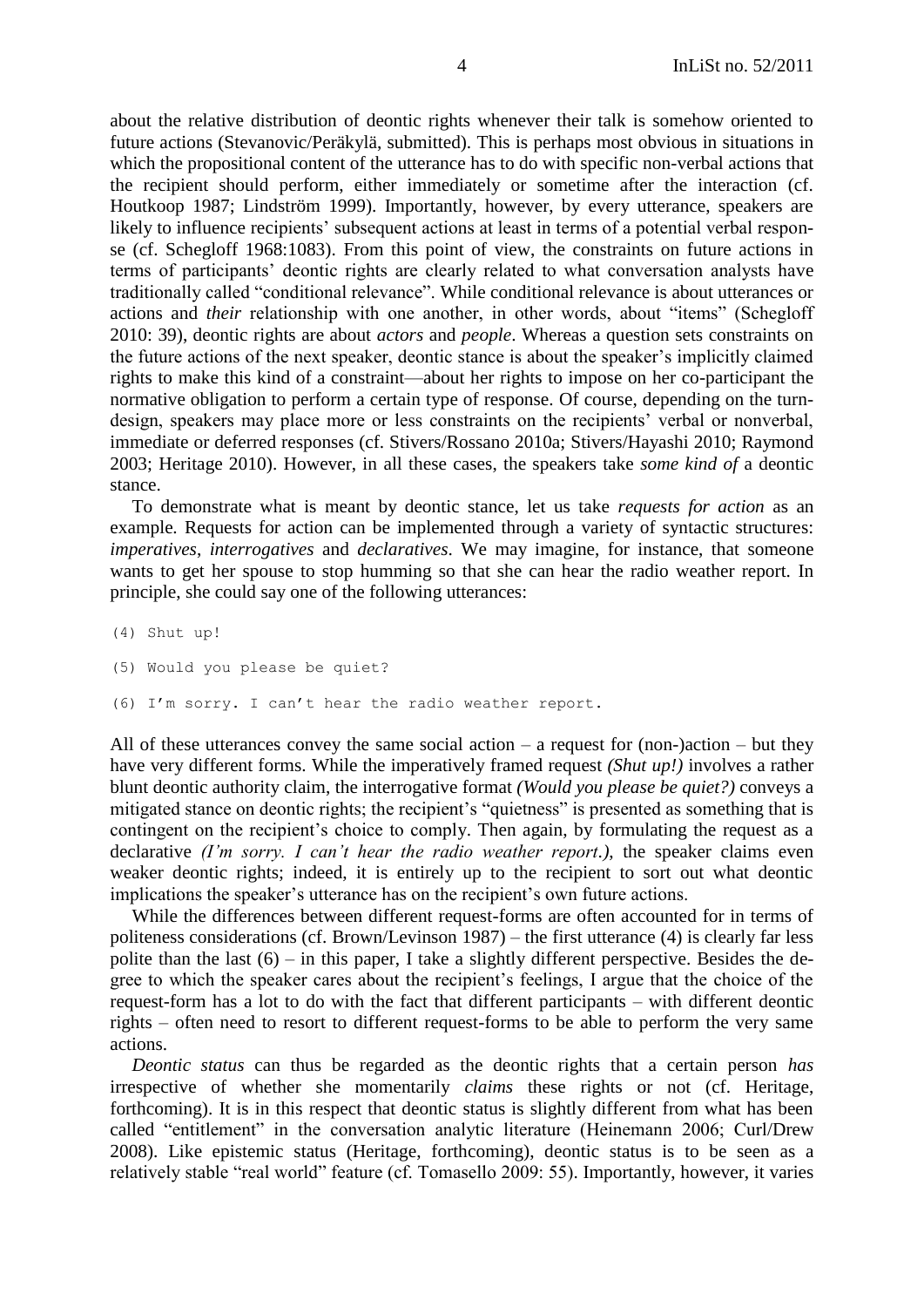from domain to domain. No one, no matter how big an authority, has high deontic status in *every* domain (cf. Bochenski 1974: 69). For example, an individual professor may have the right to decide about the questions she will ask in an exam, but she might not have the rights to decide what books the exam is about, and she has absolutely no right to decide whether the student will arrive at the exam on foot, by bus or by bicycle (Stevanovic/Peräkylä, submitted). While the question *who* the participants are, with regard to the social roles and hierarchical positions they occupy, is without a doubt crucial when participants make judgments about their deontic status relative to one another, the notion of deontic status covers more than that: Namely, it is the contextual embedding of interaction, the participants' overall activity framework, and the situational commitments arising through the sequential unfolding of interaction through which *certain deontic domains are invoked*. To be sure, to describe what the participants are up to in various single cases is possible by reference to these contextual features alone. However, as I will argue in the following pages, to be able to account for *how*  participants in general design their turns at talk to implement specific actions, it is helpful to bring into play the more overarching concept of the participants' deontic status.

That deontic stance and deontic status are not always congruent with each other, is a part of our everyday experience. We have certainly seen how highly authoritative speakers rarely need to command, while speakers with low authority often seem intent on inflating their authority with more assertive directives. Why is this so? The claim put forward in this paper is that participants are constantly making judgments about their deontic rights relative to their co-participants and use these judgments as a *resource* as they (1) design their turns at talk to carry out certain social actions and (2) interpret their co-participants' turns at talk *as* certain social actions.

## <span id="page-4-0"></span>**4 DECLARATIVE REQUESTS FOR ACTION**

In the following, I will argue for the view that participants need to be aware of their deontic rights relative to one another in order to understand how certain turns at talk are to be interpreted as social actions. However, to be able to demonstrate the precise role that deontic rights play in action formation, I will limit my analysis to very specific kinds of actions and action forms: to *requests for action* and, more specifically, to those requests for action that, in terms of their syntactic structure, embody only a *minimal* claim to deontic rights. These are the ones delivered in the form of a *declarative statement* (cf. Example 6). While forms like the imperative are easily interpreted as requests for action (even in cases in which the speaker's claim to deontic rights appears illegitimate), in contrast, declarative statements are regularly *not* interpreted that way. Thus, when a declarative statement is heard and treated as a request for action, we may indeed ask why it is so.

One potential explanation for why declarative statements can sometimes be heard as requests for action can be found in the conversation analytic literature on request sequences, in which participants' orientations to requests as *problematic* actions has been highlighted. Requests are frequently preceded by accounts, mitigations, and candidate "excuses" for the recipient, which may postpone the turn in which the actual request is made – if it is made at all (cf. Houtkoop 1990). Indeed, more often than not, similar to the "dispreferred" second pair-parts (cf. Pomerantz 1984a), requests may be mitigated "to the point of actual nonarticulation‖ (Schegloff 2007: 83). Accordingly, there appears to be a preference for offers over requests. For example, when a speaker inquires about the recipient's possessions (*Do you have it?)*, the recipient should not just *inform* the speaker about the matter (*Yes, I do.*), but to display his willingness to *offer* these goods *(I'll be glad to let you have it)* and thus preempt the speaker's need to make a request altogether (Schegloff 2007: 81-90). On the other hand, as Schegloff  $(2007)$  has noted, the problem is that "the preference structure requires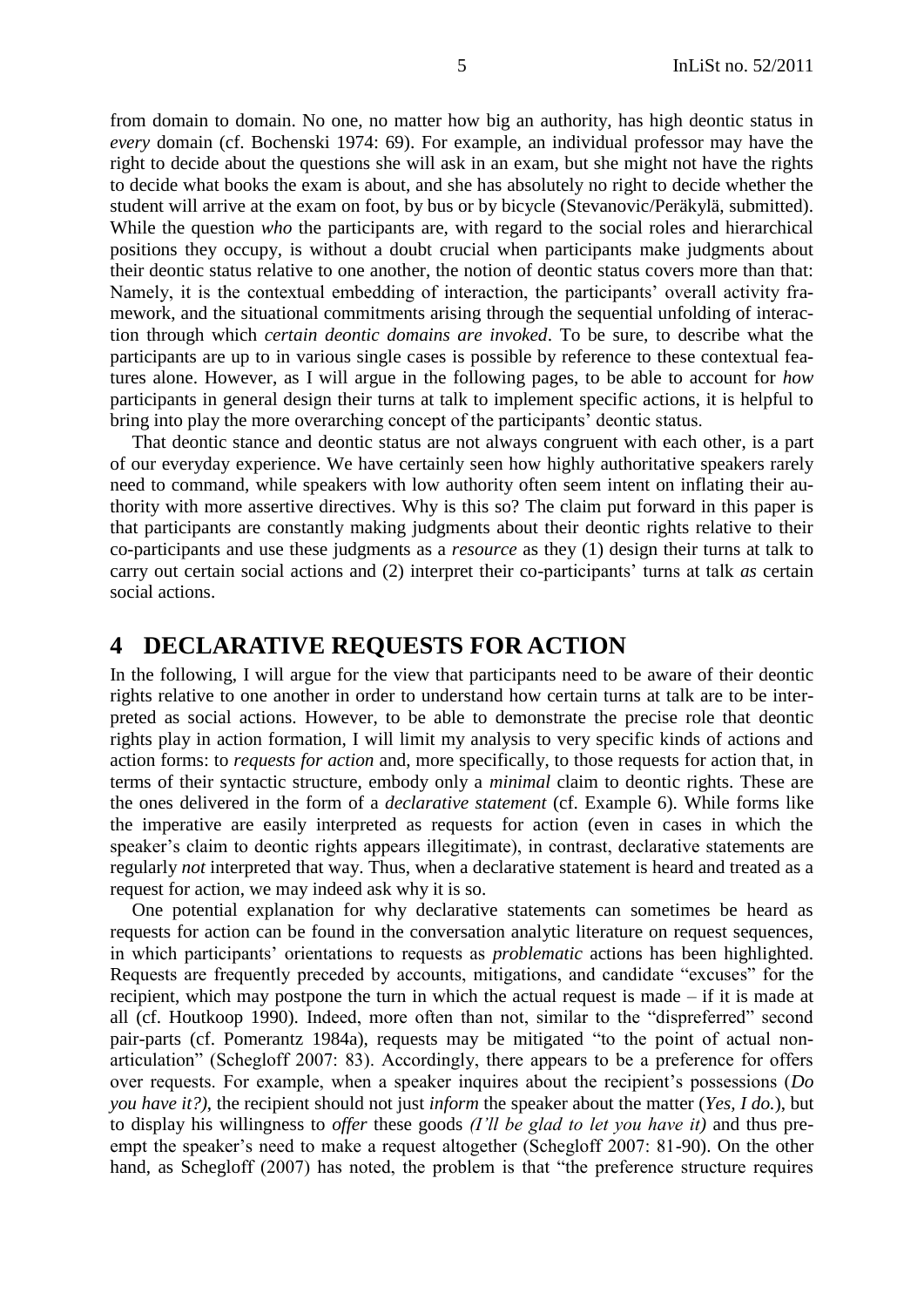action by one who may not be aware that such a project is even relevant"  $(p. 82)$ . Therefore, alone the fact that requests are problematic actions does not help us to explain *why* declarative statements are sometimes heard and treated as requests for action and sometimes not.

In the following pages, I will consider two different kinds of declarative statements: (1) statements about the speaker, her present state of body and mind, and (2) statements of future facts, decisions or plans. Both types of declarative statements can sometimes be interpreted as requests for action. Thus, my question is *under what circumstances* this happens.

## <span id="page-5-0"></span>*4.1 Statements about the Speaker*

We will start by considering those utterances in which a speaker makes a statement about herself, her needs, inclinations, and deficiencies.

#### *Statements about the speaker's needs*

Let us start by discussing two declarative statements presented by Ervin-Tripp (1976) in her classical paper on directives. The question is about statements of need – utterances that, according to Ervin-Tripp, are typical for persons differing in rank. This is demonstrated by Extract 7, in which it is clearly a superior who implies an obligation on the part of the subordinate. Interestingly, however, need statements are typical also in families. They are, so Ervin-Tripp, among the earliest directives by children (ibid. 29) – something to be shown in Extract 8.

#### **(7) (Ervin-Tripp, 1976: 29)**

(Doctor to hospital nurse): I'll need a 19 gauge needle, IV tubing, and a preptic swab.

#### **(8) (Ervin-Tripp, 1976: 30)**

(Four-year-old to mother): I need a spoon. Mommy, I need a spoon.

Apparently, in both cases, the speaker's statement of need conveys a rather blunt directive. Indeed, Ervin-Tripp presented "need statements" as *first* in a list in which different directive forms were ordered "according to the relative power of speaker and addressee in conventional usage and the obviousness of the directive" (p. 29), thus placing them ahead of imperatives, which were ranked as second in the list. The impression of the relative bluntness of need statements comes clearly from the implication that the speaker's mere expression of need is all that is required to direct the recipient to take action to satisfy the very need. But where does this *implication* then come from? In Extract 7, the speaker (doctor) has apparently a higher social position than the recipient (nurse). Therefore, we might be apt to consider anything that a doctor says as a potential directive. However, in Extract 8 (with a child as the speaker), the question is hardly about the speaker' overall superiority relative to the recipient. Nevertheless, in a strikingly similar way, both the doctor and the child design their utterances under the presupposition that they *deserve* the recipients' support in their attempts to satisfy their needs. Indeed, even though a child may generally appear to be in a subordinate position in relationship to her parents, she is, however, "entitled" to be taken care of by her parents (cf. Heinemann 2006). In other words, in both cases, the speakers seem to count on having a high deontic status relative to the recipient – not in a "universal" sense, but in a certain domain invoked by the overall activity frameworks of an operation (Extract 7) and a family mealtime (Extract 8). It seems that both the domains of "operating" and "eating" endow these particular recipients with most specified obligations to offer their assistance to these particular speakers.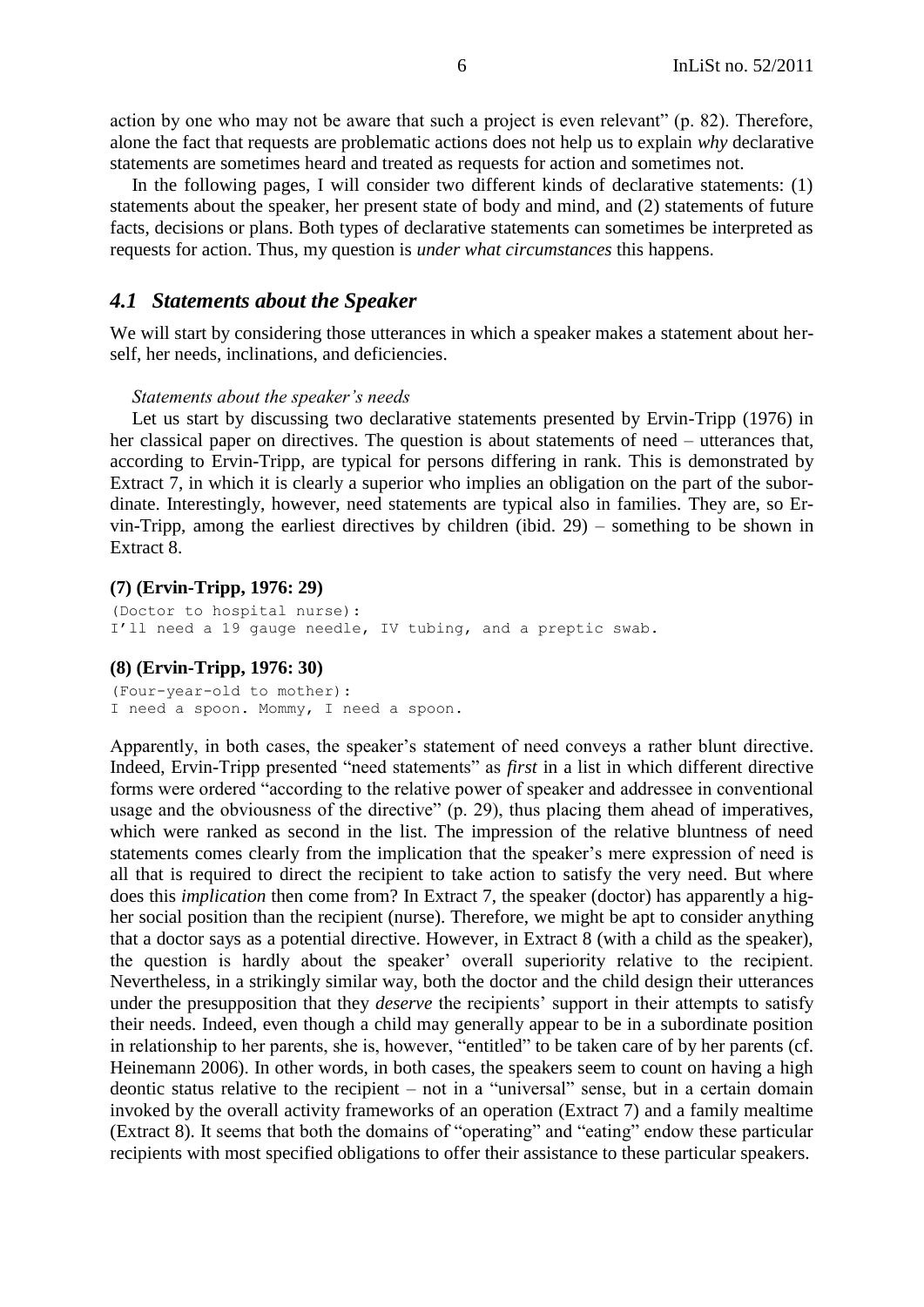In sum, irrespective of what the relevant domains of deontic superiority in each case are, high deontic status in these domains offers the speakers with a vital interactional resource: they can formulate a declarative statement about their needs and yet be confident that their utterances are heard and treated as implementing requests for action. On the other hand, *without* this kind of circumstances, need statements can easily be interpreted as implementing other types of action. This is demonstrated by Extract 9, drawn from a church workplace meeting, in which a priest (P) and a cantor (C) are preparing upcoming church events. At the beginning of the fragment, the cantor makes a proposal concerning a certain hymn that could be sung in the next Sunday's Mass (l. 1-2). Subsequently, the priest expresses a need: she needs to have a Hymnal in order to assess the cantor's hymn proposal (l. 4).

```
(9) (M2PAS 6:12)
```

|    | 01 C: toi olis aika hyvätoi:, (0.4)<br>that be-COND quite good that<br>that would be quite good tha: $t$ , $(0.4)$           |
|----|------------------------------------------------------------------------------------------------------------------------------|
| 02 | neljäseittemänkaheksan yks viiva kolme.<br>four.seven.eight one slash three<br>four-seven-eight from one to three            |
| 03 | (0.7)                                                                                                                        |
|    | 04 P: -> mäki kaipaan sitä virsikirjaa<br>I-CLI need-SG1 SG3-PAR hymnal-PAR<br>I also need that Hymnal                       |
| 05 | mut millon viimeks.<br>but when previous.time<br>but when was the last time.                                                 |
| 06 | (0.3)                                                                                                                        |
|    | 07 P: .hhh elikä toi seittemännollakolme nii, (0.2)<br>PRT that seven.zero.three<br>PRT<br>hhh so that seven-o-three, (0.2). |

In Extract 9, neither the cantor, nor the priest, seems to orient to the priest's statement as a request for action: The cantor does not respond to the priest's need statement in any way (l. 6). The priest starts elaborating on the cantor's proposal (l. 7). As a consequence, the priest's need statement sounds like an *account* for her inability to assess the cantor's hymn proposal, more than an attempt to get the cantor to take action to satisfy the priest's need of a Hymnal. For sure, the times are long gone since the cantor was to be regarded as the priest's servant in this kind of matter.

We may conclude, therefore, that, even though statements of needs and desires are commonly heard as embodying a strong claim to deontic rights, they are not *intrinsically*  directive. In other words, this impression of directivity does not originate merely from the *deontic stance* that speakers take when choosing to use these request forms, but from our judgments on the speaker's *deontic status* relative to the recipient.

### *Statements about the speaker's inclination*

Let us now consider another type of declarative statement through which speakers may invite recipient's actions. Extracts 10 and 11 are from a study on male physicians' directives to their patients (West 1990).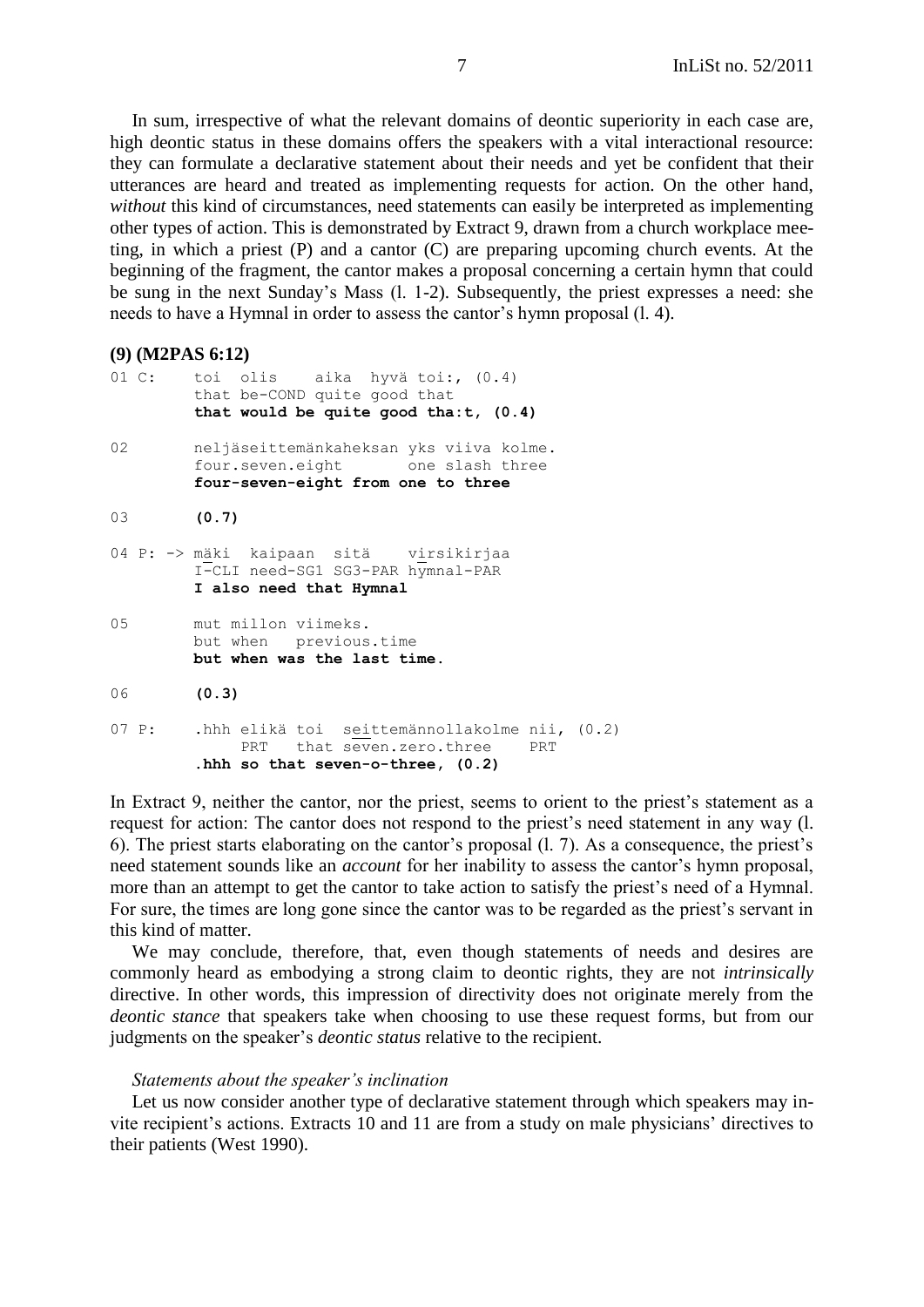## **(10) (West 1990: 96)**

```
(Doctor to patient):
Ah'd drink plen'y flu:ids,=ah'd take 
that as:prun ruhligously
```
## **(11) (West 1990: 96)**

(Doctor to patient): ah'd prob'ly lay off till about Thursday.

According to West (1990), directives with the form  $\lq$  would do X" are "perhaps the most aggravated of them all" (p. 97); the form implies that the recipient should engage in a particular course of action simply because the speaker would do so; "its form proposes that the speaker's inclinations should serve as a *model* for the others' behaviors" (p. 97). But what led an analyst like West to think that the speaker's inclinations really *should* serve as a model for the recipient's behaviors? Indeed, the more general question, whether some speakers' suggestions and recommendations are to be understood as (1) attempts to influence the recipients' behavior "directly" *(deontic hearing)*, or whether the question is about (2) attempts to guide the recipients' thinking and the process by which the recipients arrive at their *own* decisions (*epistemic hearing*), is a question widely discussed in the literature on advice-giving in different contexts (Vehviläinen 2003; 2009; Sarangi/Clarke 2002; Elwyn et al. 2000; Charles et al. 1997; Lehtinen 2007).

As can be seen in light of the following example, also in association with the form "I would do X", the participants seem to orient to the existence of the above-mentioned two different ways of interpretation. The extract is drawn from a telephone conversation between two women friends who sell Avon cosmetics from their homes for a small commission. Marylou is thinking about having a public showing and Clare is advising her to organize it herself.

### **(12) (Do it on your own, sb1027-1)**

| 02<br>03 | $01$ Mar: | (neet nuh) Norma ca:lled me en she thought this wz: she<br>said she used to use this: 'n she couldn't get it.<br>$(\cdot)$ |
|----------|-----------|----------------------------------------------------------------------------------------------------------------------------|
|          | 04 Cla:   | Ah: [ h a h $\,$ ]                                                                                                         |
|          | $05$ Mar: | [En that sh]e liked it very mu:: ch. 'n she Twondered                                                                      |
| 06       |           | why she: (.) $\text{dih}$ we didn't have a representative [here=                                                           |
|          | 07 Cla:   | [hh                                                                                                                        |
|          | 08 Mar:   | =you know.                                                                                                                 |
|          | 09 Cla:   | Ah: hah,                                                                                                                   |
| 10       |           | $(\cdot)$                                                                                                                  |
|          | 11 Mar:   | A:nd ah                                                                                                                    |
| 12       |           | (0.4)                                                                                                                      |
|          | 13 Mar:   | So she wz real happy about the situation?                                                                                  |
| 14       |           | (0.2)                                                                                                                      |
|          | $15$ Mar: | Felt it was a good $\int$ dea <sup>-*</sup> : [1.                                                                          |
|          | 16 Cla:   | [Ah hah,                                                                                                                   |
| 17       |           | (1.2)                                                                                                                      |
|          |           | 18 Mar: So: [I holpe]                                                                                                      |
|          | 19 Cla:   | [Well ] k] I *u-ah:: I don't uh:m $(0.2)$ t hhh $(0.3)$ uh                                                                 |
| 20       |           | => I'd just go ahead and do it on your To::wn. <uh td="" that's="" what<=""></uh>                                          |
| 21       |           | Minnie says you almost have to $\hat{d}$ the things on your $\hat{d} \circ \hat{d}$ : wn.                                  |
|          |           | 22 Mar: -> Well I quess that's what I'll have to do::. I d- I don't                                                        |
| 23       |           | know quite how to go about it ah:: $(0.2)$                                                                                 |

Clare's suggestion, delivered in the form of a statement about her own inclinations (*I'd just go ahead and do it on your own*. l. 20), is followed by another statement (*Uh that's what Minnie says you almost have to do things on your own*. l. 20-12). In these statements we can see Clare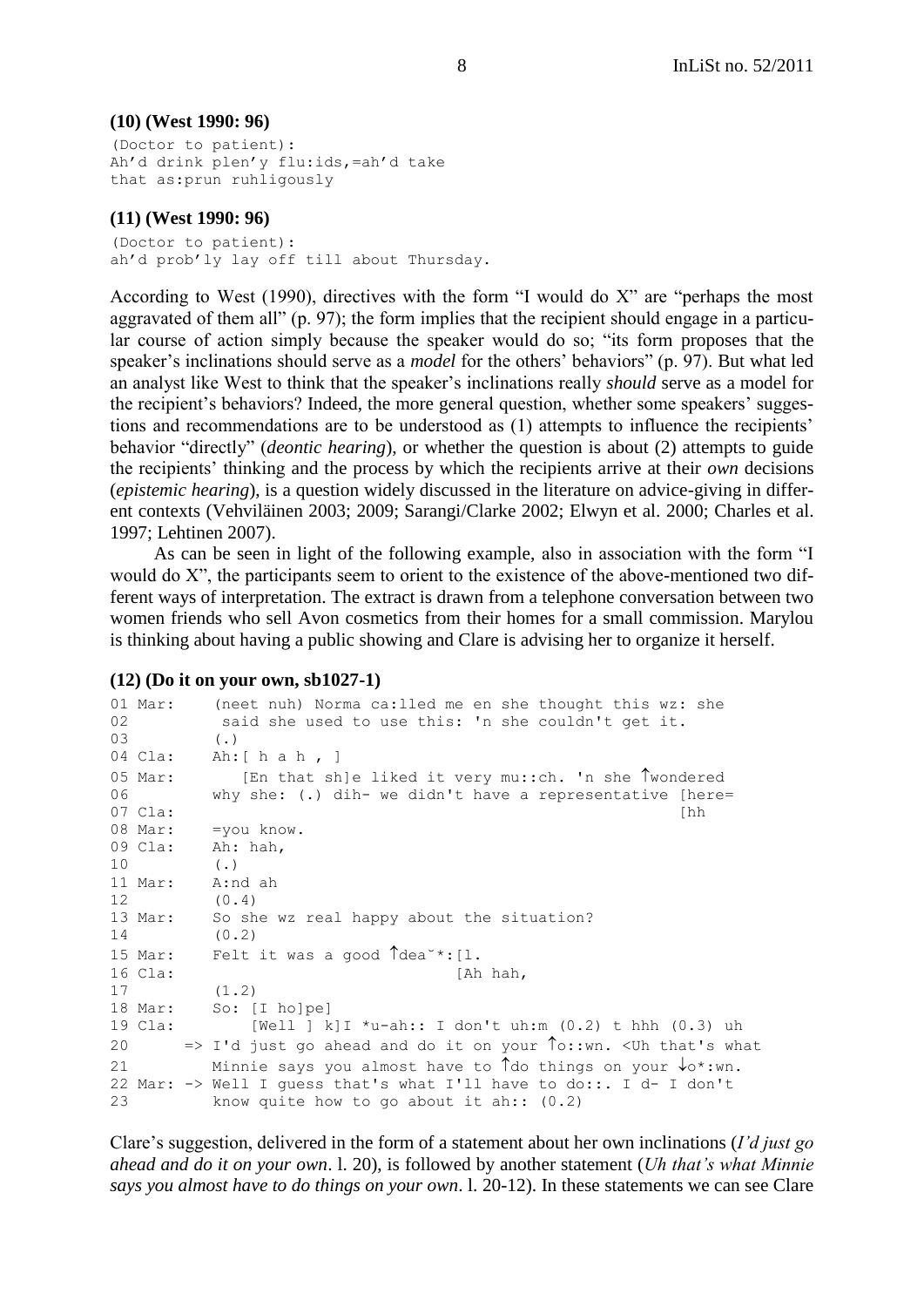displaying an orientation to the possibility that her utterance with the form  $\lq$  would do X" could somehow get misunderstood. Given the ways in which Clare modifies her message in her subsequent utterance, she seems to have oriented to avoiding two different kinds of recipient mishearings: (1) that the question would be *merely* about Clare's own inclinations having nothing to do with Marylou's future actions, and, on the other hand, (2) that Clare would like to impose her own personal preferences as some kind of a standard. Namely, in her subsequent utterance, Clare does two things:  $(1)$  by referring to the necessity of "doing things" on your own", she presents her own preferred course of action as something that also Marylou *should* pursue; (2) however, by invoking a third party, Minnie, as the ultimate authority in the matter at hand, Clare mitigates her own role as advice-giver; even though Marylou should organize the public showing on her own, it is not merely because Clare tells her that but because it is "factually" the best way to proceed. This is also the hearing that Marylou displays in her response to Clare's recommendation: On one hand, Marylou reciprocates Clare's orientation to the necessity of the suggested course of action (*I'll have to,* l. 22). On the other hand, by invoking her own agency at the beginning of the utterance (*Well I guess,* l. 22), Marylou refrains from acknowledging Clare's deontic rights in the matter at hand as the decisive reason for her still-tentative decision but, instead, presents herself as the sole decision-maker in the matter at hand.

On the basis of the analysis above, it seems that, in principle, an utterance with the form "I would do X<sup>n</sup> can be heard in *three* different ways: (1) as an "innocent" report about the speaker's own inclinations,  $(2)$  as a recommendation with the implicit frame "if I were you" without any deontic bindingness, however, or  $(3)$  as an aggravated "directive() by example" (cf. West 1990: 97).

But when are utterances with the form  $\lq$  would do  $X$ " interpreted as directives? According to West's analysis, this was the case in Extracts 10 and 11. Hence, similar to need statements, the question seems not to be about some deontic *stance* encoded in the syntactic structure of the utterances as such, but about the speaker's deontic *status* relative to the recipient in some relevant domain. Indeed, the whole activity framework of medical consultation is very much associated with the idea that doctors' sayings, especially the ones delivered in the closing phase of the consultation, have deontic implications on the patients' doings after the encounter (cf. Stivers 2006).

Let us now turn to the other extreme and consider the following instance, in which a priest (P) and a cantor (C) are discussing an outdoor event for children – a happening which is supposed to start with a short devotion. Previously in the episode, the priest (P) has expressed her anxiety about the fact that she is supposed to participate in the church event in question. This duty had been assigned to her only recently and she had thus not had time to consider her role in the event.

#### **(13)(PM 21:26)**

| 01 P:            | toisko siin joku mitä siihe alkuun ###<br>be-COND-Q in.there some what in.it beginning-ILL<br>would there be something to the beginning |
|------------------|-----------------------------------------------------------------------------------------------------------------------------------------|
| 02               | jos on joku <sub>ľ</sub> alkuhartaus – niim<br>if be some opening.devotion PRT<br>if there'll be some opening devotion so               |
| 03               | mitä siin voidaal 'laulaa',<br>what in.there can-PASS sing-INF<br>what could be sung 'in there',                                        |
| $04 \text{ C}$ : | no siis? $(0.4)$ mm::hhh $(.)$<br>well I mean? $(0.4)$ mm::hhh $(.)$                                                                    |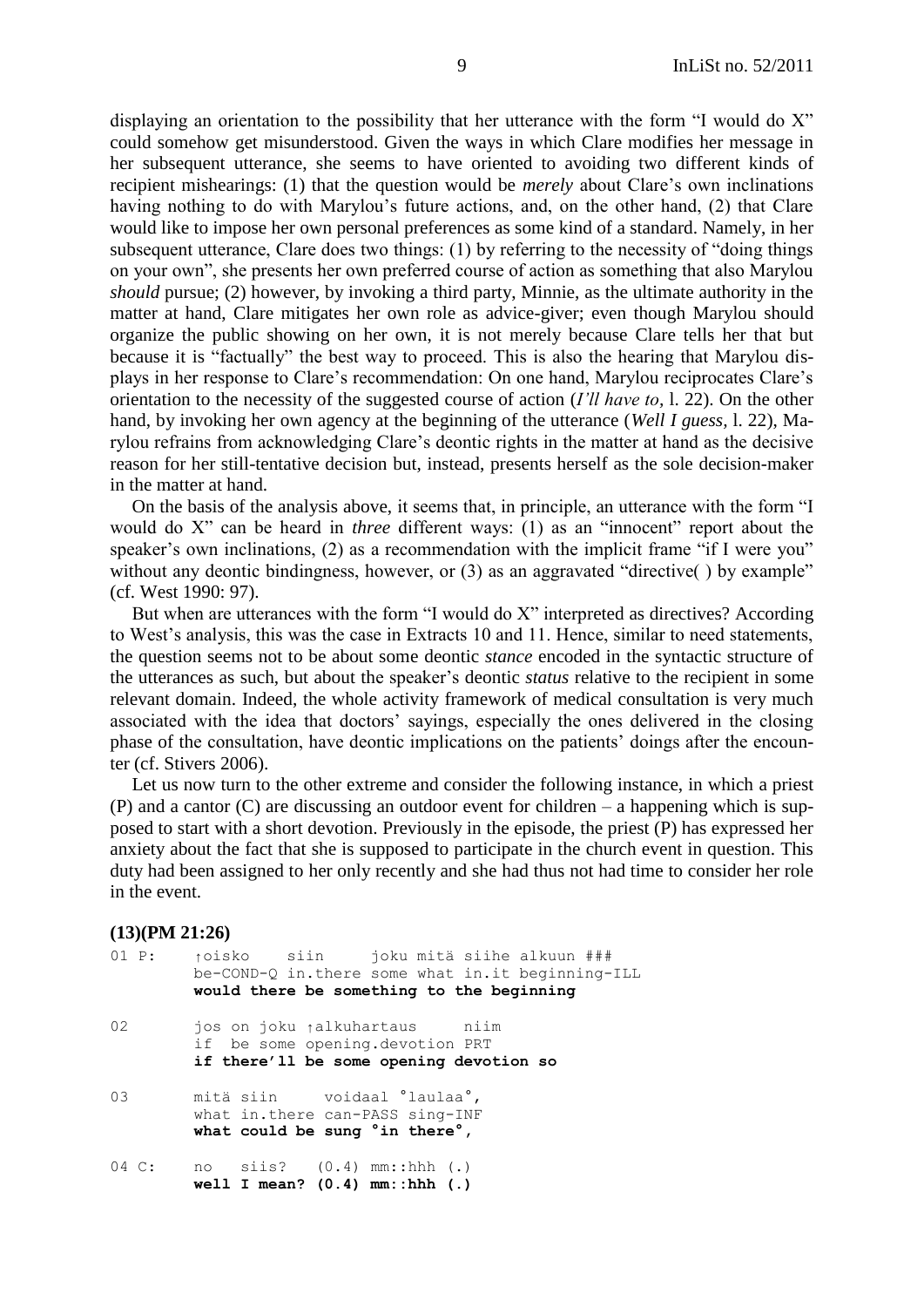((43 lines removed; a side sequence, during which the participants talk about the clothes they are going to wear in the event))

```
48 C: .hhh niin tota, (2.0) mä ↑laulasin 
            PRT PRT I sing-COND-SG1
         .hhh so erm, (2.0) I would sing
49 siinä sitte ehkä (0.3) ↑ehkä soittasin
         in.there then probably probably play-COND-SG1
         in there then probably (0.3) probably I would play
50 (.) jotenki tota viiskielistä kannelta
            somehow that-PAR five.string-PAR Finnish.zither-PAR
         (.) somehow that five-string (Finnish) zither
51 niin, .hhhh ihan ↑ensiks 
        PRT at.first
         so, .hhhh right at the beginning
52 kamanat kohottukohot se ↑tiäksä 
        SongName - SG3 know-SG2-Q+SG2
        kamanat kohottukohot that you know
53 *kamanat kohottukoohoot lakin päästä laskematta* ((singing))
54 >se on joku,< [.hhh ↑ka]levalainen
         SG3 be some 
        >it is some,< [.hhh Ka]levala
55 P: [joo::::,]
                      [ye:a:::,]
56 C: @↑vieraantervehdys@ [niminen] (.) laulu,
        @greeting of a guest@ [named ] (.) song, 
57 P: [joo-o? ]
                            [uh huh?]
```
Given the priest's previously expressed anxiety in the matter at hand, the priest's question at the beginning of the fragment (*would there be something to the beginning if there'll be some opening devotion so what could be sung in there,* l. 1-3) sounds like some kind of request for advice. Thus, the cantor's subsequent statement about her own inclinations (l. 48-54, 56) is delivered in a sequential context that is rather similar to those of Extracts 10-12. In this case, however, we may assume that the cantor is *not* telling the priest what she should do. Instead, the cantor is telling the priest what she *herself* would do, should she get the priest's approval of her proposal.

But what clues are there then available for *us* (for participants themselves the question is hardly a problem) to make such an interpretation? How is this utterance different from the male physicians' "most aggravated" (West 1990) orders? Is there any difference between the utterances "I would sing in there then probably" and "ah'd prob'ly lay off till about Thursday"? I think not. As a consequence, I argue that it is only to the extent that the statements about the speaker's own inclinations are interpreted in light of the speaker's superior deontic rights in the domain in question that their utterances can be heard as aggravated "directives by example" and not as proposals seeking for recipient approval. In this case, the cantor's statement could certainly be heard as a rather straightforward directive, were she in a position to tell the priest what she should do in the domain in question.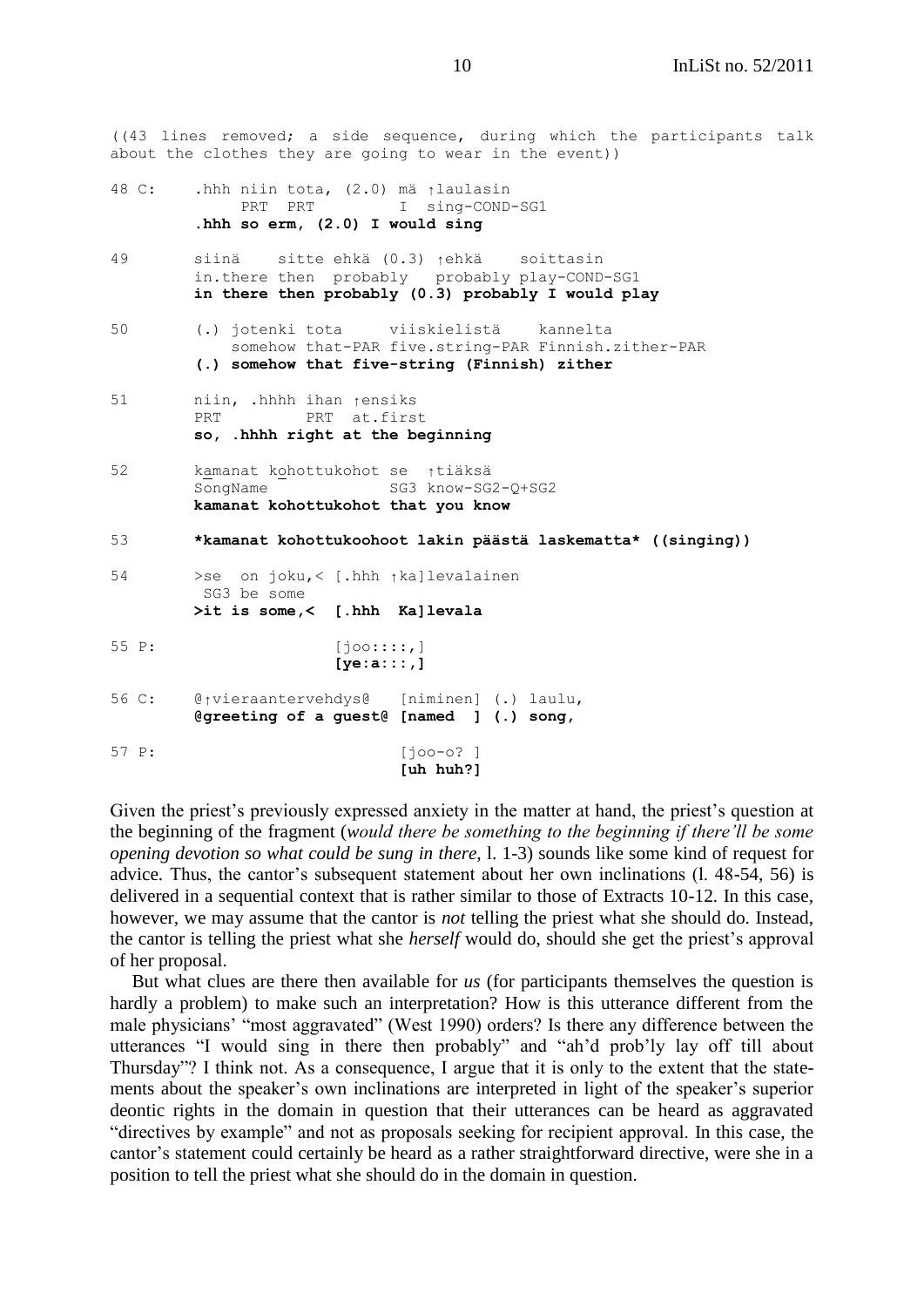It is apparent that expressing one's own inclinations does not automatically lead to a situation in which the recipient tries to imitate the speaker's way of doing things. Hence, when this happens, it is only because of who the participants are and what kinds of deontic domains, in which the participants' deontic rights are distributed in different ways, are made relevant in the overall activity framework of interaction. This is the reason why this kind of utterance can be heard as directive in the first place. From this point of view, it is certainly a "risky" endeavor to suggest recipient action in the form of a statement about the speaker's own inclinations and assume that the mentioned implications of the utterance will definitely be recognized. As will be discussed later in this paper, people most commonly display an orientation to each participant having primary deontic rights concerning their *own* future actions. Only a speaker with a sufficiently high *deontic status* relative to the recipient in the domain in question may be able to count on an exception to that rule.

#### *Statements about the speaker's deficiencies*

It is fairly common that when the speaker asserts his incapability of doing something – physically or mentally – his turn at talk is heard as a request for the recipient to take action to remedy or to compensate for this deficiency. Consider Extracts 14-16: Extract 14 comes from an article dealing with directive-response sequences in girls' and boys' task activities (Goodwin 1980). Extract 15 was originally presented by Lindström (2005), who examined requests in interactions between senior citizens and home help providers in Sweden. Extract 16, again, is drawn from a telephone conversation between two nurses.

#### **(14) (Goodwin 1980)**

Michael (boy assuming leadership of the boys' group): Man: I told you it kind a crowded around here. Now I can't stand it.

#### **(15) (Lindström 2005:221-222)**

|    |        | 01 SC: -> de star en citronflaska därinne: (0.2)<br>it stands a lemon+bottle there+in<br>there is a lemon extract bottle in there $(0.2)$ |
|----|--------|-------------------------------------------------------------------------------------------------------------------------------------------|
| 02 |        | i dörren däruppe men ja får inte upp den,<br>in door there+up but I get not up it<br>in the door up there but I can not open it,          |
|    | 03 HH: | Mm: ?                                                                                                                                     |
| 04 |        | (0.2)                                                                                                                                     |
|    | 05 SC: | (Se) om du e<br>(See) if you are<br>(See) if you have                                                                                     |
| 06 |        | [stark (i fingrarna),<br>[strong (in fingers)<br>[strong (hands),                                                                         |
|    | 07 HH: | [.hh de ska ja hjälpa dej me se<br>that will I help you with see<br>[.hh I'll help you with that                                          |
| 08 |        | $\left( .\right)$                                                                                                                         |
| 09 |        | de går bra de hh. (.) .h[h:<br>that goes well that<br>no problem<br>$(.)$ .h[h:                                                           |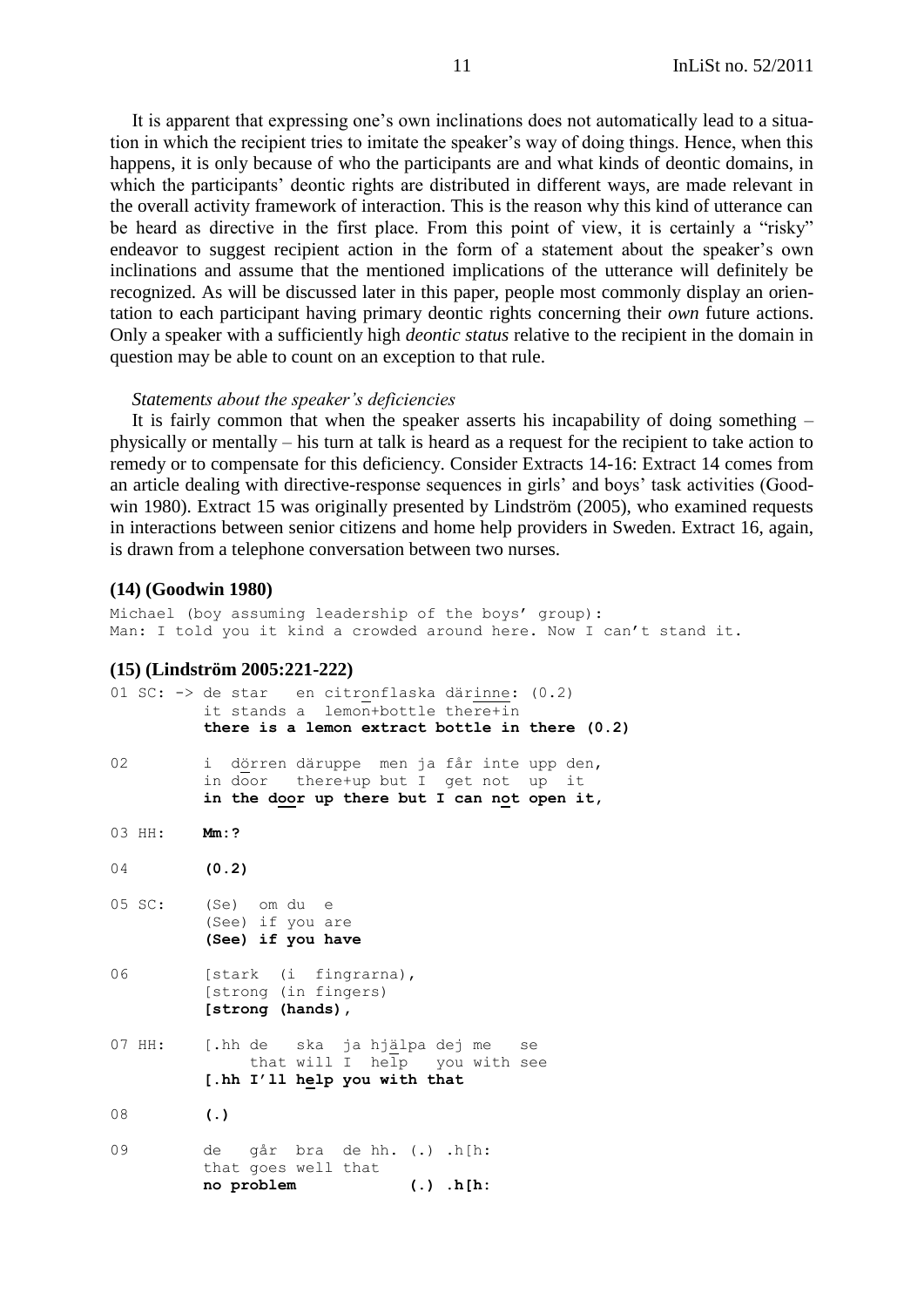10 SC: [ser du den see you it **[do you see it** 11 **(.)**

12 SC: högst upp, highest up **up on top,**

### **(16) (Schegloff 2007: 107)**

01 Ros: hh ^Why ^dont'you come'n ^^see [me ˘so:me[t i : m e s.˘] 02 Bea: [ hh [I would l i ]: ke  $03 \qquad \qquad \text{to}^*$ : 04 Ros: I would like[you to <let m[e just] 05 Bea: -> [ hh [I: do]n't know just whe:re thi-ih 06 th:is address ^i[:s:. 07 Ros: [Well u-^whe:re d-uh which part of town do 08 vou <sup>"1'\*ive</sup>.

In Extract 14, Michael's statement of his incapability to "stand" the current situation can be heard as a straightforward directive, and it has also been analyzed as such by Goodwin (1980). The other two extracts speak for the plausibility of Goodwin's interpretation: also statements about much less "acute" problems can be interpreted as requests for action:

In Extract 15, the senior citizen (SC) and the home helper provider (HH) are in the kitchen. The home help provider is cleaning the kitchen when the senior citizen specifies the location of a lemon extract bottle that she is incapable of opening. These facts alone – so Lindström (2005) – allow the statement to be interpreted as a request. This is because of the fact that ―home help provider is supposed to assist with tasks that the senior citizen is unable to manage on her own" (p. 222). Even though, verbally, there is only minimal uptake from the home help provider, the video shows a notable change in her bodily orientation right after the senior citizen's statement of incapability.

In Extract 16, Rose's initial utterance can be heard as an invitation for Bea to come and visit Rose. From this point of view, it is clear that Bea's statement (*I don't know just where this address is.* l. 5-6) is a *request* for Rose to provide Bea with the information she is lacking (cf. Schegloff 2007: 107). And indeed, this is what Rose subsequently begins to do (l. 7-8). Even though, in principle, Rose could have left Bea to find out the way to her place by herself, nevertheless, in order to confirm that her invitation was "serious", Rose had the moral obligation to display her willingness to remove all the obstacles there might be for Bea to accept her invitation. Indeed, at this particular moment in time, Bea was entitled to get support from Rose just as much as the senior citizen from the home help provider in Extract 15.

In sum, irrespective of whether the speakers' deontic status in the currently relevant domain is invoked by the speaker's overall authority position among his fellows (Extract 14), by the institutional setting (Extract 15), or by the dynamics of the current action sequence (Extract 16), from the point of action formation, the effect is essentially the same: It makes it possible for the speaker to formulate his request for the recipient action as a declarative statement about his own deficiency.

Let us compare these instances with Extract 17 from a church workplace meeting, in which a priest (P) and a cantor (C) are planning *kinkerit* – i.e., home gathering, held regularly during Lent, in which congregation members read the Bible and the Catechism with the priest, and practice church hymns with the cantor. Before the fragment, the participants have discussed the recently suggested idea that priests and cantors would transport people in their cars as they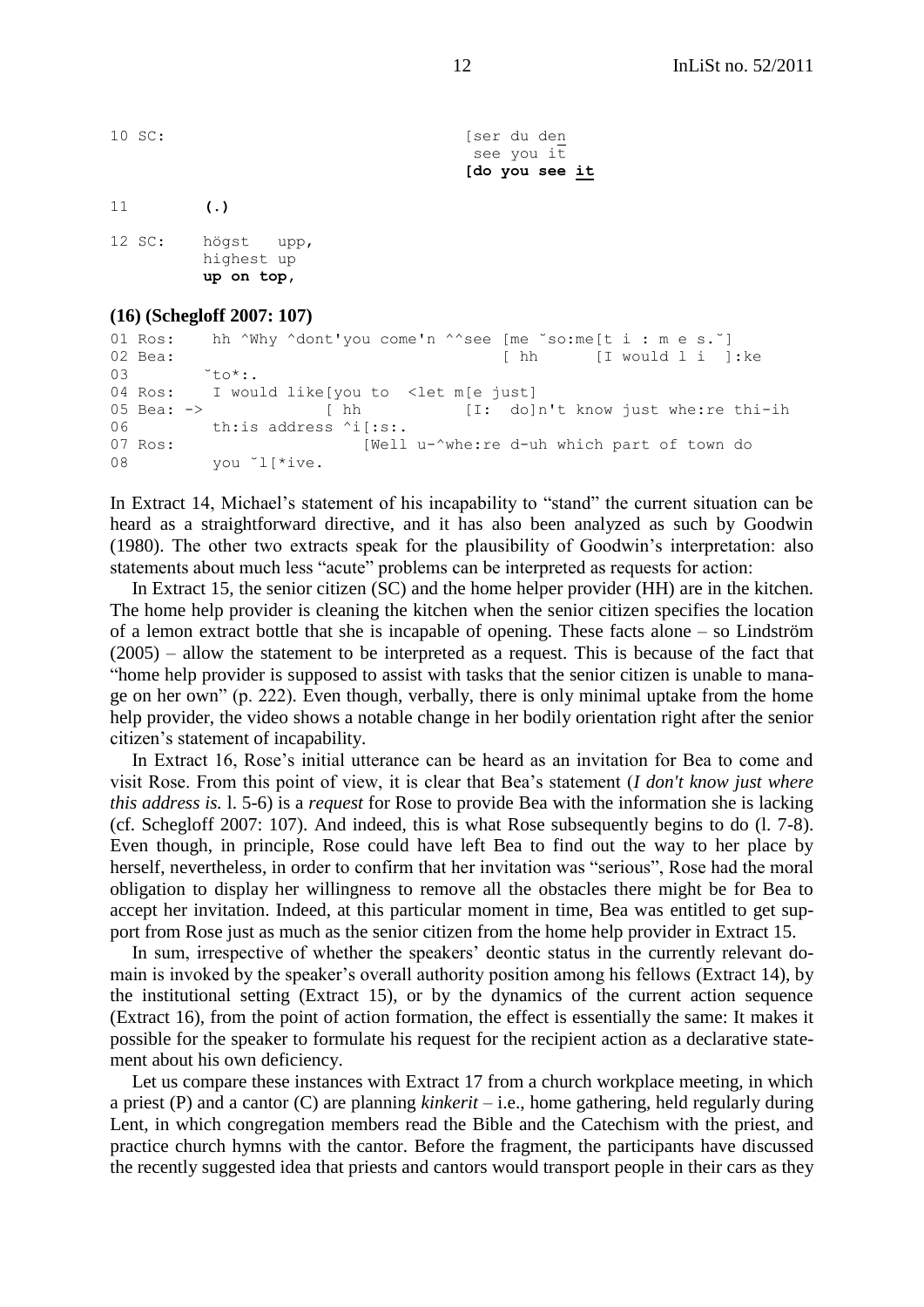drive to *kinkeri*-homes, which are sometimes far away from the village. The priest and the cantor were of the opinion that they did not have time for that and decided, therefore, to forget about the whole idea. The decision was made despite the fact that, apparently, some arrangements had already been made in the matter: As can be seen in Extract 17, the cantor even knew the initials of one person who was supposed to be picked up.

### **(17) (K 21:55)**

|            | 01 C: kyl siel joku nimi jotku nimikirjaimet<br>PRT there some name some-PL initial-PL<br>sure there is some name some initials          |
|------------|------------------------------------------------------------------------------------------------------------------------------------------|
|            | 02 -> koo pee 1ON mutta mä en tiedä kyllä ketä ne<br>K P be but I NEG know PRT who-PAR PL3<br>K. P. but I don't really know who they are |
| 03         | piti<br>tarkottaa.<br>be.supposed.to-PST mean-INF<br>supposed to mean.                                                                   |
| 04         | (0.3)                                                                                                                                    |
| 05 P: 700. | yea.                                                                                                                                     |

The cantor's question is clearly not a request for the priest to remedy her lack of knowledge. Given the fact that the participants have previously made a decision that some people could assess as cruel, the cantor's "not knowing" who they were supposed to help serves as a neat justification for the decision. The priest's response is in line with this orientation: she does not even try to help the cantor to figure out who is meant with the mysterious initials.

Hence, even though it is usual for statements about speakers' deficiencies to be heard and treated as requests for recipients to take action to remove the problems, this is not always the case. Such an interpretation is contingent on the recipient acknowledging his obligations towards the speaker, in other words, on his judgments about his deontic status relative to the speaker in the domain in question – something that is of course based on participants' joint understanding of the momentary "common ground" (Enfield 2006) and mutual alignment visà-vis the referents of the talk.

In this section, we have discussed declarative statements in which the speaker makes a statement about herself – about her present state of mind or body, her needs and desires, inclinations, and deficiencies. In many instances, such utterances are used to implement requests for recipient action. In my analysis of such instances, I pointed to the speaker's high deontic status relative to the recipient as a decisive condition for the recipient to recognize a declarative statement as implementing a request for action (Extracts 7, 8, 10, 11, 14-16). On the other hand, I showed how, *without* such speaker-tilted deontic asymmetry, speakers' statements about themselves could serve other interactional purposes, such as accounting for the speaker's omissions (Extract 10), seeking the recipient's approval (Extract 13), or justifying the speaker's ignorant behavior (Extract 17), but not those of requesting recipient action.

## <span id="page-12-0"></span>*4.2 Statements about Future Actions*

In this section, we will consider utterances in which the speaker makes a statement about a future action that someone *is going to* perform, either instantly in the interaction, then and there, or sometime after the interaction. I will show that also the kind of utterances, in which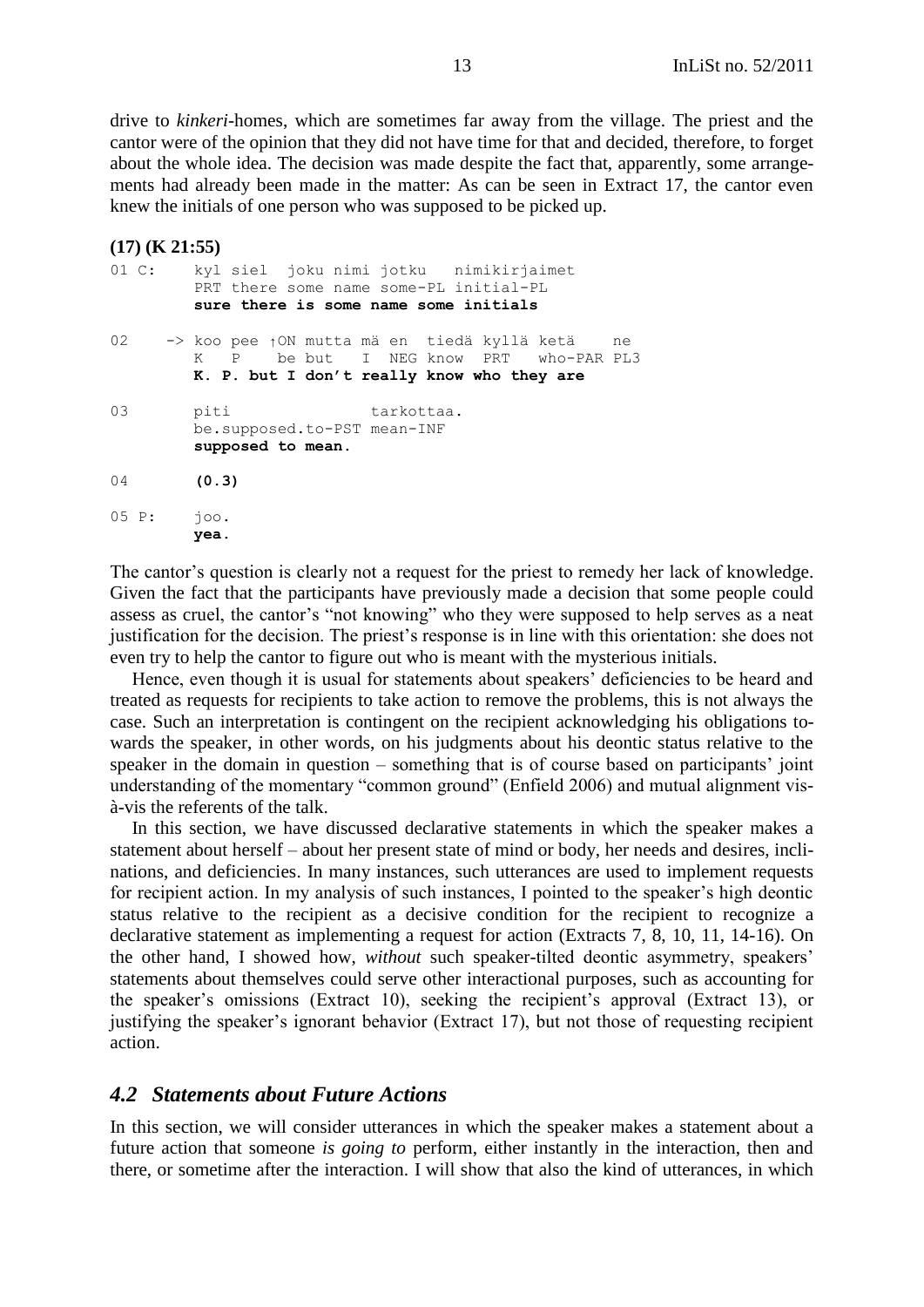certain future actions are presented as *independent* of the recipient can be used *de facto* to implement a request for *recipient* action. This idea might need more elaboration:

When people talk about their intentions and plans, the question is often not only about *knowing* the plans*,* but also about *deciding* on them; who has the *deontic* rights to *determine* the future actions in question? Therefore, a statement about a future event can be heard and treated in two different ways:  $(1)$  as an "innocent" informing or  $(2)$  as a deontic announcement of a decision. Of course, on some occasions, recipients may orient to both of these dimensions in the first speaker's utterance (e.g., on the composite utterance "oh-okay", see Schegloff 2007: 127-128, 135-137). In other instances, the recipient may strategically disregard the deontic dimension of the first speaker's utterance, in order to resist its unfavorable implications (Stevanovic/Peräkylä, submitted; cf. Goodwin/Goodwin 1987: 4; Heritage 1984: 260). In any case, the question of what makes a statement about a future event recognizable as an informing or as an announcement is essentially a question about action formation.

When a statement about a future action is interpreted as a request for recipient action, it is easy to assume that the "actor" of the statement is also the recipient. However, as I intend to show in the following pages, the speaker may also talk about her *own* future actions and yet implicate obligations to the recipient*.* I will argue, therefore, that to identify a statement about a future action as a request for the *recipient* to act is not directly related to the question whether the propositional content of the statement *per se* concerns the recipient (*you*), the speaker (*I*), or both (*we*). Instead, it is the speaker's deontic status relative to the recipient that guides participants' interpretations also in this kind of utterance.

*Statements about the recipient's future actions*

As mentioned earlier, when speakers make statements about recipients' future actions, their utterances can easily be heard "in a deontic way". Indeed, on such occasions, the question is not only about the speaker implicating obligations for the recipient, but that the actualization of the propositional content of the statement is directly dependent on the recipient *performing the mentioned actions*. Therefore, as can be seen in the following instances drawn from family interactions (Goodwin 2006), such statements are not always greeted with joy and pleasure: In Extract 18, Mom attempts to get her son Luke to take a bath; Luke, however, protests against the directive. In Extract 19, Mom calls her son Jonah, who is in the bedroom, from the kitchen, thus trying to get him to come to clean up his dishes from the kitchen table; also Jonah's opposition is rather obvious.

#### **(18) (Goodwin 2006: 533)**

```
4 Mom: Luke:, bath. Come on.
5 Luke: NO:: Not ye:::t!
((7 lines removed.))
13 Mom: -> You are taking a bath now.
14 Luke: After piano:::
15 Mom: Nope.
((40 lines removed.))
56 Luke: I don't want to do it now. I'm tired:::.
57 Mom: -> Yes you are doing it now.
58 I'm going to get your clothes.
59 Luke: Ah::::
60 Mom: Here.
```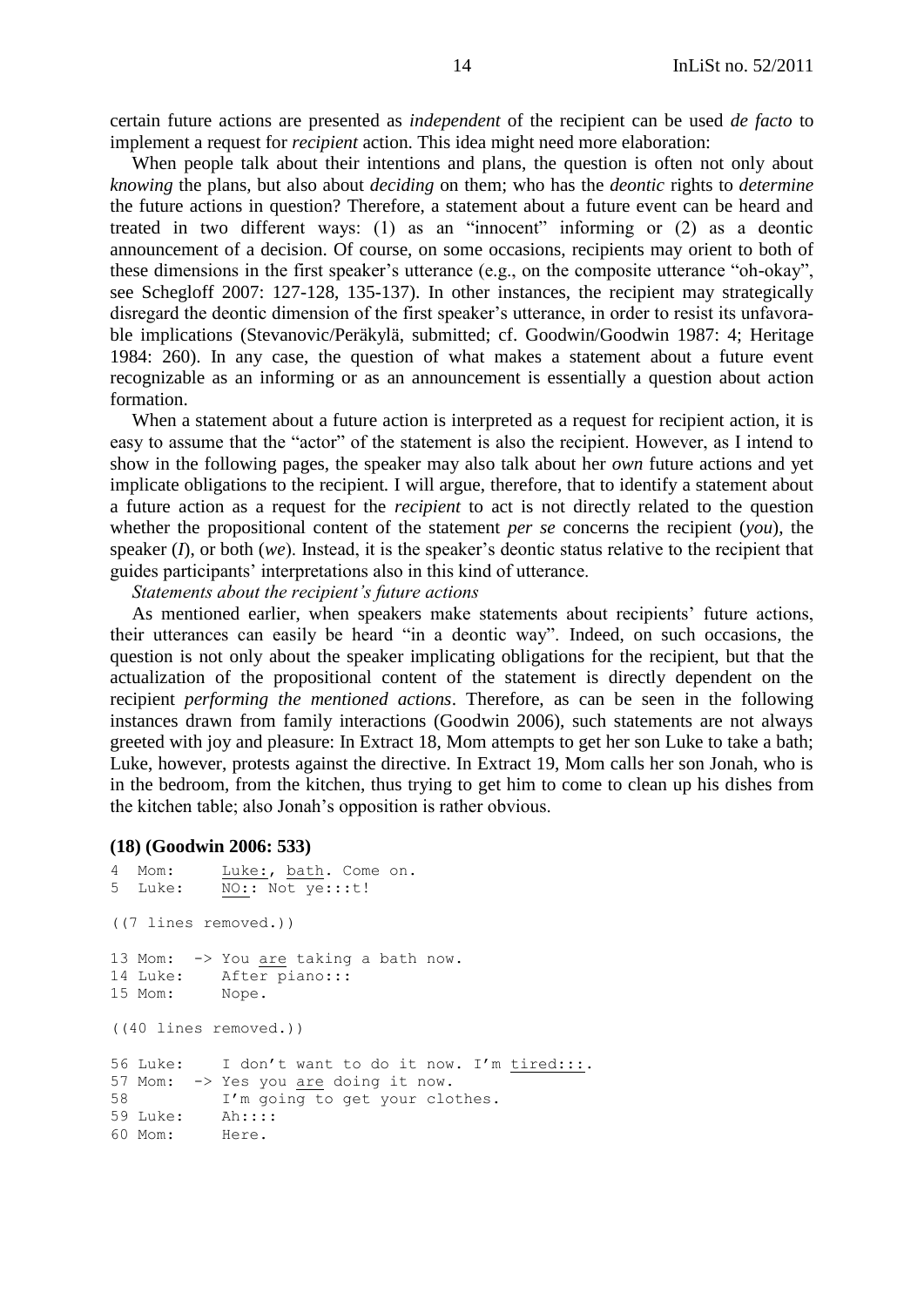#### **(19) (Goodwin 2006: 522)** 01 Mom: JONAH LYLE. SWEETIE! 02 SOMETHING TO DO. 03 YOU HAVE A PROJECT! ((yelling from kitchen)) 04 Jonah: I'M NOT (.) DOING IT. 05 Mom: -> YES YOU ARE:. ((singsong)) 06 Jonah: NO I'M  $\overline{NOT}$ . ((singsong)) 07 Mom: -> OH YES YOU ARE: ((singsong)) 08 Jonah: OH NO I'M NO:T. 09 Mom: IF I HAVE TO DRAG YOU BY THE HAIRS 10 OF YOUR CHINNY CHIN CHIN ((singsong)) 11 Jonah: NO I'M NOT. 12 Mom: ((walks towards Jonah's bedroom)) 13 OH YES I AM. (singsong)) 14 -> OH YES YOU ARE:.

Both instances demonstrate what is commonly at stake in utterances in which speakers dare to make straightforward statements about recipients' actions. Albeit, in families, parents have generally a lot to say as regards the actions of their youngsters, even in these instances, we see how participants orient to the view that, in the domain of one's own actions, people are normatively expected to have superior deontic rights relative to their co-participants. In these instances of disagreement, Mom constantly emphasizes the word *are*, which, in a paradoxical way, by contrasting her son's compliance with non-compliance, only underlines the fact that the actualization of the propositional content of her utterance is in reality very much contingent on her son's compliance. Besides, in Extract 19, Mom uses "singsong prosody" – a resource that can be used to invoke the impression that the speaker is not entirely the "principal" of the utterance in question (Gumperz 1982: 34; Goffman 1981: 124-159); in other words, even Mom herself seems to orient to the normative expectation according to which people commonly have primary deontic rights concerning their own actions. Of course, this orientation is most apparent in the talk of the children, Luke (Extract 18) and Jonah (Extract 19), who oppose their Mom's demands in most bold ways.

The normative expectation concerning the participants' subordinate rights to make statements about their co-participants' actions is apparent also in the following data extract from a church workplace meeting, in which the priest (P) explains to the cantor (C) some details concerning the program of the upcoming Bishop's visitation.

#### **(20) (PTM 1:52-2:01)**

| 01 P: | diakoniatyöntekijöille on<br>deacon-PL-ALL<br>be<br>the Vesper has been delegated, | delegoitu,<br>delegate-PPPC |
|-------|------------------------------------------------------------------------------------|-----------------------------|
| 02    | $(0.4)$ iltahartauden pito?<br>vesper-GEN holding<br>$(0.4)$ to the deacons?       |                             |
| 03    | tarkottanee? Oilia.<br>mean-POTE nameF<br>this means? Oili I quess.                |                             |
| 04    | (0.6)                                                                              |                             |
| 05 C: | selvä.<br>alright.                                                                 |                             |
| 06 P: | hänen kanssaan sitte,=<br>she-GEN with<br>then                                     |                             |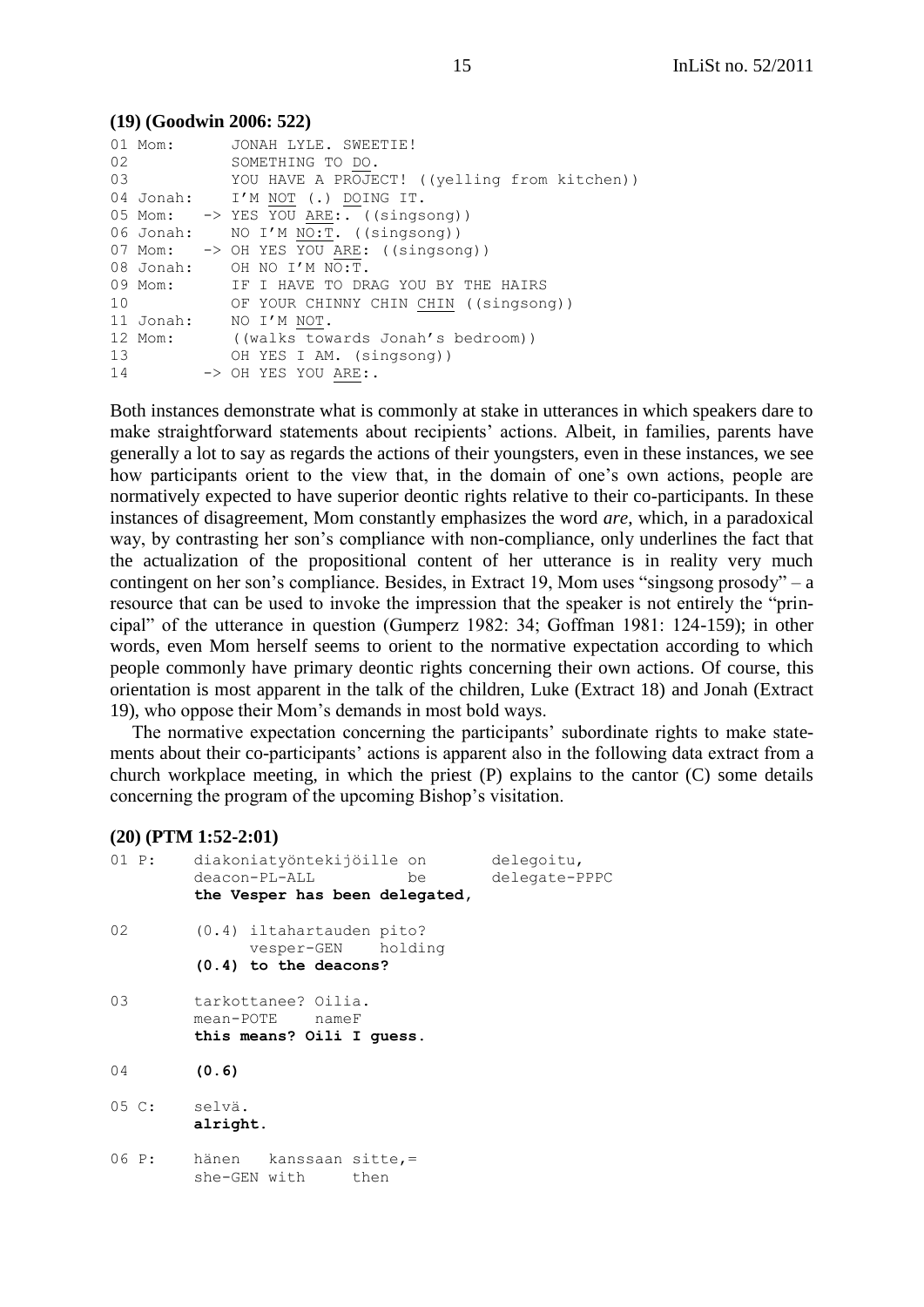```
 with her then,=
07 C: =juu (.) mää kysyn häneltä.=
         PRT I ask-SG1 she-ABL
         =yea (.) I'll ask her.=
08 P: -> =sovitte.
          agree-PL2
         =you'll make the arrangements.
```
At the beginning of the fragment, the priest makes a statement that is seemingly relevant for the cantor, who is supposed to work in the mentioned Vesper. This is followed by a pause (l. 4) during which the priest is gazing at the cantor, who is writing in her calendar. Thereafter, the cantor seems to orient to the implications of the priest's turn: She needs to discuss the details of the vesper with Oili. Her response (*alright*, l. 5) is spoken while still writing, without eye contact with the priest. The priest's dissatisfaction with the cantor's response is apparent by the fact that subsequently the priest begins to explicate the very consequences his decision has on the cantor (l. 6). Due to this, the cantor immediately raises her gaze toward the priest and apparently interrupts him (*yes (.) I'll ask her*, l. 7) before the priest has spoken the finite verb (*sovitte,* l. 8) of his utterance, begun in l. 6.

Hence, as a consequence of the delayed and seemingly absent-minded response by the cantor, first the priest (l. 6, 8) and, in response to him, also the cantor (l. 7) end up spelling out the implicit request for action embedded in the priest's announcement (l. 1-3). But as can be seen also in this instance, the participants orient to the normative expectation concerning exactly this implicitness: In his initial statement, the priest uses the passive voice (*has been delegated*, 1. 1) when announcing the decision – even though the priest has presumably made the decision himself, thus downplaying his deontic authority in the matter at hand. Besides, the priest explicates the consequences that his statement has on the recipient (*you'll make the arrangement*. l. 8) only after there have been interactional problems. Moreover, at this point, the cantor, in turn, seems to try to interdict what is about to happen: Given her rush to display her compliance before the priest brings his utterance to closure, she seems to be trying to undermine the relevance and necessity of his utterance prior to its articulation.

Extract 21 is drawn from a church workplace meeting in which *two* priests and a cantor are planning the next Sunday's Mass. One of the priests is going to be the celebrant, and, in this role, she is responsible for the Mass as the whole. The other priest is supposed to assist the celebrant. Curiously, though, the assisting priest is the vicar of the church  $-$  i.e., the person who is superior to all the priests of the congregation, including the celebrant. In this fragment, the question is about the Intercession: Who – the celebrant (CE) or the assisting priest  $AP$ ) – is supposed to prepare it?

#### **(21) (HM1 32:20)**

| 01 CE: | <esirukous></esirukous>                                   | joka sitte, (0.2) sitte (.) sää, |  |  |
|--------|-----------------------------------------------------------|----------------------------------|--|--|
|        | $\zeta$ the Intercession> which then, (0.2) then (.) you, |                                  |  |  |
|        |                                                           |                                  |  |  |

- 02 **(0.4) .hh**
- 03 AP: .thh ää:: m
- **.tch e:r:m**
- 04 **(3.2)**

05 AP: -> ku- kumpi te°kee°. who.of.us.both do **wh- who of us both is doing °it°.**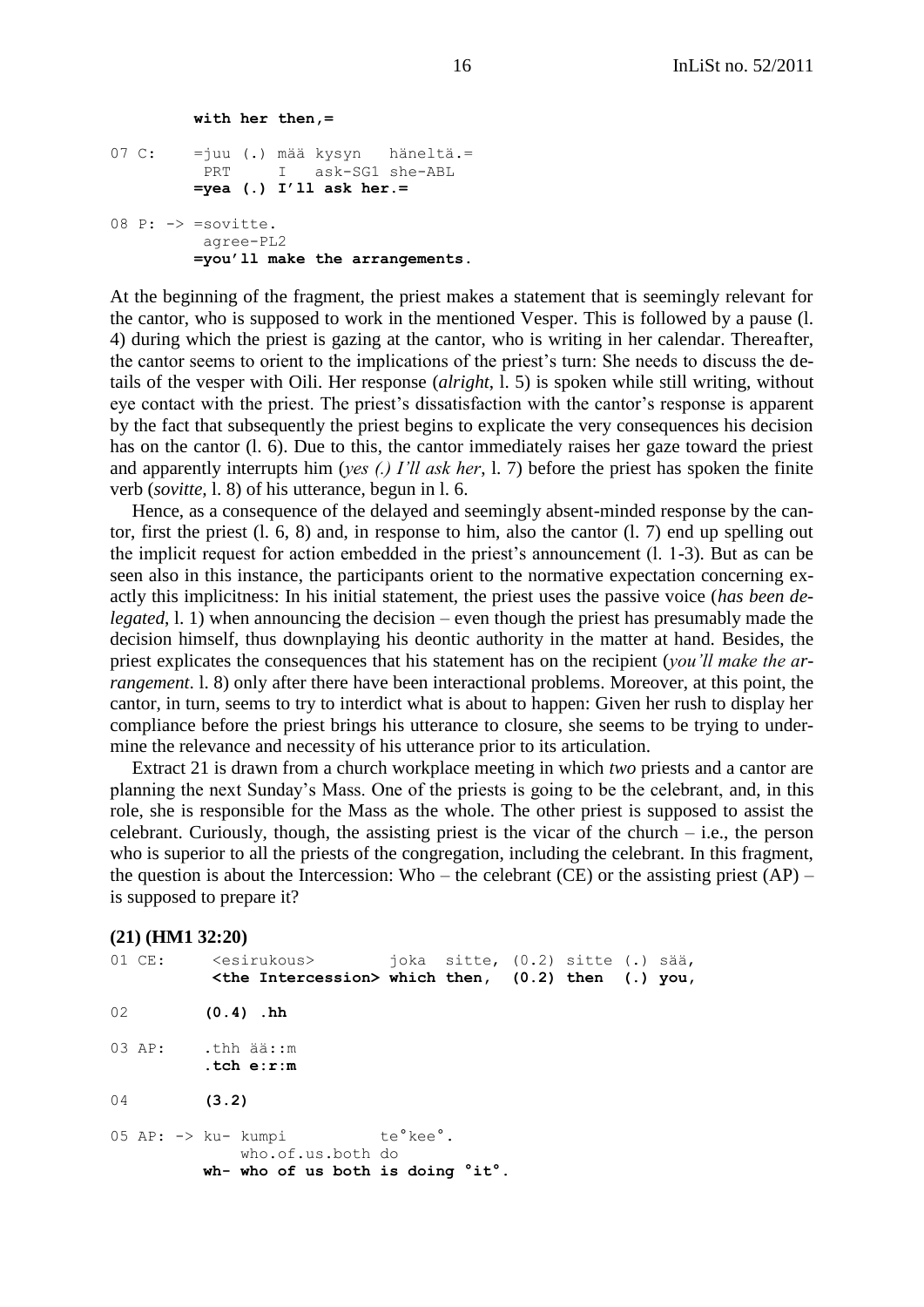06 **(0.7)** 07 CE: -> s[ää.] **y[ou.]** 08 AP: [tee]t sä vai mä. do-SG2 you or I **[wil]l you or I do it.** 09 CE: -> sää::. **you::.** 10 AP: aha (.) okei. (.) joo. **I see (.) okay. (.) yea.** 11 **(.)** 12 AP: .hh se on siis se meijjän perus- (0.2) SG3 be PRT SG3 our basic **.hh it is I mean that our basic (0.2)** 13 sabluunahan on että se on liturgin vastuulla, template-CLI be that SG3 be celebrant-GEN responsibility-ADE **template is that it is under the celebrant's responsibility**, 14 **(1.0)** 15 AP:  $j[a \text{ sitten}]:::,$  **a[nd then]:::,=** 16 CE: [joo joo.] **[yes yes.]** 17 CE: =mää voin delegoid[as °sen°.] **=I can delega[te °it°. ]** 18 AP: [ sä voit ] delegoida nii-i? **[you can ] delegate uh huh?** 19 sä voit delegoida. **you can delegate.** ((8 lines removed.)) 28 AP: joo. (.) eli mää#:[::# ] [mä ho]idan **yea. (.) so I#:[::# ] [I'll ta]ke care of**  29 CE: [mä ↑to]iv[oisin. ] I wish-COND-SG1 **[I would] w[ish for that.]** 30 AP: esirukou[ksen. ] intercession-GEN **the Inte[rcession.]** 31 CE: [mä to]i[vois]in.= I wish-COND-SG1 **[I would w]i[sh f]or that.=** 32 AP: [joo?]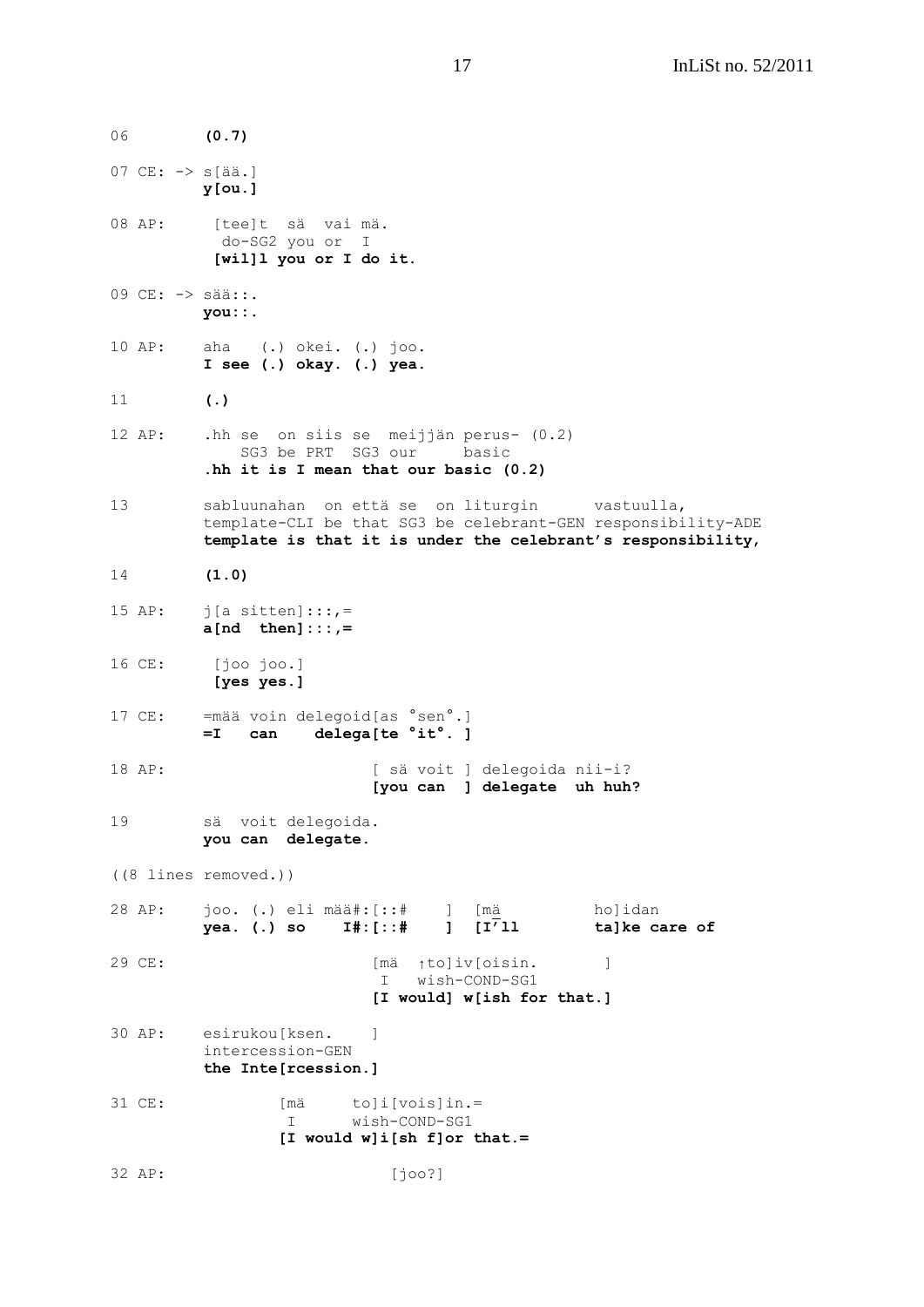```
 [yea?]
```

```
33 AP: =sopii. (.) joo.
          be.suitable PRT
          =that's fine. (.) yea.
34 (0.4)
```
At the beginning of Extract 21, the celebrant (CE) refers to the task of preparing the Intercession of the upcoming Mass only minimally (*<the intercession> which then (0.2) then (.) you,*  l. 1). The assisting priest (AP), however, does not display commitment to perform the future actions implicated by the celebrant, but instead, hesitates (l. 3), remains silent (l. 4), and asks for clarification (l. 5, 8). As a consequence, the celebrant ends up announcing her decision in a rather blunt way (l. 7, 9). At first, it seems that the assisting priest complies without second thoughts (*I see (.) okay. (.) yea.* l*.* 10)*.* But this is soon followed by the priest's announcement that *his* preparing of the Intercession is not to be regarded as routine in the congregation in question (l. 12-13). The celebrant, then again, attempts to justify her behavior by referring to the possibility that every superordinate has: that of delegating her tasks to subordinates. The justification is accepted by the assisting priest (l. 18-19).

The sequence is, however, still not treated as closed. In line 28, the assisting priest makes some kind of a formulation concerning the task that the celebrant has delegated to him, thus once more marking the matter at hand as something that is, by no means, self-evidently *his*  task. This time, finally, the celebrant responds in a way which noticeably downgrades her earlier deontic authority claim (*I would wish for that*. l. 29, 31). The recipient's compliance, in other words, is no more something that will happen as a matter of course, but as something that is very much contingent on the recipient's approval. As a response for that, the assisting priest indeed articulates his *approval* of the celebrant's idea (*that's fine. (.) yea.* l. 33) and, by that, treats the sequence as closed.

What is noteworthy in this instance is that the assisting priest does not seem to oppose the celebrant's plan *per se*, but that he appears to be unsatisfied with the way the celebrant announces her plan. Even though the celebrant can be regarded as superior to the assisting priest in relationship to this particular Mass, in lines 12-13, the assisting priest invokes a domain in which he *as a vicar* has superior deontic rights in relationship to the celebrant – the matters concerning the work allocation systems of the whole church work community. According to these systems, then again, the celebrant has no right to regard *his* preparing of the Intercession as self-evident – that is, as something she could make statements about – but, instead, as something she needed to *request* him to do (l. 29, 31).

Hence, (also) in this case, the question seems to be about a situation in which the speaker clearly "crosses the line"; she claims more deontic rights than her deontic status – at least from the recipient's point of view – would allow her to do. As a consequence, the recipient protests, not exactly in the same straightforward way as the children in Extracts 18 and 19 but, in a way that – *unlike* in Extracts 18 and 19 (cf. Goodwin 2006) – indeed urges the speaker to downgrade her deontic *stance*.

Even though participants generally regard their own actions as a domain in which each participant has primary deontic rights, this does not mean that every statement about the recipient's future actions would be regarded as intrusion into the recipient's domain of deontic authority. As mentioned earlier, the deontic hearing of a statement about a future event involves also the recipient recognizing the consequences of the first speaker's statement as something that, at least partly, the first speaker's very act of making the statement has caused. The following data extract – drawn from the same church workplace meeting as Extract  $20$  – serves as an example of the "innocent" use of the personal pronoun *you* in statements about future events.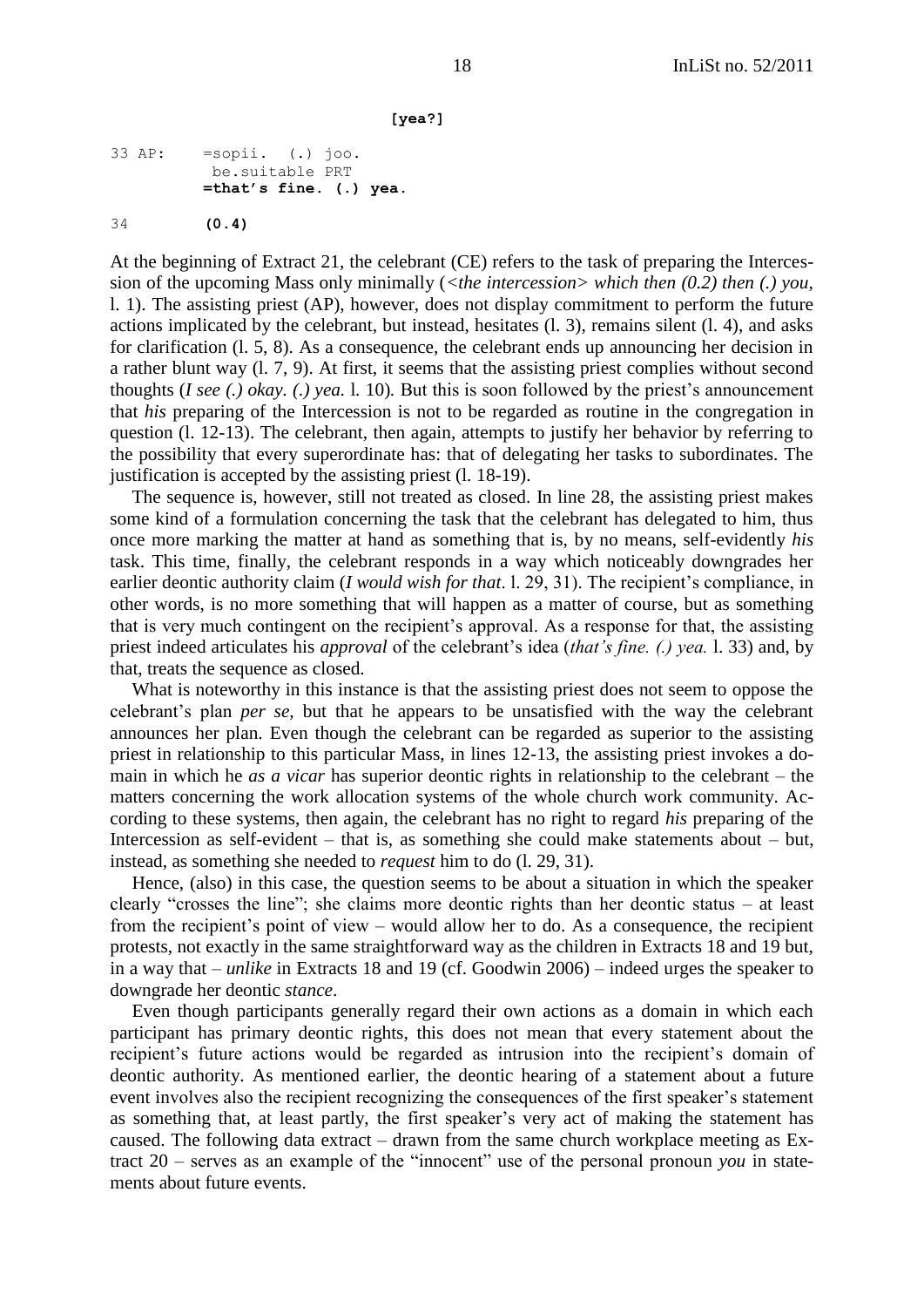| $(22)$ (PTM 0:43)                    |                                                                                                                                     |
|--------------------------------------|-------------------------------------------------------------------------------------------------------------------------------------|
|                                      | 01 P: sittel lähdetään muille, hh<br>then leave-PASS other-PL-ALL<br>then we'll leave to other, hh                                  |
| 02                                   | $(0.6)$ muille, $(0.8)$ hetkinen $\leq$ i me><br>other-PL-ALL moment<br>NEG we<br>$(0.6)$ other, $(0.8)$ one moment <no we=""></no> |
| 03                                   | -> >mihkääl lähdetä< mutta, .hhh te lähdette.<br>anywhere leave but you leave-PL2<br>>won't leave anywhere< but, .hhh you'll leave. |
| 04                                   | (0.5)                                                                                                                               |
|                                      | 05 C: nii et meitä [ei siel tarvita. ]<br>PRT that we-PAR NEG there need<br>so that we wo[n't be needed there.]                     |
| 06 P:                                | [se vaihtuu   sosiaalitoimen,<br>social.work-GEN<br>SG3 change<br>[it'll be changed to ] negotiations,                              |
| 07                                   | (0.3)                                                                                                                               |
| $08 \, \text{C}$ : $\frac{1}{100}$ . | $yea. =$                                                                                                                            |
|                                      | 09 P: = neuvotteluiksi?<br>negotiation-PL-TRA<br>=of the social work?                                                               |

Similar to Extract 20, also on this occasion, the priest (P) explains to the cantor (C) the program of the upcoming Bishop's visitation. Throughout the extract, the priest is reading a paper, implying thus visually that he is only the "animator" (Goffman 1981: 124-159) of the propositional content of his turns at talk. This effect is further emphasized through the priest's failure to include himself among the "actors" of the future action in question *(then we'll leave to other*, l. 1) and the priest's subsequent hesitations in this connection (*hh (0.6) other, (0.8) one moment <no we> won't go anywhere but*, l. 1-3) . Because the participants have thus been positioned relatively equally when it comes to their power(lessness) to decide about the future actions in question, the cantor seems to interpret the priest's statement as a mere informing. Instead of displaying any commitment for future action, she signals her *understanding* of the *reasons* why the priest could make his statement (*so that we won't be needed there*. l. 5). In other words, in this case, the priest obviously had access to knowledge that the cantor was lacking, but that was all. The priest's very act of making his statement did not imply any further obligations on the cantor that would not have been there anyway.

#### *Statements about the speaker's own future actions*

We will now turn to statements about future events whose deontic relevance *pro forma* seems to be *least* obvious. Extract 23 represents a prototypical case, in which the interactional participants simply inform each other about their plans. In this instance, a priest (P) and a cantor (C) are sharing their intentions concerning the program in the upcoming *kinkerit* (for explanation see p. 9).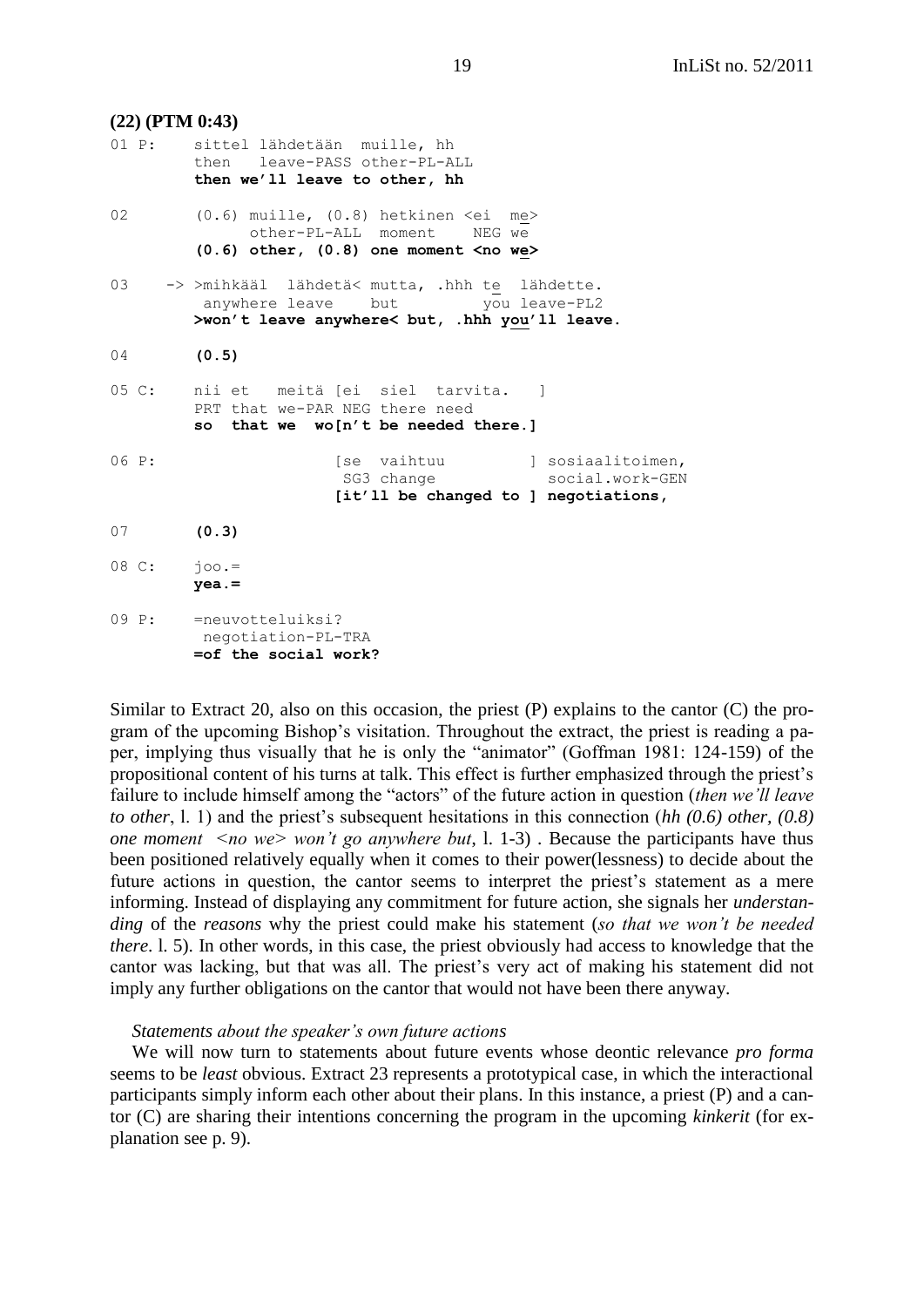# **(23) (K 17:00)** 01 P: ja tossa alkujohdannossa, (0.2) .hhh mää myös and that-INE introduction-INE I also **and in that introduction (0.2) .hhh I'll also** 02 vähän tota nii, #mm# tavallaan otan esille sitä little PRT PRT in.a.way take-SG1 into.sight SG3-PAR **kind of like,** #mm# **in a way take up the question**  03 että, (0.7) että on siis ninku, hhm (0.6) .th olemassa PRT PRT be PRT PRT PRT being-INE **that** (0.7) **that I mean there are like,** hhm (0.6) .th **there are** 04 (.) paastonaikaa juhla-aikaa ja arkijaksoa ja lent-GEN+time-PAR feast+time-PAR and ordinary.episode-PAR and **(.) periods of Lent feast and ordinary episodes and** 05 #mm# miten se sitten näkyy että liturkiset, (0.5) how SG3 then be.visible PRT liturgical-PL  **#mm# how it is then visible that the liturgical, (0.5)** 06 värit myöski sitte. color-PL also-CLI then **colors also then.** 07 C: **mm-m?** 08 **(0.4)** 09 P: ja, **and,** 10 **(0.2)** 11 C: .mhh ja si- (.) no siinä samassa mää varmaam mainitten and PRT  $in.Hat$  same-INE I probably mention-SG1 **.mhh and i- (.) well in the same section I'll probably mention** 12 että miten se näkyy musiikissa. PRT how SG3 be.visible music-INE **how it is visible in music.** 13 **(0.3)** 14 P: nii. **yes.**

The mere fact that the priest *informs* the cantor about her intentions (l. 1-6) suggests, of course, that the content of the propositional utterance is *somehow* relevant for the cantor. But in this instance, this relevance appears not to be deontic in nature: The cantor responds to the priest's utterance with the information receipt token *mm-m?* (l. 7) and the priest treats such a response as sufficient (and, l. 9).

Statements about one's own future actions can, of course, function in a way that is comparable to the statement about the speaker – something we dealt with earlier in this paper; the statements can serve as hints concerning the recipient's obligations. This is the situation in Extract 24. Here a priest (P) and a cantor (C) are preparing a Mass to which the veterans of the Finnish Winter War 1939-1940 will be especially invited. Moreover, the veterans are supposed to assist in the realization of the Mass, for example, by reading Bible texts.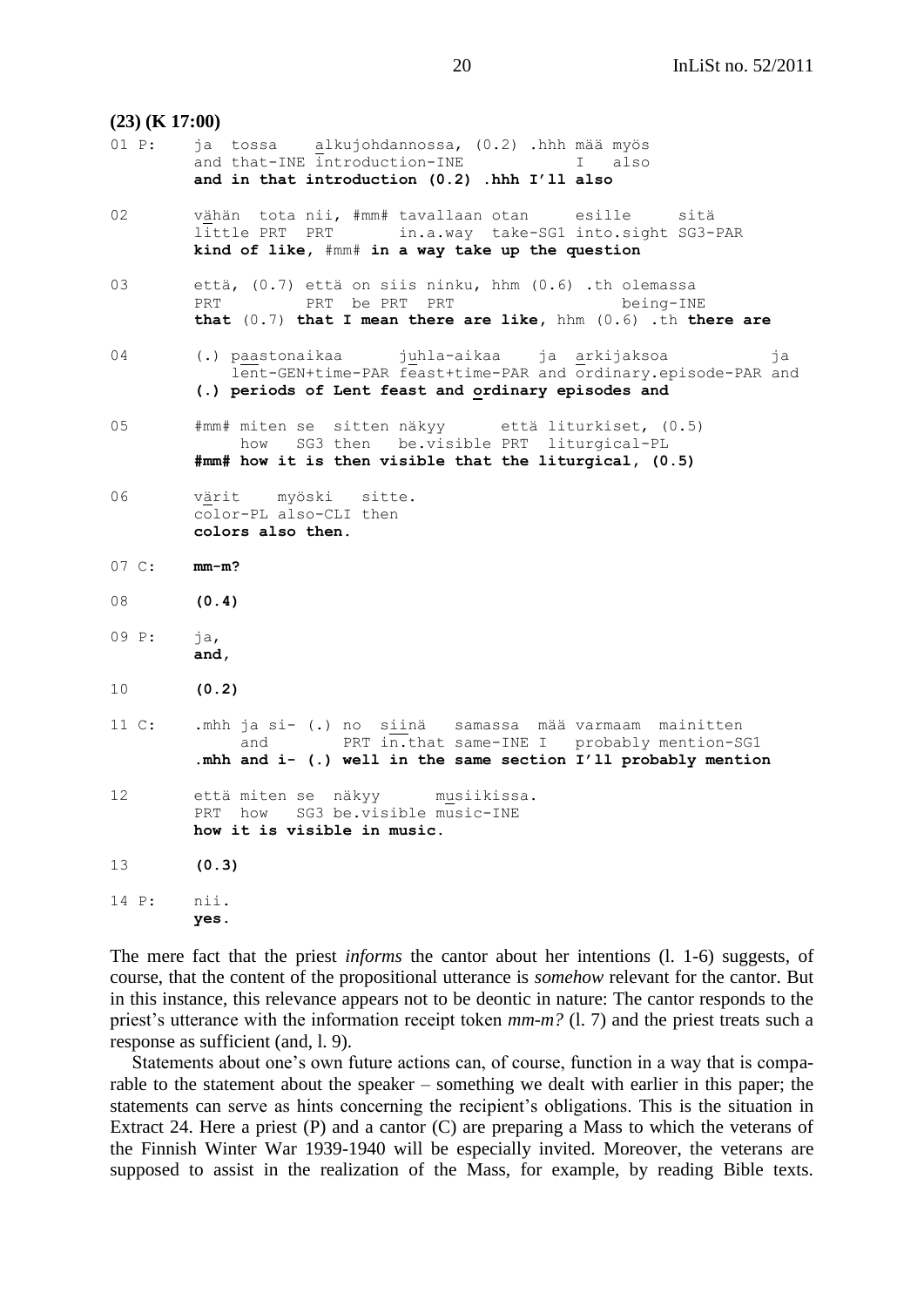Previously, the cantor has mentioned the possibility that the veterans might also want to sing something in the Mass. Just before the fragment, the priest has apologized for not having asked about that when she talked with the representative of the veterans on the telephone earlier.

#### **(24)(VM 32:58)**

| 01 C: | jos heilt on ninku tulos<br>niin<br>if they-ABL be PRT coming-INE PRT                                                                                             |
|-------|-------------------------------------------------------------------------------------------------------------------------------------------------------------------|
|       | if they will perform something so                                                                                                                                 |
| 02    | kyl se olis hyvä sitten, (0.3) tietää,<br>PRT SG3 be-COND good then know-INF<br>it would certainly be good, (0.3) to know about it,                               |
| 03    | .hhh                                                                                                                                                              |
| 04    | $\left( . \right)$                                                                                                                                                |
|       | 05 C: <ja sitten="" toi="">,<br/>and then that<br/><and then="">,</and></ja>                                                                                      |
| 06    | (2.0)                                                                                                                                                             |
| 07 C: | mth (.) mua ei saa perjantaina mistään kiinni ja<br>I-PAR NEG get Friday-ESS anywhere reached and                                                                 |
|       | tch (.) on Friday I cannot get reached anywhere and                                                                                                               |
| 08    | -> lauantaina mäolen aamulla rippikoulussa<br>Saturday-ESS I be-SG1 morning-ADE confirmation.school-INE<br>on Saturday morning I'll be in the Confirmation School |
| 09    | -> sen jälkeen mä olen, (0.2) myöskin pois<br>SG3-GEN after I be also-CLI away<br>after that I'll be, (0.2) also away                                             |
| 10    | -> paikkakunna°lta°.<br>district-ABL<br>from the dis <sup>°</sup> trict <sup>°</sup> .                                                                            |
| 11    | (1.5)                                                                                                                                                             |
| 12 C: | se on [huominen päivä (-)]<br>et<br>SG3 be<br>PRT<br>so that it is [tomorrow $(-)$<br>1                                                                           |
| 13 P: | [jos mä<br>pirautan, ] hh<br>if<br>ring.up-SG1<br>Ι<br>[if I'll ring up,<br>$\mathbf{1}$<br>hh                                                                    |
| 14 C: | joo.<br>yea.                                                                                                                                                      |
| 15    | (4.0)                                                                                                                                                             |

At the beginning of Extract 24, the cantor asserts that it would be good to know whether the veterans will sing or not (l. 1-2). The priest does not respond to this assertion in any way. In line 5, by prefacing her utterance with *and (ja)*, the cantor signals the beginning of a new sequence or at least some kind of a progress within the activity at hand (cf. Heritage/Sorjonen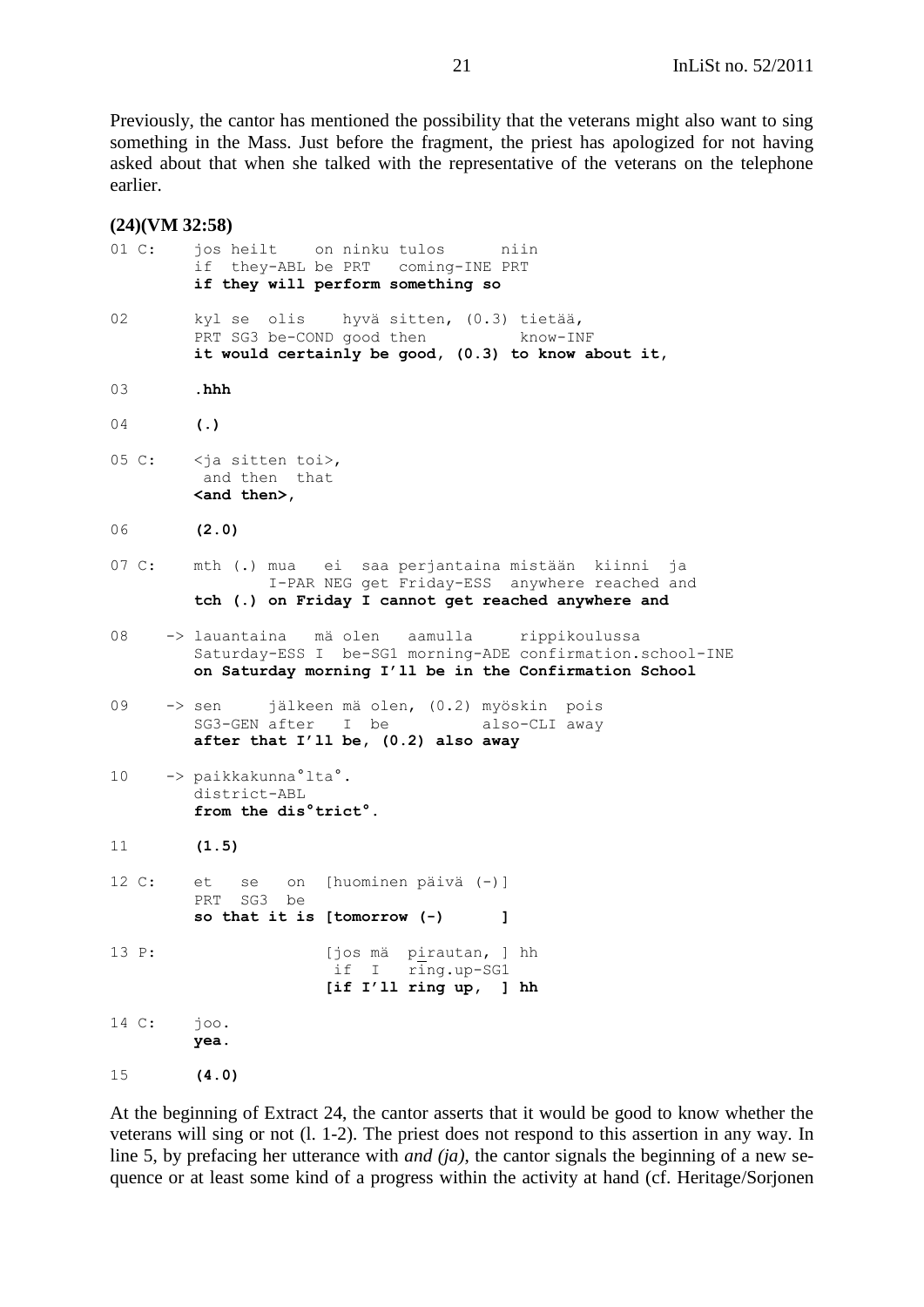1994: 6). As for its content, however, the following turn is most obviously a continuation of the cantor's preceding talk, a pursuit of response from the priest (Pomerantz 1984b). By describing her plans for the next couple of days (l. 7-10), the cantor underlines her *need* to get the lacking information, not just sometime before the next Sunday's Mass but, before Friday. Due to the lack of priestly uptake (pause, l. 11), however, the cantor starts clarifying the deontic implications of her preceding talk (l. 12), but since the priest finally responds, the cantor does not have to bring her utterance to syntactic closure. In her response, the priest suggests a solution to the cantor's problem: The priest will call the veterans to ask about their intentions as regards their singing in the Mass (l. 13).

Hence, on this occasion, the cantor's statement about her own future actions (*on Saturday morning I'll be in the Confirmation School after that I'll be, (0.2) also away from the dis°trict°*. l. 8-10) was eventually heard and treated as a request for action: to provide the cantor with the information she needed – as soon as possible. Since the priest had earlier been talking to the veterans, yet neglected the domain of music in these discussions, and just prior to the fragment, acknowledged her failure in this respect, the cantor's deontic status in the matter at hand was strong enough for her to implement her request for action in the form of a declarative statement; it seemed to be the participants' common understanding that it was the duty of the priest to contact the veterans – even though it was the cantor who voiced a need for that.

When a statement about the speaker's own future actions implies obligations for the recipient, the question seems to be about some kind of "fishing", telling one's own side of the story (cf. Pomerantz, 1980). One way to put it would be to say that, instead of making a request, the speakers are fishing for an *offer* from the recipient (cf. Schegloff 2007: 81-90). What is most important, however, is that, *prima facie*, statements about the speaker's own future actions can be regarded as a "mere" informings. Nonetheless, should the recipient acknowledge his situational obligations towards the speaker, she may interpret even this kind of statement as implementing a request for action – although the question on such occasions is clearly about mitigated requests commonly called "hints" (cf, Ervin-Tripp 1976: 87).

The situation is quite different in Extracts 25 and 26. In these instances, the actualization of the propositional content of the utterance is directly dependent on the very actions that the recipient will perform as a response to the first speaker's utterance.

#### **(25) (Ervin-Tripp, 1976: 29)**

```
(Customer to bartender):
I'll have a Burgie.
```
 $\overline{a}$ 

#### **(26) (Keisanen and Rauniomaa, in preparation)**

```
01 Pass: what time we will b- well,
02 [I think] we'll -
03 Driver: [oh, ]
04 -> wait a sec. I'll speak to her now,
05 I'm at a red light.
06 Pass: okay. ((Passenger gives the phone to the driver.))
```
Extract 26 is from a driving car.<sup>1</sup> Just a moment earlier, the passenger has answered the driver's cell phone and is talking to it still in lines 1-2. In lines 3-5, the driver moves her hand toward the phone and makes a declarative statement concerning her own future actions (*I'll speak to her now*, l. 4). The passenger, however, treats the driver's utterance as a request for

The extract is drawn from a data corpus "Habitable Cars" collected by Eric Laurier [\(http://web2.ges.gla.ac.uk/~elaurier/habitable\\_cars/corpus.html\)](http://web2.ges.gla.ac.uk/~elaurier/habitable_cars/corpus.html). My thanks to Tiina Keisanen and Mirka Rauniomaa for letting me use this example.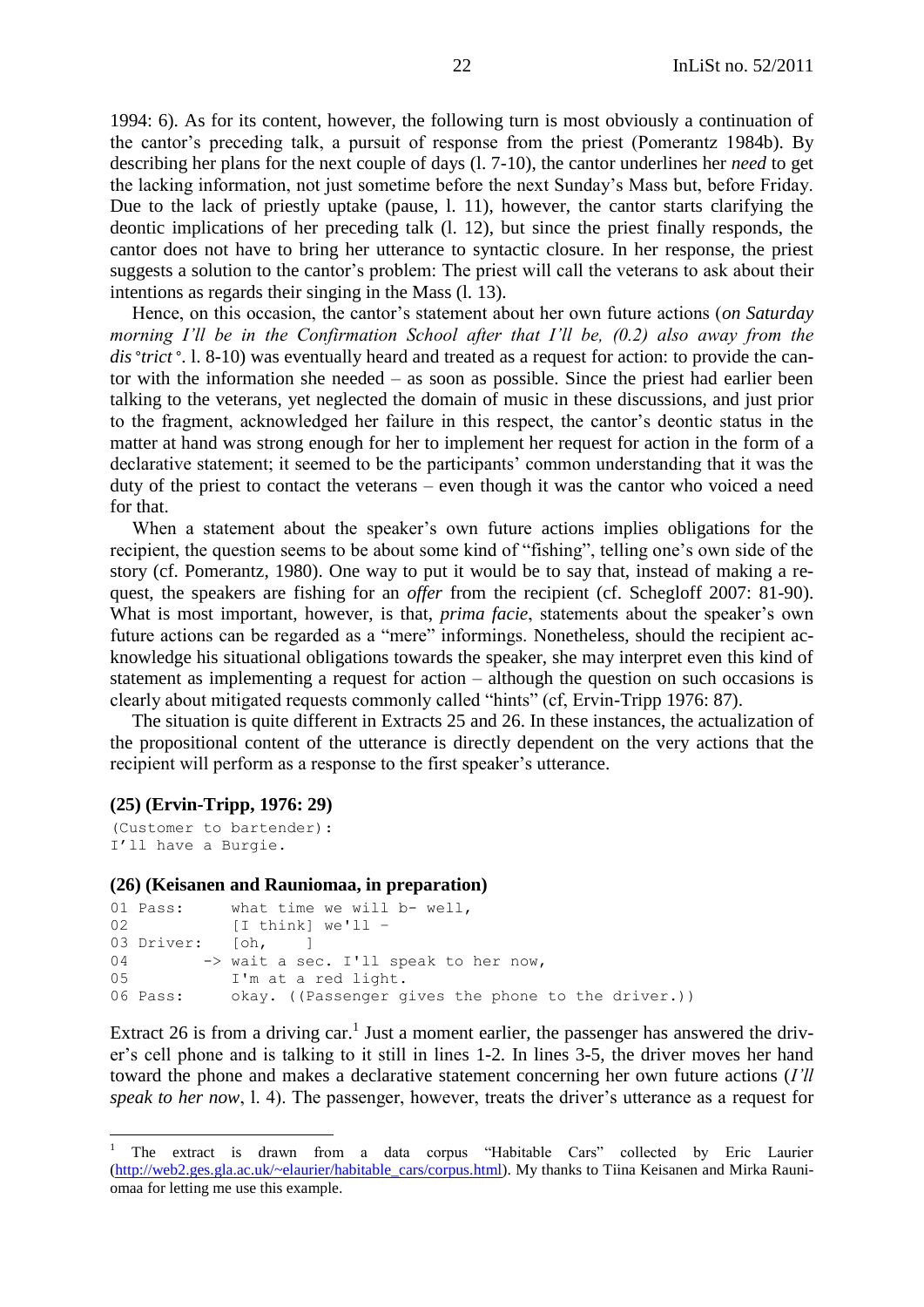her to act, to give the phone to the driver: the passenger makes first a commitment to grant the request (*okay*. l. 6), and then, actually satisfies the request.

In both Extracts 25 and 26, the realization of the mentioned future event is directly dependent upon the recipient's actions. Because the speakers' utterances, however, exhibit no orientation to this dependency – they treat the recipients' compliance as a matter of course – they embody a rather blunt deontic authority claim in the matter at hand – something that can be equated with the statements about the recipient's actions discussed earlier. Nevertheless, if a person with a low authority formulates his "want to be" authoritative utterances in this way (say a child), the deontic implications of the utterance might not be acknowledged at all. Instead, the person might be corrected for being "wrong", for being *ignorant* of what is going to happen in his life (A child to his mother: *Tomorrow I will go to Africa*. Mother: *No, you are going to Korkeasaari Zoo with all the other kids from Kindergarten*. The child: *But I WANT to go to Africa!*). Or – even worse – the utterance can be treated as a "mere" informing that, albeit being newsworthy, is without any *deontic* relevance (A child to his mother: *Tomorrow I will go shopping to the mall*. Mother: *Oh really? How are you going to get there?* The child: *YOU are going to take me!*)

### *Statements about the speaker's and the recipient's joint future actions*

As a final point, we will consider statements about the speaker's and the recipient's joint future actions – utterances that are often regarded as manipulative (see, Fairclough 1989: 15). This idea is understandable given the fact that these utterances presuppose that the speaker and the recipient have common interests, and that the speaker is, therefore, enabled to tell the recipient what to do by masking her request for action as an expression of the speaker's and the recipient's common interests. In other words, the use of the personal pronoun "we" provides the speakers with a way to make statements about matters that otherwise would be outside the domain of their deontic rights. Of course, the use of the first-person plural pronoun "we" is ambiguous in that it can be interpreted as inclusive-of-addressee or exclusive-of-addressee; in the latter case, the speaker talks about herself and some third party. Thus, from the point of view of the relative distribution of the participants' deontic rights, only the *former* kinds of (inclusive-of-addressee) statements are relevant.

Let us first look at an example in which the participants have, at least from the practical point of view, already agreed upon their joint future action (discussing the details of their mother's upcoming birthday party on the telephone) before one of the participants (Laura) makes a statement in which she explicates this action.

#### **(27) (Farmhouse)**

```
19 Laura: I talked to Jane about this this morning. 
20 I've got some ideas.
21 Michelle: Maybe you should call me. I've got some ideas too. 
22 Laura: Ok.
23 Michelle: (I'm gonna just ki[nda )
24 Laura: -> [We'll discuss this matter.
25 Michelle: We will.
```
In this case of perfect agreement Michelle responds to Laura's statement with an utterance (*we will*. l. 25) that embodies Michelle's commitment for the future action announced by Laura. This is only expectable, given Michelle's earlier request for Laura to call her with respect to the matter at hand. Laura's assumption about her and Michelle having common interests in this matter was thus not particularly daring.

The situation is completely different in the following fragment from a church workplace meeting. On this occasion, a priest (P) and a cantor (C) are planning a confirmation school. Sometime earlier in the episode, the cantor has criticized the priest's plan of getting the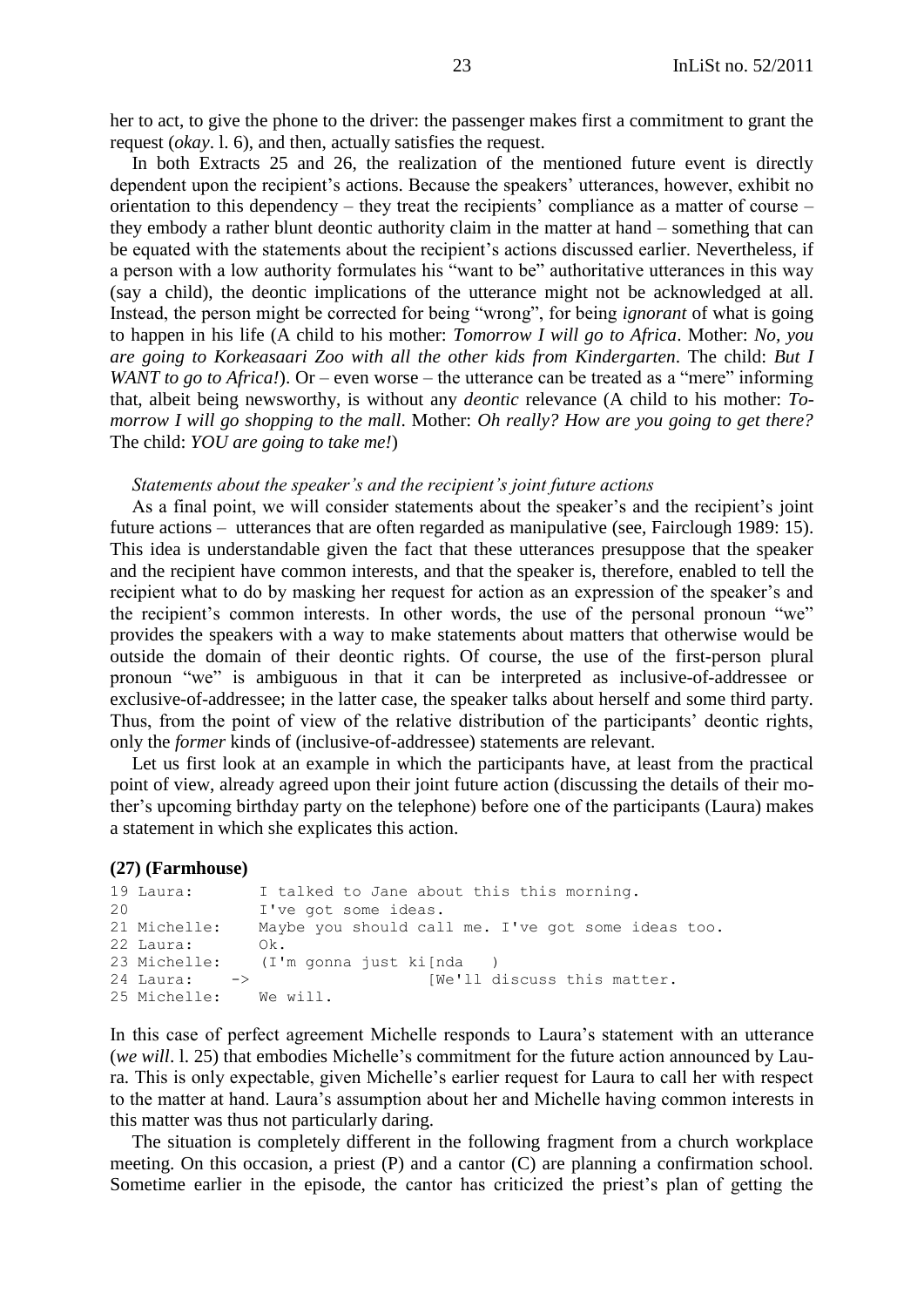parents of the confirmation kids to come to the church, together with their children; the cantor found the idea too unrealistic. In Extract 28, the priest asserts the "common" plan once more.

|                 |       | $(28)$ (RKS1 3:53)                                                                                                                                                |
|-----------------|-------|-------------------------------------------------------------------------------------------------------------------------------------------------------------------|
| 01 P:           |       | ja van [hemm]at kutsuttas<br>and parent-PL invite-PASS-COND<br>and the p[aren]ts would be invited                                                                 |
| $02 \text{ C:}$ |       | [nii.]<br>[ <i>y</i> ea.]                                                                                                                                         |
|                 | 03 P: | siihen (.) siihem messuun kanssa<br>to.that to.that mass-ILL too<br>to the (.) to the Mass too                                                                    |
| 04              |       | -> että .hh me edellytetään sit et joka<br>PRT we demand-PASS then PRT every<br>'cause .hh we'll demand that every                                                |
| 05              |       | -> (0.3) kaikki (0.3) korostetaan<br>sitä:<br>emphasize-PASS SG3-PAR<br>all<br>$(0.3)$ all of us $(0.3)$ will emphasize that                                      |
| 06              |       | että <te käytte="" nuortenne<br="">kanssa&gt;.<br/>that you come-IMP-PL2 youth-POSS-PL2 with<br/>that <you are="" coming="" with="" your="" youth="">.</you></te> |
| 07              |       | $(1.0)$ ((C is browsing her calendar.))                                                                                                                           |
| 08 C:           |       | joo ja kesä kolmosen .hhh musiikkitunnit<br>PRT and summer three-GEN music.lesson-PL<br>yea and the music lessons .hhh of Summer Three <sup>2</sup>               |
| 09              |       | on nyt sit täytyy sopia ja urkuopetus?<br>be now then must agree-INF and organ.lesson<br>are now then must be agreed upon and the organ lesson?                   |

In her statement, the priest (P) uses to the pronoun *we* inclusively, referring both to herself and to the cantor (*we'll demand that every all of us will emphasize*, l. 4-5). Her statement thus presupposes that "all" of the (two) church workers involved in the teaching would comply with her idea. Thereby it involves a strong claim of deontic rights relative to the recipient; the question is about a request for action, the satisfaction of which is taken for granted. Besides, given the fact that the cantor has earlier expressed her reservations concerning the idea and thus implied having some deontic rights in the matter, too, the priest's move is courageous. To take such a strong deontic stance in a situation in which the recipient might not take the corresponding deontic status for granted is something that can be sanctioned.

Sanctioning is indeed what follows; the priest's turn at talk is met with silence (l. 7) and the cantor's initiation of a completely new topic (l. 8-9). Even though the cantor's subsequent turn starts with an acknowledgement token (*yea*, l. 8), it can be heard rather as implicative of topic closure than as any display of agreement (cf. Sorjonen 2001). Thereby, the cantor treats the priest's statement as something that does not require any commitment for future action from her side – even though the deontic relevance of the priest's statement with regard to the cantor has been rather obvious. From this point of view, the situation is similar to what has been found about those medical encounters in which the patients resist the physicians' deci-

<sup>&</sup>lt;sup>2</sup> "Summer Three" refers to a confirmation camp.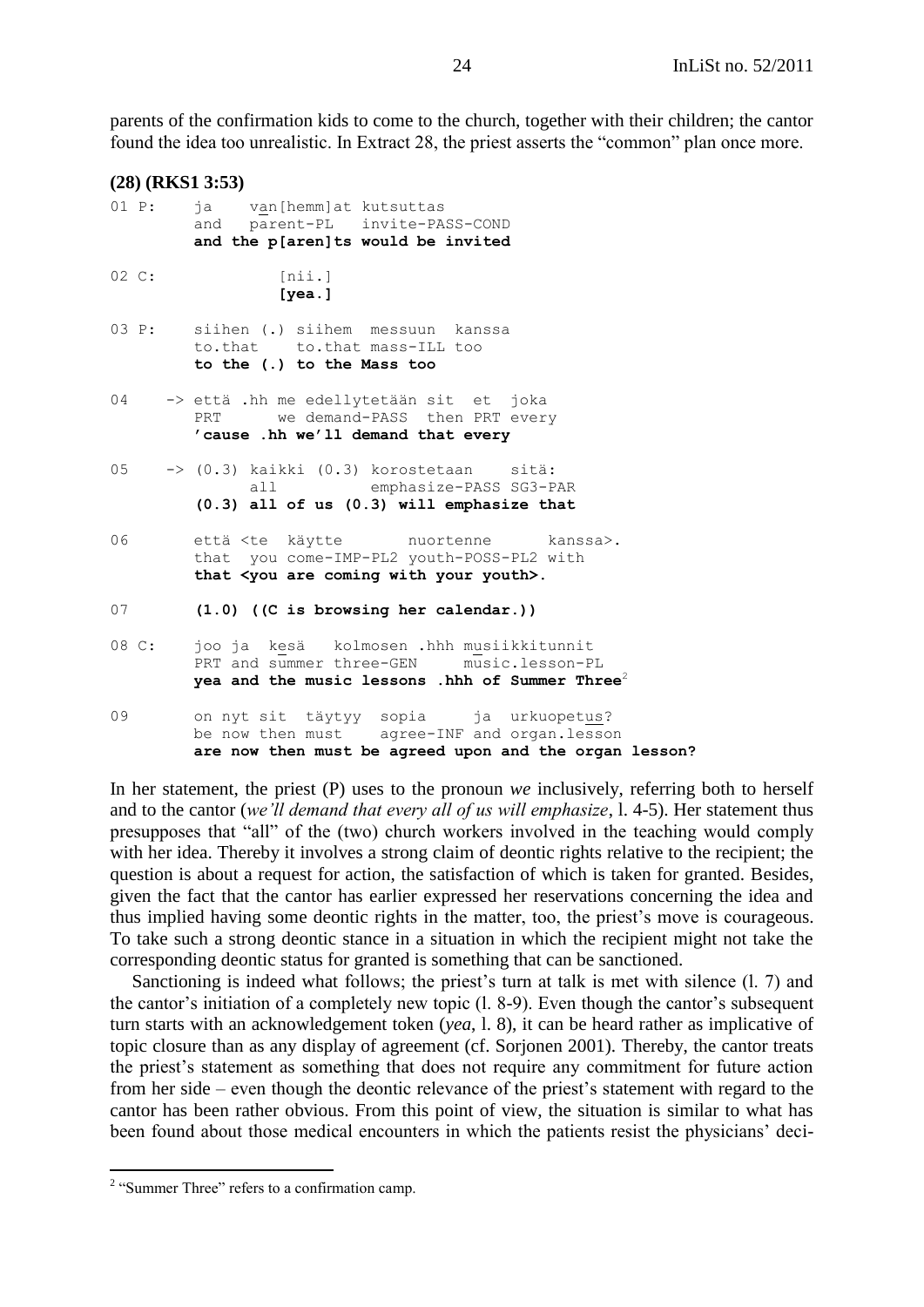sions concerning their treatment – something that is certainly consequential for the patient. As Stivers (2006) has pointed out, on those occasions in which the patients do not respond to treatment decisions the question is often about some disagreement between the physician and the patient.

The above-suggested idea, that the cantor's choice of (non-)response has to do, precisely, with the deontic implications of the priest's utterance, gets support from the fact that, at the beginning of Extract 28, the cantor gazes at the priest quite intensively. However, from line 4 onwards, when the deontic nature of the priest's turn is revealed (*we'll demand that*), the cantor withdraws her gaze from the priest and starts browsing her calendar.

As a point of comparison, let us look at the following instance drawn from the same episode as the previous case. At this point of the meeting, the priest (P) and the cantor (C) are browsing their calendars trying to set the date for the first meeting of the confirmation class. Just before the fragment, the cantor has proposed a certain date. Now, however, the cantor withdraws her proposal. She is examining a paper in which the church workers' work shifts are listed, and finds problems regarding the date in question.

### **(29) (RKS1 2:39)**

| 01 C:            |       | hei sillon on kuule Niittymaan vuorot.<br>hey then be PRT PlaceName-GEN shift-PL<br>hey then there are the shifts in Niittymaa |
|------------------|-------|--------------------------------------------------------------------------------------------------------------------------------|
| 02               |       | .hh sekä sinulla että minulla<br>both you-ADE and I-ADE<br>.hh both you and I have                                             |
| 03               |       | me ei voidas sitä (.) sillon. (0.4)<br>we NEG can SG3-PAR then<br>we can't do it $(.)$ then. $(0.4)$                           |
| 04               |       | -> me lähdetään Niittymaalles suoraan<br>we leave-PASS PlaceName-ALL directly<br>we are leaving to Niittymaa directly          |
|                  |       | 05 -> [Kantakylältä.<br>1<br>PlaceName-ABL<br>[from Kantakylä. ]                                                               |
|                  | 06 P: | [voi harmi sitten.]<br>PRT pity then<br>[what a pity then.]                                                                    |
| $07 \text{ C}$ : |       | millos meil ois seuraava.<br>no<br>PRT when-CLI we-ADE be-COND next<br>well when would we have the next.                       |

In this case, the participants seem to orient to the cantor's statement about the speaker's and the recipient's joint future actions (*we'll leave to Niittymaa directly from Kantakylä.* l. 4-5) as an "innocent" informing about how the work tasks have been allocated in the congregation in question. This is obvious in two points: First, even though the actualization of the propositional content of the cantor's statement is very much dependent on the priest's future actions, she does not display any commitment to future action. Instead, she orients to the "truthfulness" of this particular "future fact" as something that is outside the domain of the deontic rights of *both* of the participants; she expresses her *frustration* with the state of affairs (*what a pity then*. l. 6), but does not attempt to change it in any way. Second, the cantor initiates a new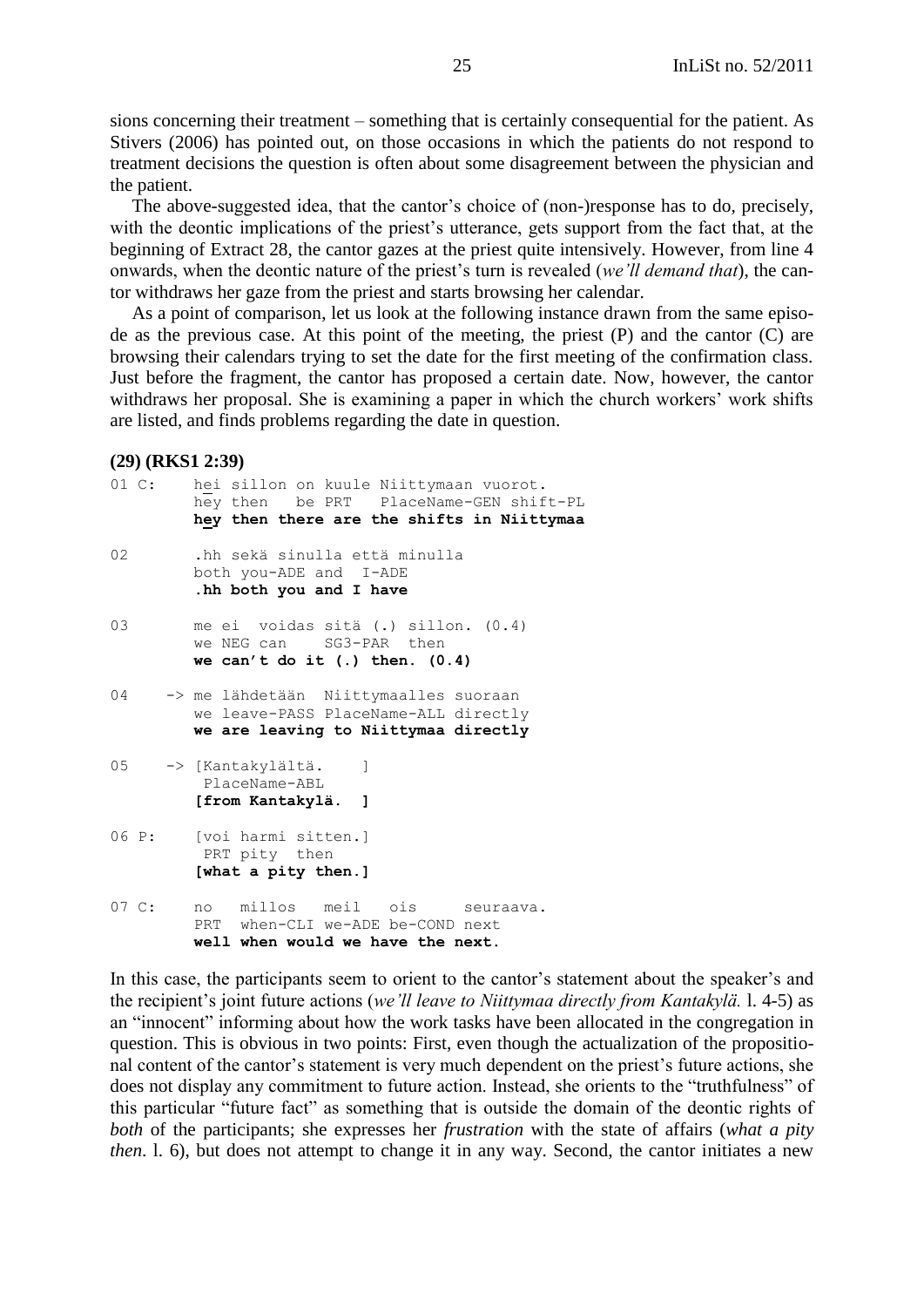topic right after the priest's frustration display. In this way, she makes clear that she expects no other (more deontic) response from the priest.

Even though, in Extracts 28 and 29, the statements about the speaker's and the recipient's joint future actions were very similar when it comes to the syntactic form of the utterances, the question in these cases was about slightly different actions: In Extract 28, both of the participants obviously knew that it was up to *them* to decide what things to "emphasize" while talking to the parents of the confirmation kids. It is from this very perspective that the priest's statement could be heard as imposing. By *announcing a decision*, the priest implied that the deontic rights in the matter in question are not distributed equally between the participants. In Extract 29, then again, it was the participants' shared knowledge about the cantor having absolutely no rights concerning the priest's work schedule that guided the priest to treat the utterance as a "mere" *informing*; in effect, in this case, neither the cantor nor the priest seemed to have any deontic rights in the domain in question.

The idea that deontic announcements calling for recipient action and "innocent" informings can be performed by similar declarative statements is something that interactional participants can make use of as a powerful resource (Stevanovic/Peräkylä, submitted). Let us consider Extract 30, drawn a bit earlier from the same conversation as Extract 27, in which the question was about planning a birthday party.

#### **(30) (Farmhouse)**

|                 |           | 01 Laura: -> We're gonna throw a big birthday bash.                              |
|-----------------|-----------|----------------------------------------------------------------------------------|
| 02 <sub>2</sub> |           | November, December are just gonna be party months                                |
| 03              |           | at our house.                                                                    |
|                 | 04 Donna: | Is that right?                                                                   |
|                 | 05 Laura: | Two big birthdays (Laughter)                                                     |
|                 |           | 06 Mom: $\rightarrow$ No, that's not right. We're letting it go by very quietly, |
| 07              |           | sneak right through.                                                             |
|                 | 08 Laura: | Let me run this by you - She gave her best friend and her                        |
| 09              |           | husband a surprise birthday party for their birthday, 50 <sup>th</sup>           |
| 10              |           | -> birthdays and she wants us to just forget about hers. Do you                  |
| 11              |           | think that's gonna happen? (Laughter)                                            |
|                 | 12 Mom:   | (Nods)                                                                           |

At the beginning of Extract 30, Laura makes a statement about what is going to happen in her family (l. 1-3). This is treated as an informing by Donna, a guest who is not part of the family. Then again, Mom – the "birthday hero" – might have acknowledged the utterance as more than an informing. This is not the case, however. Instead, *also Mom* treats Laura's statement as an informing, but, curiously, as an informing that is not "correct" (*No, that's not right.* 1, 6). However, when it comes to organizing birthday (surprise) parties in families, the question is hardly whose information about the upcoming party is "correct". The question is rather about a benevolent power struggle between whose opinions are going to win; who determines how to celebrate the day – the birthday hero or the other members of the family?

Hence, Mom seems to ignore the deontic implications of Laura's utterance. In this way, she closes her eyes to Laura's possible plans and intentions – something that is only thoughtful and considerate, given the idiosyncratic logic of birthday party planning. Also the latter part of Mom's utterance would allow for such an interpretation (*We're letting it go by very quietly, sneak right through.* 1. 6-7). Ostensibly, Mom only provides Donna with the "correct" information, which Laura was "unable" to do. It is, however, Laura's subsequent turn that makes apparent the deontic significance of the whole sequence: Mom does not *want* to have a big party, but the children, on the other hand, are *not going to* forget about it (l. 10-11). Thus, we realize how the possibility to *ignore* the deontic layer of meaning of a statement about the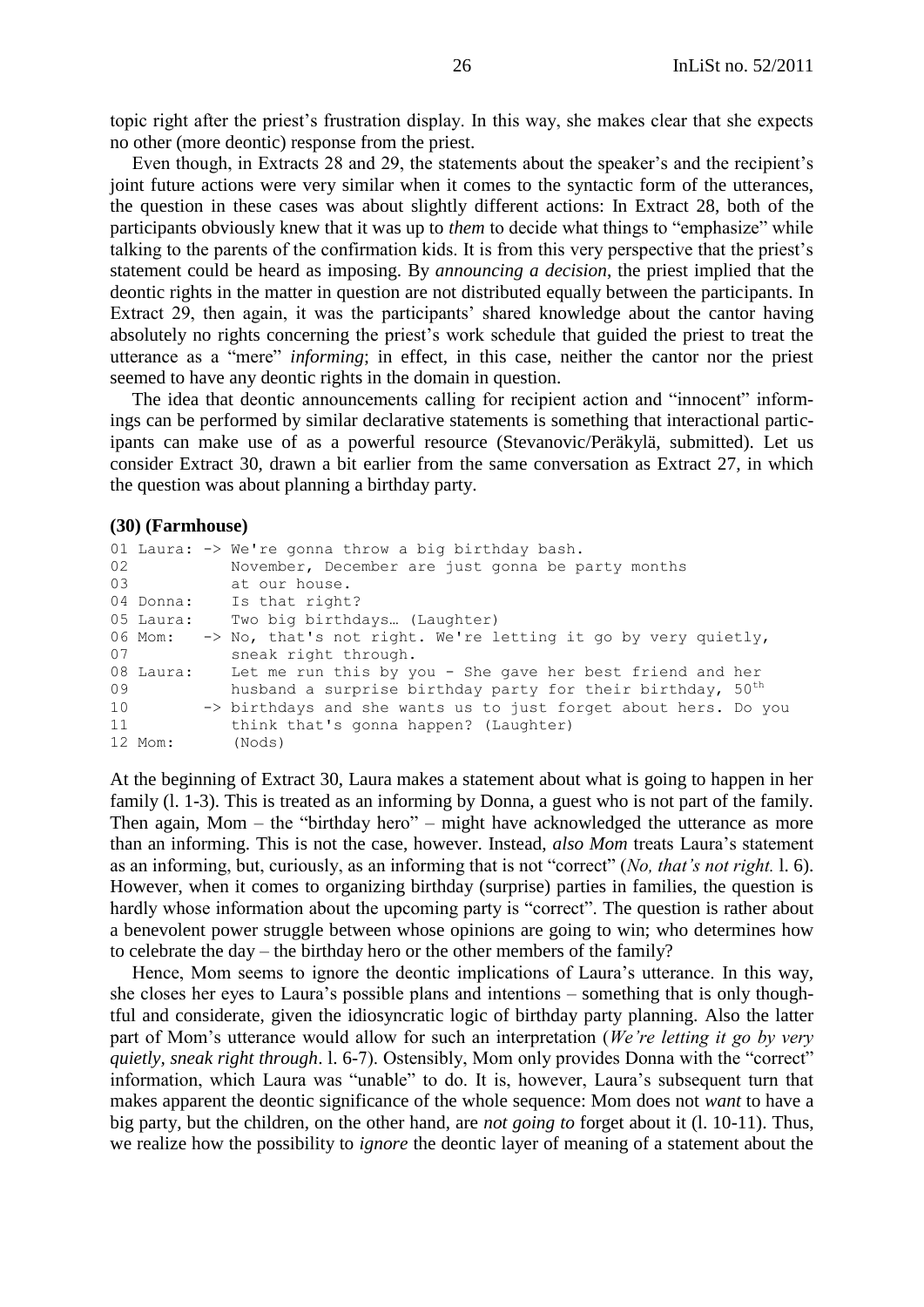speaker's and the recipient's joint future actions, can be used strategically to achieve certain interactional ends (cf. Stevanovic/Peräkylä, submitted).

When it comes to "deferred actions" (Lindström 1999), recipients' orientations to first speakers' deontic rights are commonly displayed in the ways recipients display commitment for the future actions in question (Huisman 2001: 70; see also Schegloff 2007: 6-7). On the other hand, those actions that are supposed to be performed immediately in the interaction, then and there, are different in this respect. In these instances, the recipient can confirm the speaker's deontic rights by simply performing the very action requested by the first speaker. This is true also when it comes to those requests for action that are implemented by statements about the speakers' and recipients' joint actions. Such statements can be used, for example, to manage the agenda, to announce transition from one topic to another. Extract 30 is a prototypical case. The priest's announcement is met with silence but, by the word *sermon (saarnaan)*, the cantor changes her bodily orientation and starts writing, displaying thus an orientation to some kind of a progress in the agenda. More importantly, it seems that the priest does not seem interpret the cantor's silence as indicative of any problems, such as resistance. Instead, she goes on to pursue the new topic.

#### **(31) (KM2 25:28)**

| 01  | (0.8)                                                                                                                                                            |
|-----|------------------------------------------------------------------------------------------------------------------------------------------------------------------|
|     | 02 P: -> niin sit  me päästään <sub>1</sub> evankeliumiin. (0.3)<br>PRT then we get-PASS evangelium-ILL<br>so then we'll get to the Evangelium. (0.3)            |
| 0.3 | saarnaan, $(2.3)$ ja, $(0.3)$ $\uparrow$ mites me nyt sit<br>sermon-ILL and how-CLI we now then<br>the Sermon, (2.3) and, (0.3) now $\uparrow$ how shall we then |
| 04  | tehdään tää, (0.9) .mthhhhhhhhh et onko saarnan<br>do-PASS this<br>PRT be-O sermon-GEN<br>do this, (0.9) .tchhhhhhhhh will there be then                         |
| 0.5 | jälkeen sitten, hhhhhhhhhh (0.8)<br>after then<br>after the Sermon, hhhhhhhhhhh (0.8)                                                                            |

Extract 32 demonstrates, however, that there is  $-$  in principle  $-$  an option for the recipient to ignore the deontic layer of meaning even in this kind of an agenda-related statement.

### **(32) (VM 16:01)**

|    | 01 C: | ja sit päästään ehtoolliseen.<br>and then get-PASS eucharist<br>and then we'll get to the Eucharist. |  |
|----|-------|------------------------------------------------------------------------------------------------------|--|
| 02 |       | (1.0)                                                                                                |  |
|    | 03 P: | \$e:n u:sko\$?<br>NEG-I believe<br>\$I: don't beli:eve\$?                                            |  |
| 04 |       | (0.8)                                                                                                |  |
|    | 05 P: | \$millon ei näy\$,<br>when NEG be.visible<br>\$if I don't see\$                                      |  |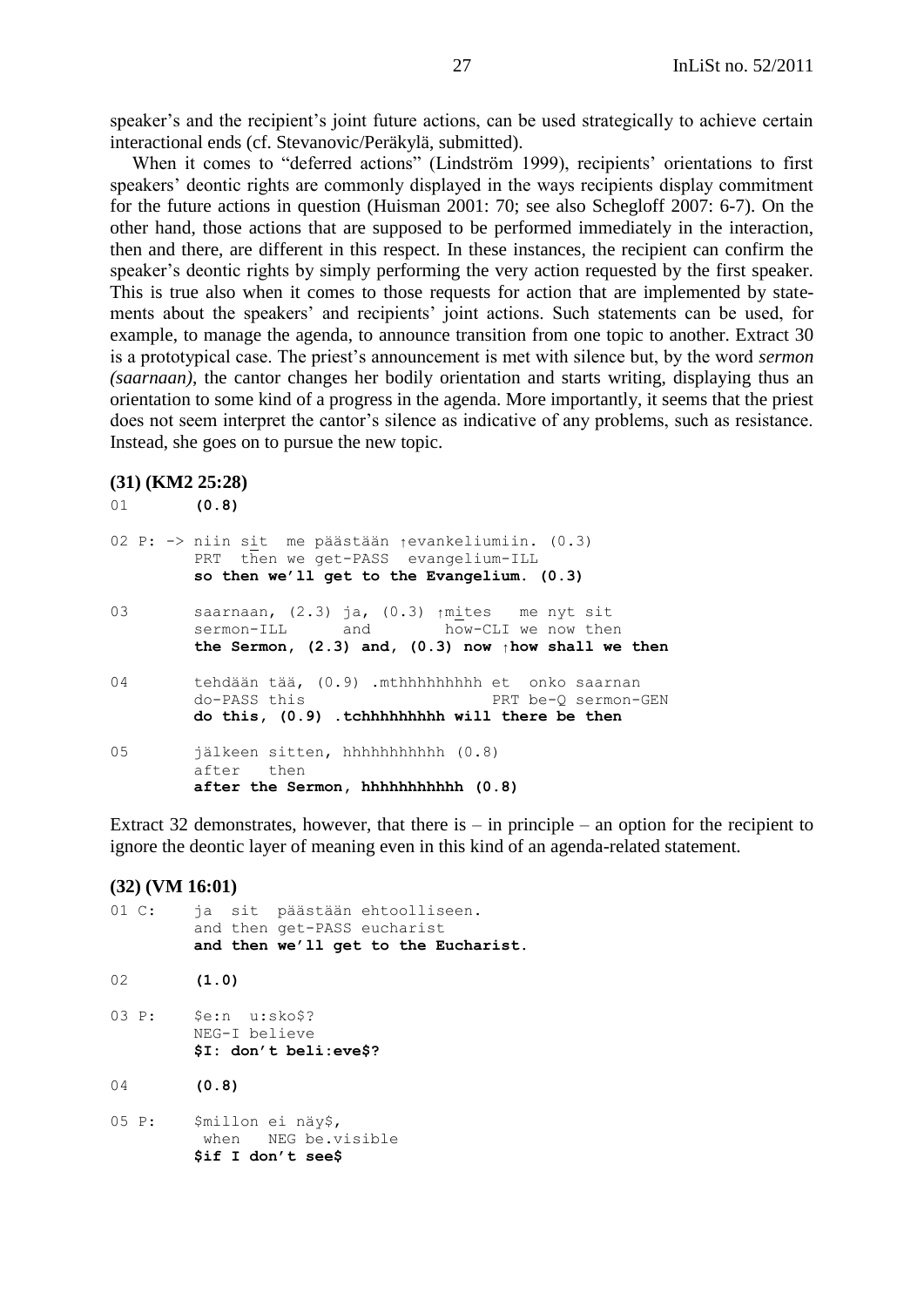```
06 C: ai meinaaksää ilmottaa et tänään
        PRT intend-SG2-CLI+you announce-INF PRT today
        oh do you intend to make an announcement that today
07 ei olekkaan ehtoollista.
        NEG be-CLI eucharist-PAR
        there will be no Eucharist.
08 P: heh (0.6) .hhhhhh $no 
        heh (0.6) .hhhhhh $well
09 olkoon? nyt sit$°te° h[hhh]hhhh
        be-IMP-SG3 now then
        let it be th$°en° h[hhh]hhhh
10 C: [heh]
```
In this case, the cantor announces the next point in the agenda (*and then we'll get to the Eucharist.* l. 1) in a way that, at least in the church workplace meetings, is to be considered as most prototypical (cf. Extract 31). However, similar to Extract 30 (the case with the birthday party) the recipient ignores the deontic dimension of the utterance. By quoting the wellknown Bible story about "doubting Thomas",<sup>3</sup> the priest implicates  $-$  in a humorous way (note the smiley voice) – that the transition to the next point in the agenda would be a question of *belief* (l. 3, 5). A question of belief, then again, is *a priori* not a question of compliance or non-compliance (Lukes 1978). Through this kind of magical twist, the priest manages simply to look away from the cantor's previously claimed primary deontic rights in the domain of meeting agenda management.

In her subsequent response, the cantor underlines the self-evidence of her rights to announce the Eucharist as the next topic. Given the fact that the participants are preparing a *Mass* – a church event, in which the Eucharist is what matters the most – the cantor's question (*oh do you intend to make an announcement that today there will be no Eucharist.* l. 6-7) can, by no means, be heard as serious; the Eucharist is a "must". What the cantor leaves unmentioned is, of course, the fact that it is a different matter to *have* the Eucharist in the next Sunday's Mass than to *discuss* it at the current point in the current church workplace meeting. Thereby, she circumvents the awkward implication of the priest's utterance – the fact that not all participants have equal (deontic) rights to determine the interactional agenda.

In this case, we can once more observe the general vulnerability of the declarative requests for action: Even in the case of this kind of a routine announcement – an implicit request for the recipient to move to the next point in the agenda, along with the speaker – the deontic significance of the utterance could easily be undermined.

In this section, we have discussed declarative statements in which the speaker makes a statement about an action that someone is going to perform, either instantly in the interaction, then and there, or sometime after the interaction. These utterances can sometimes be understood as implementing requests for action in the form of "hints". However, in cases in which the actualization of the propositional content of a statement is directly contingent on the recipient's actions, such statements can be used to implement exceptionally straightforward requests for action. In my analysis of such instances, I have shown how recipients are very much alive to this matter, and, in general, orient to the normative expectation that each participant has primary deontic rights in the domain of his *own* future actions. Nevertheless, also this kind of statements can sometimes be used for other

 $\overline{a}$ 

<sup>&</sup>lt;sup>3</sup> Thomas was the only disciple of Christ who did not believe in the resurrection without seeing him with his own eyes first.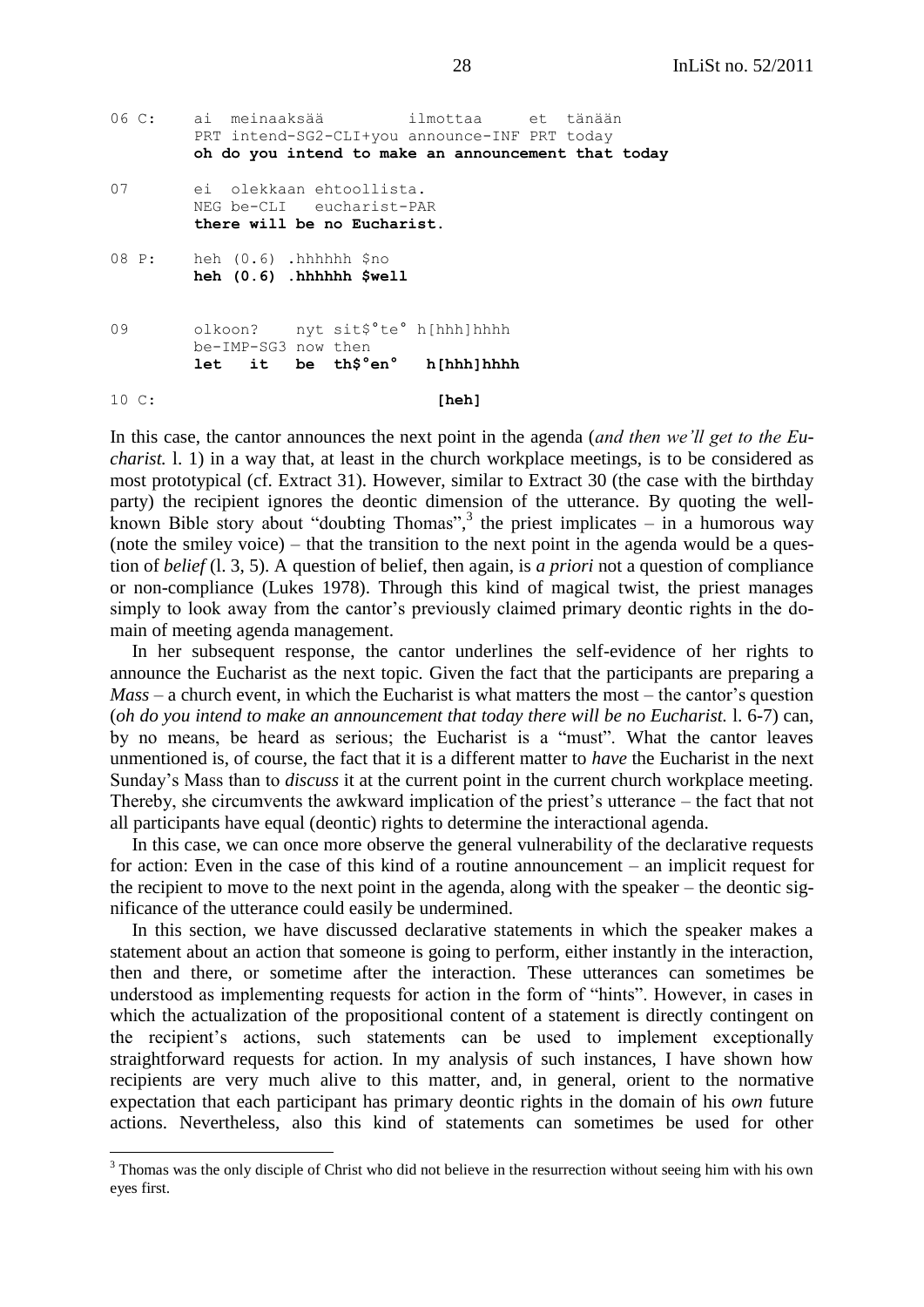interactional purposes. Therefore, similar to the statements about the speaker, analyzed earlier in this paper, the question what makes a statement about a future action recognizable as a request for recipient action, is something that calls us to consider the speaker's deontic status relative to the recipient. When the participants' relationship in the domain in question is permeated with speaker-tilted deontic asymmetry, such utterances can easily be heard as requests for action – irrespective of whether the "actor" of the statement is the recipient  $(you)$ , the speaker (*I*), or both (*we*). On the other hand, in cases, in which neither of the participants has power to decide about the future action is question, the recipients may treat such statements as "innocent" informings – about states of affairs which certainly might *de facto* have implications on their own future actions. Importantly, however, these actions are not caused by the *speaker* having made a request for recipient action.

## <span id="page-28-0"></span>**5 SUMMARY**

As has been pointed out throughout this paper, interactional participants constantly make judgments concerning their deontic rights relative to one another and use these judgments as a resource for action formation. It is exactly due to these judgments that it is a risky endeavor to use declarative statements to implement a request for action. When the speaker makes a statement about her needs and desires, inclinations, and deficiencies, her statements can be heard as a request for action only in situations in which the speaker has a high deontic status relative to the recipient. This is also true when it comes to statements about future events. Even though participants' capacity to choose between personal pronouns *you*, *I* and *we*, is a resource through which they can increase or decrease the likelihood of a deontic hearing of their statement, even this resource can be "trumped" (cf. Heritage, forthcoming) by the participants' judgments about their deontic rights relative to one another.

In the analysis of the data extracts of this paper, we could see how this general vulnerability of declarative requests for action makes them an interesting locus of power struggle: There are several simple ways in which participants can – strategically or innocently – "misinterpret" such utterances. In this paper, I have exhibited some of these ways. Besides, I have shown how, in cases of "successful" interpretation, the speakers design their utterances with respect to their deontic rights.

# <span id="page-28-1"></span>**6 CONCLUSIONS**

In this paper, I have talked about the deontic rights of a person as a capacity that allows him to determine future actions – to make decisions on how the world *will be*. The general idea of participants'deontic rights is related to issues that have been discussed in the conversation analytic literature revolving around the notion of "entitlement". Heinemann (2006), for example, has paid attention to the ways senior-citizens orient to their entitlement to have different kinds of services from home help providers: With a positive interrogative, the care recipient orients to her request as one she is *not* entitled to make. In contrast, with a negative interrogative, the care recipient displays her entitlement to have service. In a similar vein, Curl/Drew (2008) have shown how the request forms that speakers select reflect their understandings of the contingencies associated with the recipient's ability to grant the request, and thereby also their entitlement to make the request: By prefacing a request with a modal verb (e.g., *Can you*...), speakers orient to "grant-ability" of the request, while, by choosing some other request formats (e.g., *I wonder if*…), they display an orientation to known or anticipated contingencies associated with their request.

As long as the speaker's entitlement to make some kind of a request of a certain recipient is encoded in the linguistic design of the speaker's turns at talk, the question is, by and large, about the same phenomenon that, in this paper, has been captured by the notion of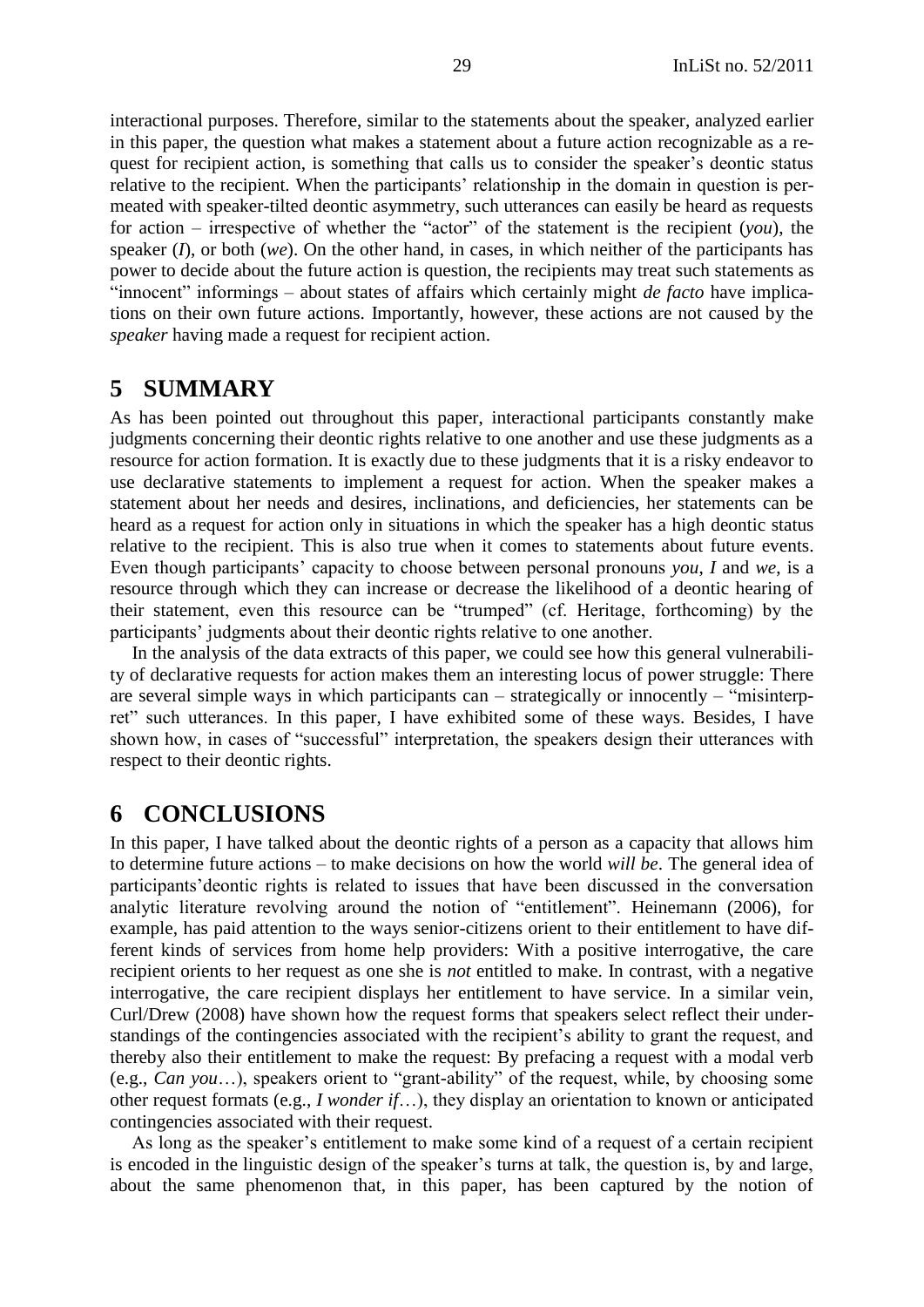participants' "deontic rights". By the distinction between "deontic status" and "deontic stance", we may, however, talk about the deontic status of a person in a certain domain as a "real world" feature that is not only displayed in the concrete performance of actions in interaction but also used as a resource for action formation. With the help of the notion of deontic stance, again, we may account also for those situations in which people deploy their deontic stance to appear more or less authoritative than their deontic status would suggest.

From this point of view, we may perceive some of the "emancipatory" potential of the present considerations. Even though there have been some important contributions in this area (e.g., Ohara/Saft 2003, Speer 2005; Kitzinger/Frith 1999), empowerment and social critique have never played central roles in the mainstream of conversation analysis (for debates, see Schegloff 1997; Billig 1999 a, b; Schegloff 1999 a, b; Schegloff 1998; Wetherell 1998). Instead, conversation analysts have been faithful to the ethnomethodological policy of "indifference" (Garfinkel/Sacks 1970: 345) – a policy that prioritizes the participants' own ways of doing and seeing over the themes, theories and methods of social science. However, in light of present considerations, it seems possible to comply entirely with the rigorous principles of conversation analytic methodology and yet to pay attention to phenomena that might be interesting from the point of view of emancipation. Namely, while a highly authoritative speaker may assume that his deontic status alone is enough for the recipient to attribute deontic consequentiality to the speaker's utterance, we may observe also such situations in which a person's deontic status is *not* acknowledged as a component of action formation in the way that the speaker herself seems to have expected. From this point of view, again, we may consider what kind of power relations are maintained by the following kinds of recommendations to be found in the most celebrated marriage guides, such as John Gray's (1992) *Men are from Mars, Women are from Venus*.

―Women often think they are asking for support when they are not. When she needs support, a woman may present the problem but not directly ask for his support. She expects him to offer his support and neglects directly to ask for it." (Gray 1992: 165)

From the point of view of this paper, we can see how urging people to claim an explicit deontic stance is a most effective way for their companion to avoid acknowledging their deontic status. And I believe it is exactly for this reason that "asking directly" can sometimes be so "difficult": The speakers do not avoid imposition *only* because they do not want to hurt recipients through their impoliteness (Brown/Levinson 1987) but, quite the other way around, speakers do not want to "hurt" themselves in terms of their deontic status; they want to have a feeling of *having* deontic rights without always needing to *claim* them. Hence, when speakers produce "my side" descriptions (Pomerantz 1980), and hope for the appropriate actions to be performed voluntarily by the recipients, the question is essentially about "who we are to each other" (cf. Stivers/Rossano 2010a: 24) and thus about a matter we deeply care about; if our deontic status does not get acknowledged by our companion, this can be regarded as instructive of the (lack of) quality of our mutual relationship.

While the deontic status of a person is something that people can – with more or less suc $cess - use$  as a resource for formatting "deontically" consequential actions, such as requests for recipient action, we may briefly mention the other resources that speakers can use for the same purpose. First of all, there is the possibility to choose between different syntactic structures; instead of using declaratives, a person may use interrogatives or imperatives, to implement a request for action. Besides, if the speaker chooses to make a declarative statement about future facts, he may use personal pronouns *we* and *you*, instead of *I*, to underline the deontic nature of his utterance (a parallel idea, according to which shifts from the personal pronoun *I* to *you* are sometimes possible without having to change the status of an utterance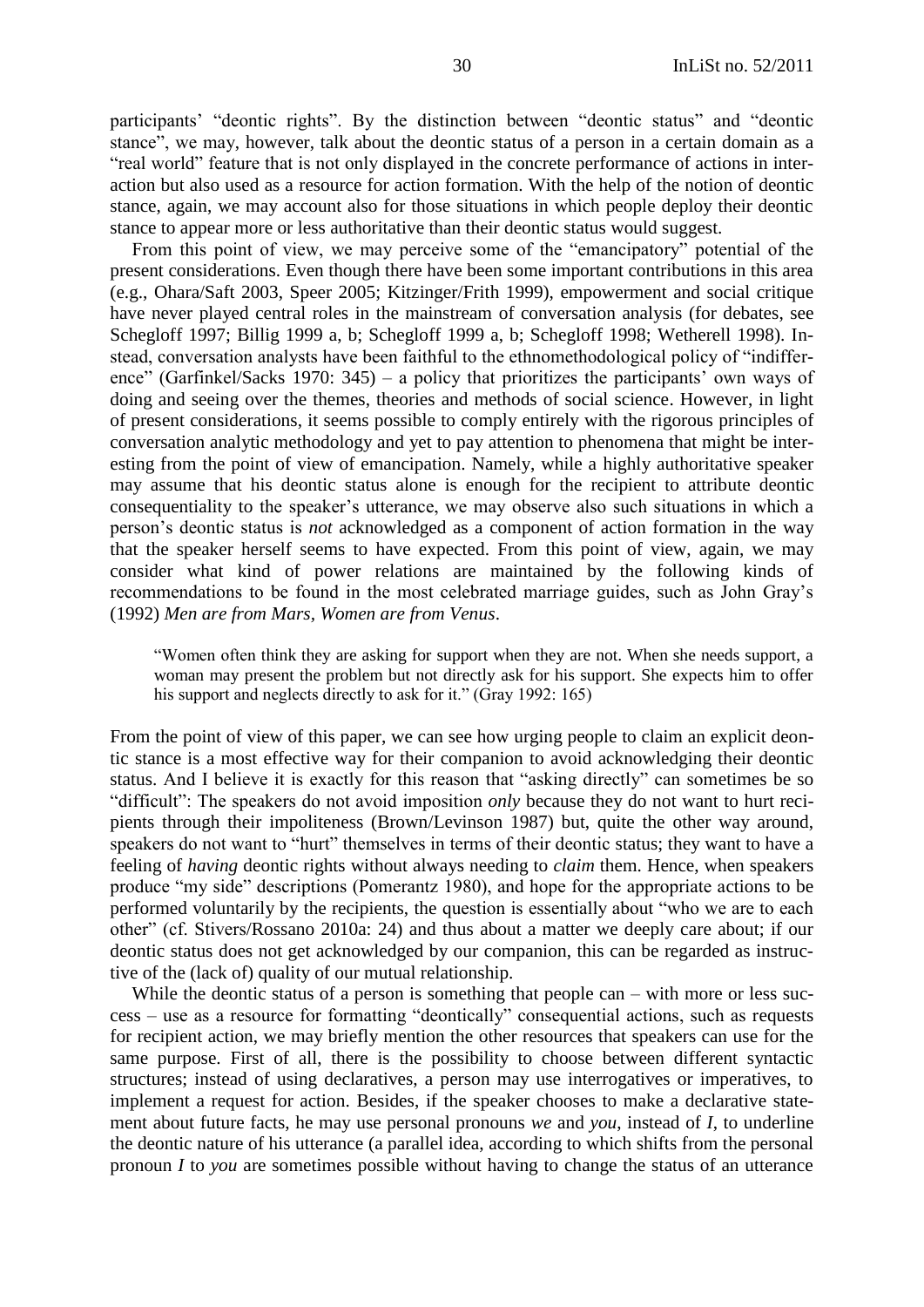as an action, is to be found in Stivers/Rossano 2010a: 21). Moreover, some of the data extracts analyzed in this paper suggest that prosody (Extracts 18 and 19), embodiment (Extract 25), and gaze (Extract 20) may play significant roles in this respect, too. It might even be that in a sequential location in which an utterance appears ambiguous as to its deontic implications, very simple resources, such emphasis on a certain word, hand movement toward the object of discussion, or eye contact with the recipient, can help the recipient to recognize the deontic implications of the utterance.

How are these different resources then to be weighed? Should we assume, for example, that verbal features are the strongest ones, visual and prosodic features somewhat less significant, and the "real world" features such as the speaker's deontic status relative to the recipient worth mentioning only in situations in which there are absolutely no other cues for the recipient to recognize the deontic implications of the first speakers' utterances? To my mind, there is no reason to take this view for granted *a priori*. Instead, much work will be required to explore the relative weight of the different features out of which different actions are constructed.

In this paper, the scope of the study was limited to specific kinds of declarative requests for action: statements about the speaker and statements about future facts. However, this is not to be taken to mean that the relevance of participants' deontic right as a feature of action formation would be limited to these actions only. An interesting question, for example, would be to consider declaratives with a modal verb, such as *you can*, and reflect on the circumstances, in which such utterances are heard and treated as requests for action and not as offers. When we turn to other syntactic structures, there are mysteries one after another. For example, interrogative constructions, such as the ones prefaced by *Can I* or *Can we,* prompt the question when these are interpreted as requests for permission and when as announcements (cf. Schegloff 2007: 6-7). Proposals, then again, can be implemented by both declaratives and interrogatives, but what makes them identifiable as proposals? I am convinced that we need to take the relative distribution of participants' deontic rights into account to be able to respond to all these questions.

The "real world" features, such as participants' deontic rights, are matters that conversation analysts have commonly referred to by the notion of "context". However, as Schegloff (2010) has asserted, the aim of conversation analysis – in its purest form – is to illuminate "organizations of practice that underwrite *all* interaction" (p. 40). In other words, the question is about *generic* properties of talk and social action that contribute to the constitution of social reality. For this reason, everyday conversations have been regarded as ideal research data (see e.g. Local/Walker 2008: 724). While other conversation analysts have directed their research at disclosing interactional practices through which specific *institutions* are "talked to being" (Heritage 1984: 290), they have been warned against arbitrary appeal to a myriad of possible context features (e.g., Schegloff, 1987, 1997).

In this paper, I have taken a slightly different perspective on this discussion. Taking the present considerations together with the findings of Heritage (forthcoming), the conclusion is that *participants need to be constantly aware of both their epistemic and deontic rights relative to one another to be able to interpret each other's actions*. In this respect, everyday talk is just as "institutional" as any institutional interaction. In both cases, participants' positions in terms of their epistemic and deontic rights vary from domain to domain. In both cases, asymmetries are constantly shifting, but they are always there. Thus, to summarize: there exists no social vacuum in which no other "institution" than the "enabling institution" of the generic interaction order (Schegloff 1987: 208) would be present. With this I do not mean only the common "everyday institutions", such as parenthood, friendship or marriage, but also the participants' normative expectations concerning the relative distribution of their epistemic and deontic rights (for example the idea that people have primary epistemic and deontic rights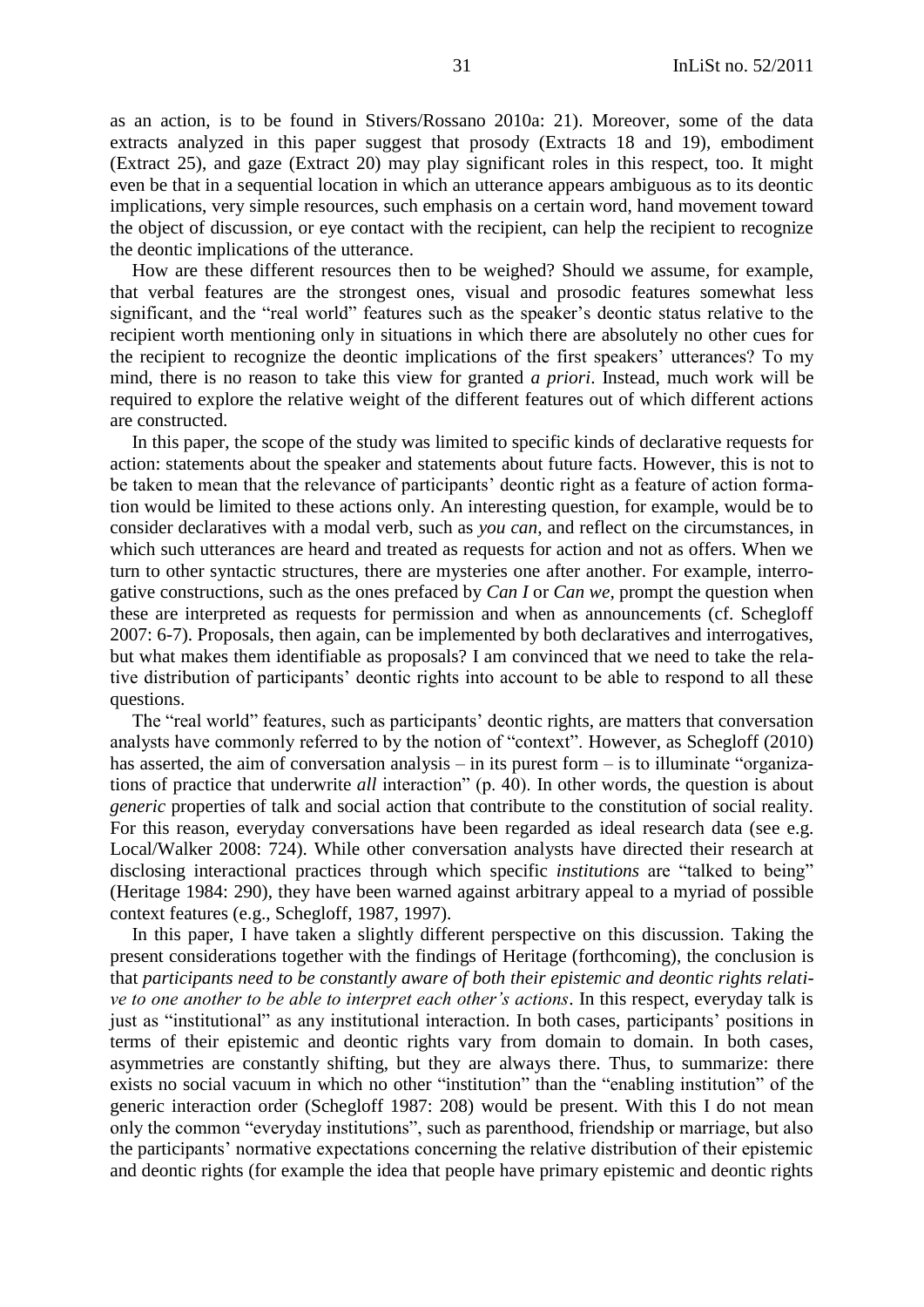concerning their own thoughts and intentions and subordinate rights concerning other people's thoughts and intentions), which can be regarded as outcomes of important institutionalization processes (cf. Berger/Luckmann 1967).

Hence, it is first and foremost the recent overall theorizing on action formation that calls us to question the fruitfulness of the distinction between everyday talk and institutional interaction. Since "real world" features, such as the context of ongoing activities, the larger institutional framework and the participants' social roles, are to be regarded as important elements of action formation (Levinson (forthcoming)), conversation analytically informed theorizing on action formation should try to figure out ways to take these contextual features of interaction *systematically into account* when explicating the ways participants ascribe actions to each other's turns at talk. It is exactly in this respect that the notions of participants' epistemic and deontic rights might be helpful. By this I mean, in no way, that different contextual configurations in their abundance of detail could be somehow reduced to the mentioned elements alone. Nevertheless, I believe that, with the help of the notions of participants' epistemic and deontic rights, we might be able to deal with those features of the complex contextual configurations that are most important from the point of view of action formation.

## <span id="page-31-0"></span>**7 References**

- <span id="page-31-1"></span>Berger, Peter Ludwig/Luckmann, Thomas. 1967. *The social construction of reality*. London, Allen Lane.
- Billig, Michael 1999a. Whose terms? Whose ordinariness? Rhetoric and ideology in conversation analysis. *Discourse & Society* 10 (4), 543-558.
- Billig, Michael. 1999b. Conversation analysis and the claims of naivety. *Discourse & Society* 10 (4), 572-576.
- Bochenski, Joseph M. 1974. "An Analysis of Authority." In: *Authority*, edited by Frederick J. Adelman. The Hague, NL: Martinus Nijhoff, 56-85.
- Boyd, Elisabeth. 1998. "Bureaucratic Authority in the "Company of Equals": The Interactional Management of Medical Peer Review‖. *American Sociological Review* 63 (2), 200- 224.
- Brown, Penelope/Levinson, Stephen C. 1987. *Politeness: Some Universals in Language Usage.* Cambridge, Cambridge University Press.
- Charles, C. Gafni, A./Whelan, T. 1997. Shared decision-making in the medical encounter: what does it mean? (Or it takes at least two to tango). *Social Science & Medicine* 44, 681-692.
- Curl, Traci S. 2006. Offers of assistance: Constraints on syntactic design. In: *Journal of Pragmatics* 38, 1257-1280.
- Curl, Traci S./Drew, Paul. 2008. "Contingency and Action: A Comparison of Two Forms of Requesting.‖ *Research on Language and Social Interaction* 41 (2), 129-153.
- De George, Richard T. 1985. *The Nature and Limits of Authority*. Lawrence, KS, University Press of Kansas.
- Elwyn, G. J., Gray, J.,/Clarke, A. J. 2000. Shared decision making and nondirectiveness in genetic counseling. In: *Journal of Medical Genetics* 37, 135–138
- Emmison, Michael/Danby, Susan. 2007. "Troubles Announcements and Reasons for Calling: Initial Actions in Opening Sequences in Calls to a National Children's Helpline." Re*search on Language and Social Interaction* 40 (1), 63-87.
- Enfield, N. 2006. Social consequences of common ground. In N. Enfield/Levinson, S. C. (Eds.), *Roots of human sociality.* Oxford, Berg, 399-430.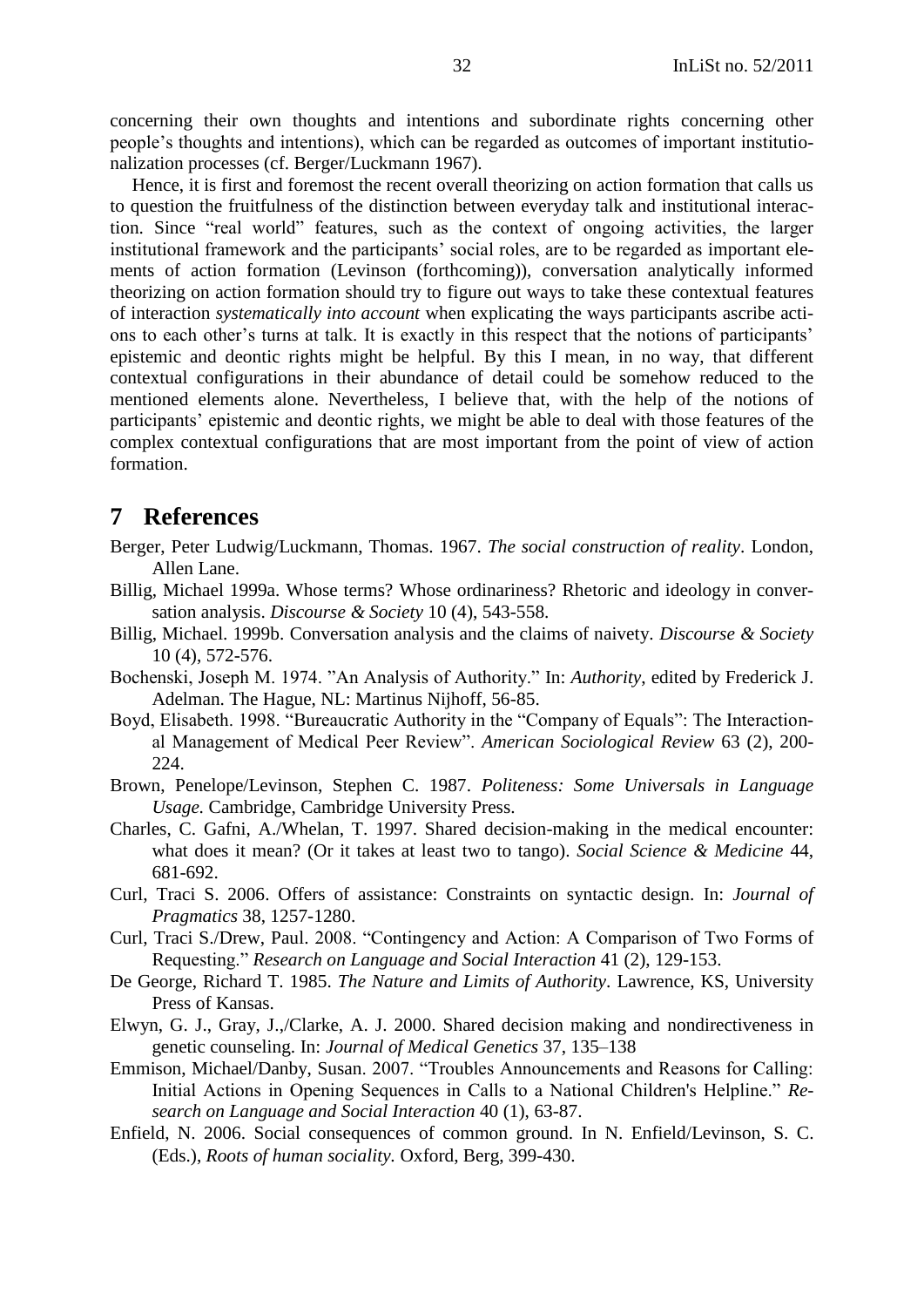- Ervin-Tripp, Susan. 1976. "Is Sybil There? The Structure of Some American English Directives." *Language in Society* 5, 25-66.
- Fairclough, Norman. 1989. *Language and power*. London, Longman.
- Friedman, Richard B. 1973. "On the Concept of Authority in Political Philosophy." In: *Concepts in Social and Political Philosophy*, edited by Richard E. Flathman. New York, Macmillan Publishing, 121–146.
- Garfinkel, Harold/Sacks, Harvey. 1970. On formal structures of practical actions. In J. C. McKinney/E. A. Tiryakian (eds.): *Theoretical Sociology*. New York, Appleton Century Crofts, 338-366.
- Goffman, Erving. 1966. *Behavior in Public Places: Notes On The Social Organization Of Gatherings.* New York: The Free Press.
- Goffman, Erving. 1981. *Forms of talk*. Oxford, Basil Blackwell.
- Goodwin, Charles/Goodwin, Marjorie H. 1987. "Concurrent Operations on Talk: Notes on the Interactive Organisation of Assessments." *IPRA Papers in Pragmatics* 1, 1-54.
- Goodwin, Marjorie H. 1980. "Directive-Response Speech Sequences in Girls' and Boys' Task Activities.‖ In: Women and Language in Literature and Society*, edited by* McConnell-Ginet, Sally/Borker, Ruth/Furman, Nelly. New York, Praeger, 157-73.
- Goodwin, Marjorie H. 1996. "Informings and Announcements in their Environment: Prosody within a Multi-Activity Work Setting." In: *Prosody in Conversation: Interactional Studies*, edited by Couper-Kuhlen, Elizabeth/Selting, Margret. Cambridge, Cambridge University Press, 436-461.
- Gray, John. 1992. *Men are from Mars, Women are from Venus: A Practical Guide for Improving Communication and Getting What You Want in Relationships*. New York, Harper Collins.
- Gumperz, John, J. 1982. *Discourse Strategies*. Cambridge, Cambridge University Press.
- Heath, Christian. 1992. "The Delivery and Reception of Diagnosis in the General Practice Consultation." In: *Talk at Work: Interaction in Institutional Settings*, edited by Drew, Paul/Heritage, John. Cambridge, Cambridge University Press, 235-267.
- Heinemann, Trine. 2006. "Will You or Can't You?': Displaying Entitlement in Interrogative Requests.‖ *Journal of Pragmatics* 38, 1081-1104.
- Heinemann, Trine/Véronique Traverso. 2009. "Complaining in Interaction." *Journal of Pragmatics* 41 (12), 2381-2384.
- Heritage, John. (forthcoming a). "Epistemics in Action: Action Formation and Territories of Knowledge.‖ *Research on Language and Social Interaction.*
- Heritage, John. (forthcoming b). "The Epistemic Engine: Sequence Organization and Territories of Knowledge.‖ *Research on Language and Social Interaction.*
- Heritage, John. 1984. *Garfinkel and Ethnomethodology*. Cambridge, Polity Press.
- Heritage, John. 2010. Questioning in medicine. In: Freed, Alice F./Ehrlich, Susan (eds.) *"Why do you ask?": The function of questions in institutional discourse*. New York, Oxford University Press, 42-68.
- Heritage, John/Raymond, Geoffrey. 2005. "The Terms of Agreement: Indexing Epistemic Authority and Subordination in Talk-in-Interaction." Social Psychology Quarterly 68 (1), 15-38.
- Heritage, John/Sefi, Sue. 1992. "Dilemmas of Advice: Aspects of the Delivery and Reception of Advice in Interactions Between Health Visitors and First-Time Mothers." In: Talk at *Work: Interaction in Institutional Settings*, edited by Drew, Paul/ Heritage, John. Cambridge, Cambridge University Press, 359-417.
- Heritage, John/Sorjonen. Marja-Leena. 1994. Constituting and maintaining activities across sequences: *And*-prefacing as a feature of question design. *Language in Society* 23, 1-29.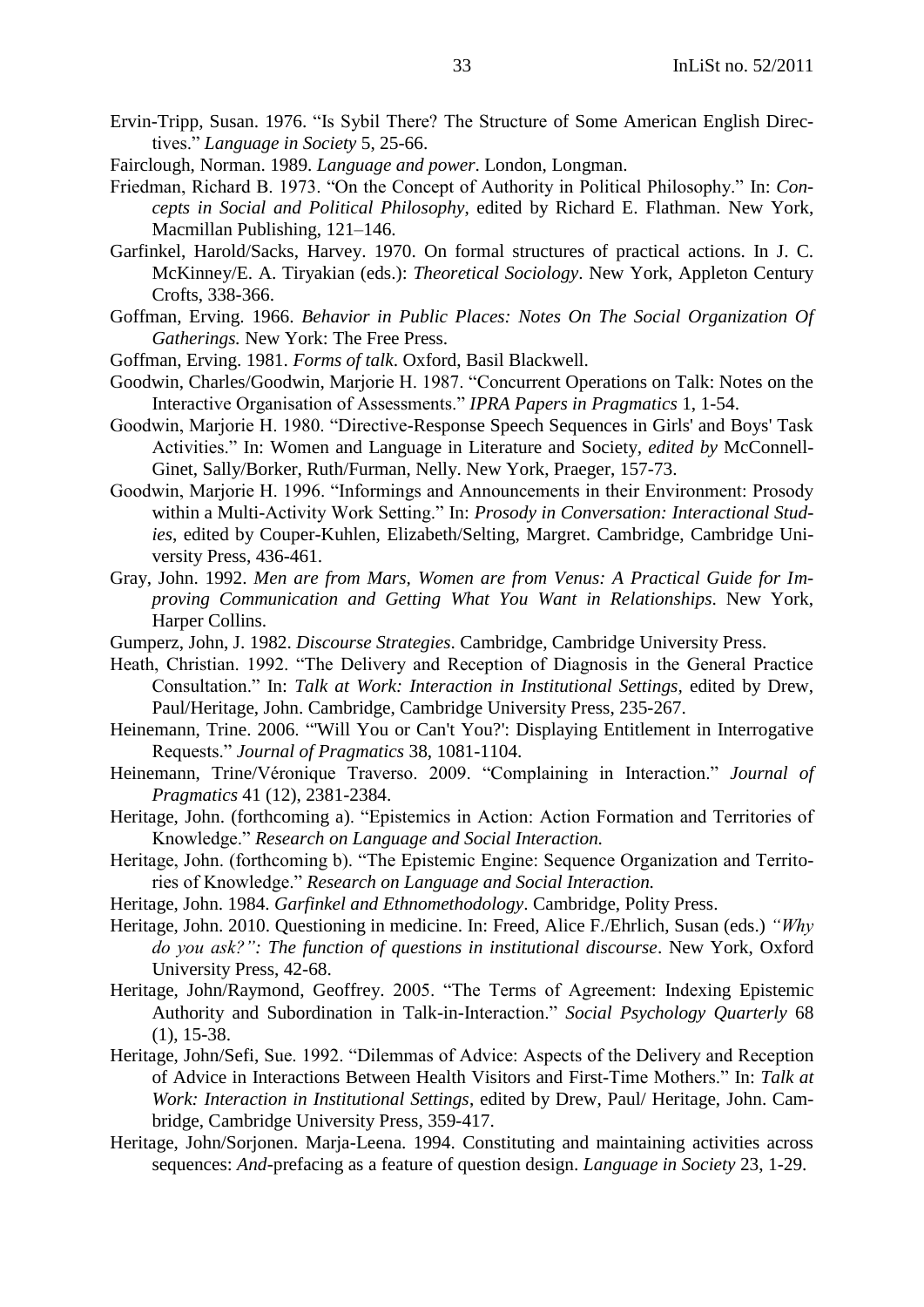- Holt, Elizabeth. 1993. "The Structure of Death Announcements: Looking on the Bright Side of Death‖. *Text* 13, 189-212.
- Horty, John F. 2001. *Agency and deontic logic.* Oxford, Oxford University Press.
- Houtkoop, Hanneke. 1987. *Establishing Agreement: An Analysis of Proposal-Acceptance Sequences*. Dordrecht, NL, Foris Publications.
- Houtkoop, Hanneke. 1990. Accounting for proposals. *Journal of Pragmatics* 14, 111-124.
- Huisman, Marjan. 2001. "Decision-Making in Meetings as Talk-in-Interaction." *International Studies of Management and Organization* 31 (3), 69-90.
- Keisanen, Tiina/Kärkkäinen, Elise. 2010. Linguistic and embodied formats for making (concrete) offers. Paper presented at the panel "Social Action Formats", *ICCA 2010*.
- Keisanen, Tiina/Rauniomaa, Mirka. (in preparation). "Embodiment, Mobility and Space in Formulating Situated Requests."
- Kitzinger, Celia/Frith, Hannah. 1999. Just say no? The use of conversation analysis in developing a feminist perspective on sexual refusal. *Discourse and Society* 10 (3), 293-316.
- Lehtinen, Esa. 2007. Merging doctor and client knowledge. On doctors' ways of dealing with clients' potentially discrepant information in genetic counselling. *Journal of Pragmatics* 39, 389-427.
- Levinson, Stephen. (forthcoming). "Action Formation and Ascription." To appear in *Handbook of Conversation Analysis*, edited by Tanya Stivers/Jack Sidnell. Wiley-Blackwell.
- Li, Eden Sum-hang. 2009. Making suggestions: A contrastive study of young Hong Kong and Australian students. *Journal of Pragmatics* 42, 598-616.
- Lindström, A. 1999. *Language as social action: Grammar, prosody, and interaction in Swedish conversation* (Doctoral dissertation). Uppsala, Sweden, Uppsala University.
- Lindström, Anna. 1999. *Language as social action: Grammar, prosody, and interaction in Swedish conversation* (Doctoral dissertation). Uppsala, Sweden, Uppsala University.
- Lindström, Anna. 2005. "Language as Social Action: A Study of How Senior Citizens Request Assistance with Practical Tasks in the Swedish Home Help Service. In: *Syntax and Lexis in Conversation*, edited by Hakulinen, Auli /Selting, Margret. Amsterdam, , John Benjamins, 209-230.
- Local, John/Gareth Walker. 2008. "Stance and Affect in Conversation: On the Interplay of Sequential and Phonetic Resources." *Text and Talk* 28 (6), 723-747.
- Lukes, Steven. 1978. "Power and Authority." In: *A History of Sociological Analysis*, edited by Bottomore, Tom/Nisbet, Robert. London, Heinemann, 633-676.
- Macbeth, Douglas. 1991. "Teacher Authority as Practical Action." *Linguistics and Education* 3, 281-313.
- Ogden, Richard. (in press). "Prosodic Constructions in Making Complaints." To appear in *Prosody in Interaction*, edited by Barth-Weingarten, D./Reber, E./Selting, Margret. Amsterdam, John Benjamins.
- Ohara, Yumiko/Saft. Scott. 2003. Using conversation analysis to track gender ideologies in social interaction. Toward a feminist analysis of Japanese phone-in consultation TV program. *Discourse & Society* 14 (2), 153-172.
- Peräkylä, Anssi. 1998. "Authority and Accountability: The Delivery of Diagnosis in Primary Health Care." *Social Psychology Quarterly* 61 (4), 301-320.
- Peräkylä, Anssi. 2002. "Agency and Authority: Extended Responses to Diagnostic Statements in Primary Care Encounters." *Research on Language and Social Interaction* 35 (2), 219-247.
- Peters, Richard S. 1967. "Authority." In: *Political Philosophy*, edited by Anthony Quinton. Oxford, UK: Oxford University Press, 83-96.
- Pomerantz, Anita. 1980. "Telling My Side: 'Limited Access' as a 'Fishing' Device." Socio*logical Inquiry* 50, 186-198.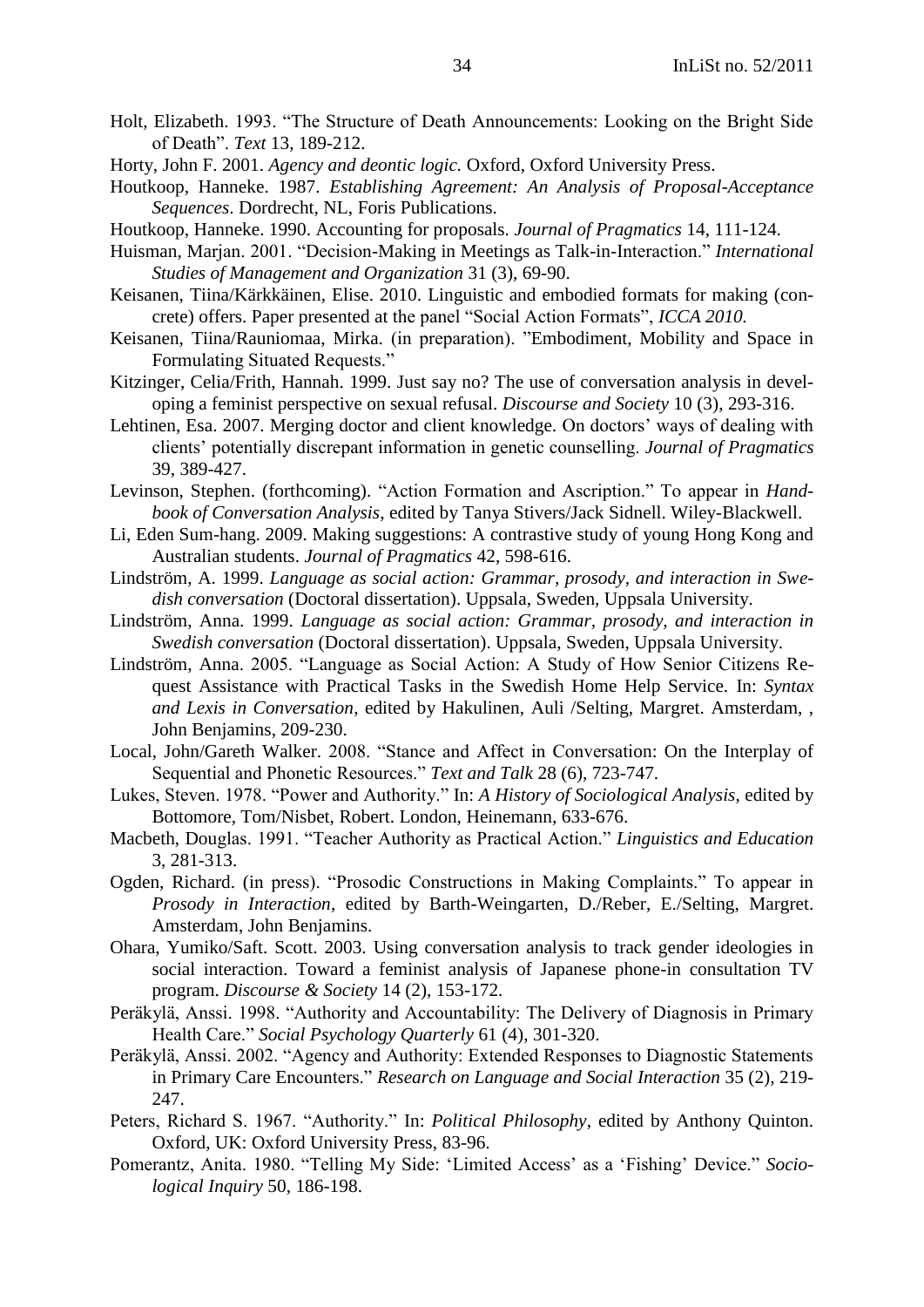- Pomerantz, Anita. 1984a. Agreeing and disagreeing with assessments. Some features of preferred/dispreferred turn shapes. In Atkinson, J. Maxwell/Heritage, John (eds.): *Structures of social action. Studies in conversation analysis*. Cambridge, Cambridge University Press, 57-101.
- Pomerantz, Anita. 1984b."Pursuing a Response." In: *Structures of Social Action: Studies in Conversation Analysis*, edited by J. Maxwell Atkinson and John Heritage. Cambridge, Cambridge University Press, 152-164.
- Raymond, Geoffrey. 2000. "The Voice of Authority: The Local Accomplishment of Authoritative Discourse in Live Information Broadcasts.‖ *Discourse Studies* 2, 354-379.
- Raymond, Geoffrey. 2003. "Grammar and Social Organization: Yes/No Interrogatives and the Structure of Responding." American Sociological Review 68 (6), 939-967.
- Raymond, Geoffrey/Heritage, John. 2006. "The Epistemics of Social Relations: Owning Grandchildren*.*‖ *Language in Society* 35, 677-705.
- Sacks, Harvey/Schegloff, Emanuel A./Jefferson, Gail. 1974. "A Simplest Systematics for the Organization of Turn-Taking for Conversation.‖ *Language* 50, 696-735.
- Sarangi, Srikant/Clarke, Angus. 2002: Zones of expertise and the management of uncertainty in genetics risk communication. *Research on Language and Social Interaction* 35 (2), 139-171.
- Schegloff, Emanuel A. 1968. "Sequencing in conversational openings." American Anthro*pologist* 70, 1075-1095.
- Schegloff, Emanuel A. 1987. Between macro and micro. Contexts and other connections. In Alexander J. (ed.). *The micro-macro link*. Berkeley, Los Angeles, University of California Press, 207-34.
- Schegloff, Emanuel A. 1997. Whose text? Whose context? *Discourse & Society* 8, 165-87.
- Schegloff, Emanuel A. 1998. Reply to Wetherell. *Discourse & Society* 9 (3), 413-416.
- Schegloff, Emanuel A. 1999a. "Schegloff's texts" as "Billig's data". A critical reply. *Discourse & Society* 10 (4), 558-572.
- Schegloff, Emanuel A. 1999b. Naivete vs. sophistication or discipline vs. self-indulgence. A rejoinder to Billig. *Discourse & Society* 10 (4), 577-582.
- Schegloff, Emanuel A. 2007. *Sequence Organization in Interaction: A Primer in Conversation Analysis* 1. Cambridge, Cambridge University Press.
- Schegloff, Emanuel A. 2010. "Commentary on Stivers and Rossano: 'Mobilizing Response.'" *Research on Language and Social Interaction* 43 (1), 38-48.
- Searle, John R. 1976. "A Classification of Illocutionary Acts." *Language in Society* 5, 1-23.
- Sorjonen, Marja-Leena. 2001. *Responding in Conversation: A Study of Response Particles in Finnish*. Amsterdam, John Benjamins.
- Speer, Susan A. 2005. *Gender talk. Feminism, Discourse and Conversation Analysis*. London, Routledge.
- Stevanovic, Melisa/Peräkylä, Anssi (submitted). Deontic Authority in Interaction.
- Stivers, Tanya. 2006. "Treatment Decisions: Negotiations Between Doctors and Parents in Acute Care Encounters." In: *Communication in Medical Care: Interaction Between Primary Care Physicians and Patients*, edited by Heritage, John/Maynard, Douglas W. Cambridge, Cambridge University Press, 279-312.
- Stivers, Tanya. 2006. Treatment decisions: Negotiations between doctors and parents in acute care encounters. In Heritage, John/Maynard, Douglas W. (eds.). *Communication in medical care: Interaction between primary care physicians and patients*. Cambridge, Cambridge University Press, 279-312.
- Stivers, Tanya/Federico Rossano. 2010a. "Mobilising Response." Research on Language and *Social Interaction* 43 (1), 3-31.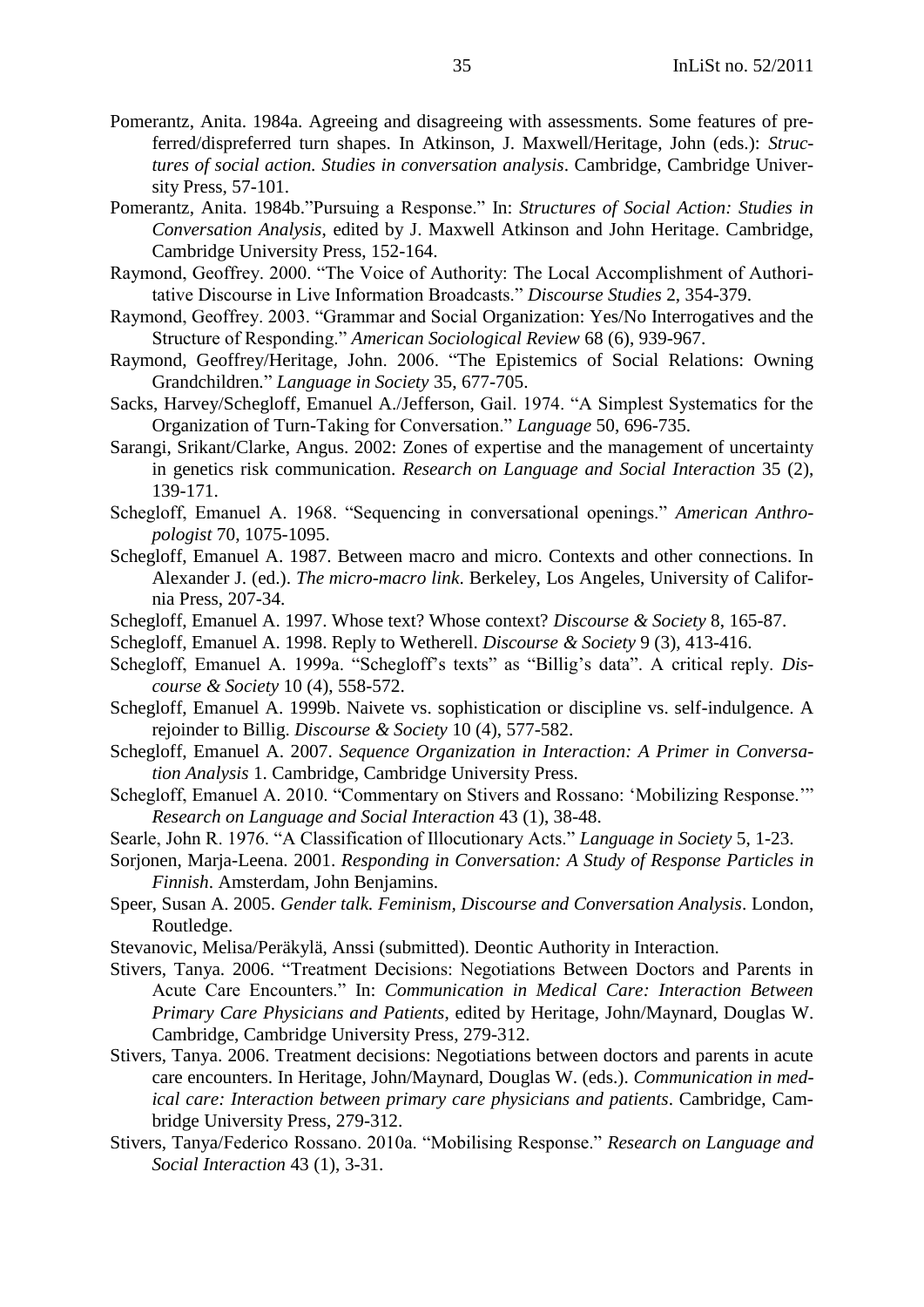- Stivers, Tanya/Hayashi, Makoto. 2010. "Transformative Answers: One Way to Resist a Question's Constraints.‖ *Language in Society* 39, 1-25.
- Stivers, Tanya/Rossano, Federico. 2010b. "A Scalar View of Response Relevance." *Research on Language and Social Interaction* 43 (1), 49-56.

Tomasello, Michael. 2009. *Why we cooperate.* Cambridge, MA, MIT Press.

- Tykkyläinen, Tuula/Laakso, Minna. 2009. "Five-Year-Old Girls Negotiating Pretend Play: Proposals With the Finnish Particle *Jooko*.‖ *Journal of Pragmatics* 42, 242-256.
- Vehviläinen, Sanna. 2003. Avoiding providing solutions: orienting to the ideal of students' self-directedness in counselling interaction. *Discourse Studies* 5 (1), 131–156.
- Vehviläinen, Sanna. 2009. Student-initiated advice in academic supervision. *Research on Language and Social Interaction* 42 (2), 163-190.
- Walton, Douglas. 1997. *Appeal to Expert Opinion: Arguments From Authority.* University Park, PA, Pennsylviana State University Press.
- Weber, Max. 1964. *The Theory of Social and Economic Organization*. Glencoe, IL, Free Press.
- Wetherell, Margaret. 1998. "Positioning and Interpretive Resources: Conversation Analysis and Post-Structuralism in Dialogue." *Discourse and Society* 9 (3), 387–412.
- Wootton, Anthony J. 2005. "Interactional and Sequential Configurations Informing Request Format Selection in Children's Speech." In: Syntax and Lexis in Conversation, edited by Hakulinen, Auli/Selting, Margret. Amsterdam, John Benjamins, 185-207.

## **8 Transcription conventions**

| pitch fall                                            |
|-------------------------------------------------------|
| pitch rise                                            |
| level pitch                                           |
| marked pitch movement                                 |
| emphasis<br>underlining                               |
| truncation                                            |
| overlap                                               |
| latching of turns                                     |
| pause (length in tenths of a second)                  |
| micropause                                            |
| lengthening of a sound                                |
| audible out-breath                                    |
| audible in-breath                                     |
| within-speech aspiration, usually indicating laughter |
| creaky voice quality                                  |
| smiley voice quality                                  |
| whisper                                               |
| other change in voice quality                         |
| vocal noises                                          |
| slow speech rate                                      |
| fast speech rate                                      |
|                                                       |

# <span id="page-35-0"></span>**9 Glossing abbreviations**

| SG | singular |
|----|----------|
| PL | plural   |